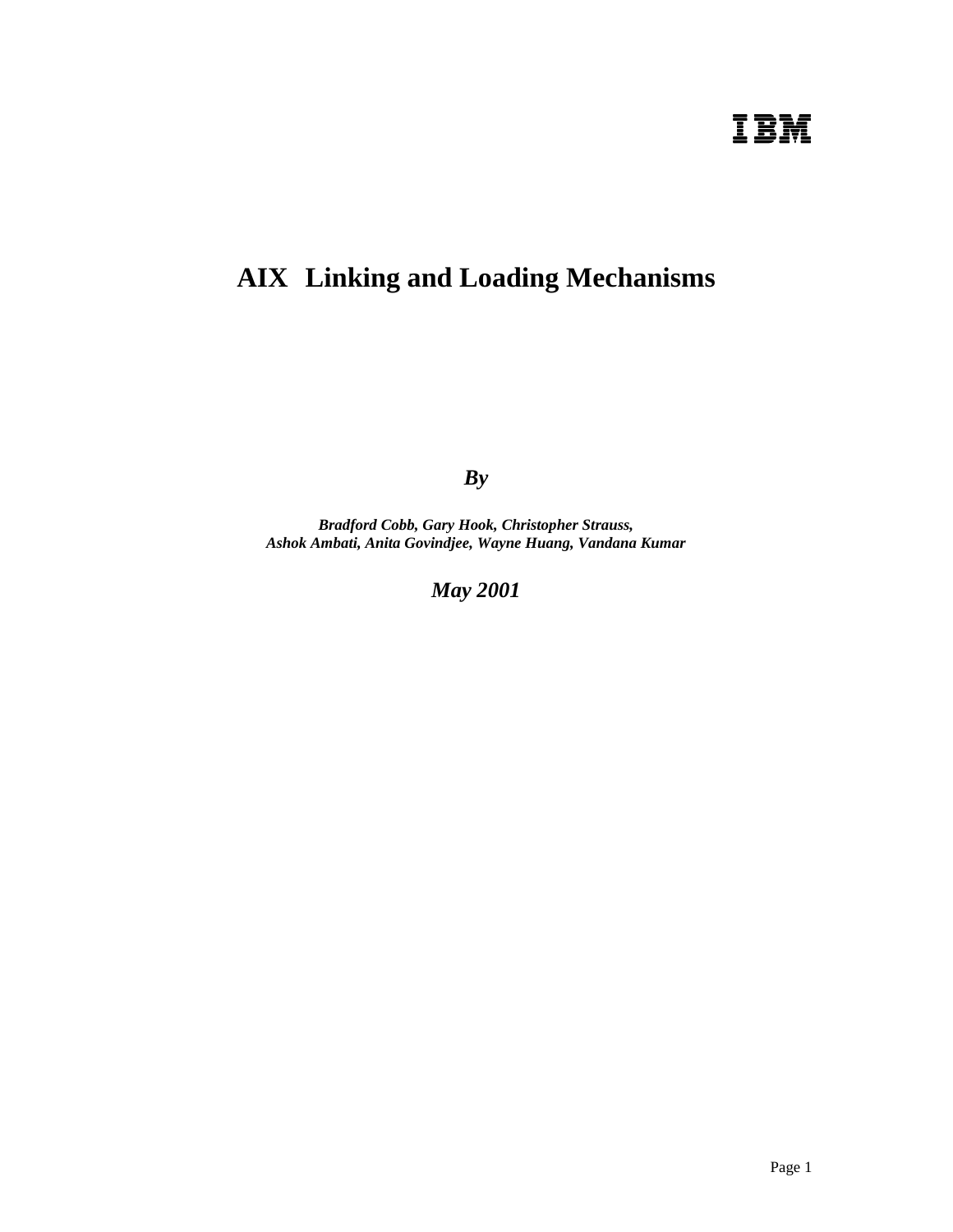## **Table of Contents**

| $\frac{1}{2}$ 3                        |
|----------------------------------------|
|                                        |
|                                        |
|                                        |
|                                        |
|                                        |
|                                        |
|                                        |
| Lazy Loading $\qquad \qquad$ 13        |
|                                        |
| Special Linking Options $\frac{1}{16}$ |
|                                        |
|                                        |
|                                        |
|                                        |
|                                        |
|                                        |
|                                        |
|                                        |
|                                        |
|                                        |
|                                        |
|                                        |
| 62                                     |
|                                        |
|                                        |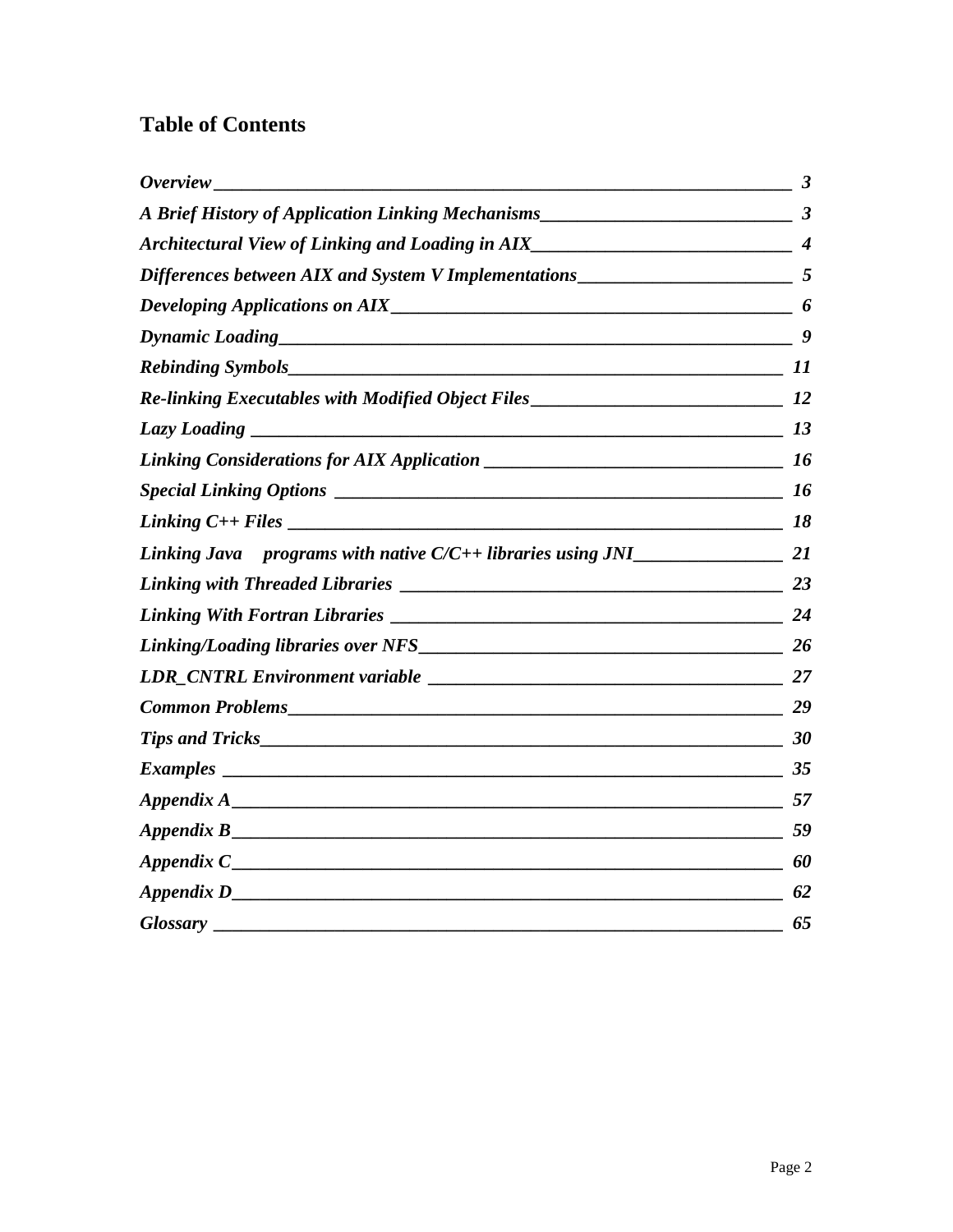## **Overview**

This document provides an overview of the various aspects of the linking and loading mechanisms that are important in developing AIX applications on the PowerPC architecture. It includes examples with source code, makefiles, command line options, and other details. This document should be used as a guide to understanding the key functional features of the linker and loader, with an emphasis on application development or migration. For specific details about the behavior of *ld* or compiler command line flags, please refer to respective software documentation. AIX documentation is available in a searchable format at: http://www.rs6000.ibm.com/doc\_link/en\_US/a\_doc\_lib/aixgen/ The compiler documents are available on the compiler CDs.

## **A Brief History of Application Linking Mechanisms**

The traditional UNIX compilation technique historically involved "Static Linking." With this technique, multiple object files defining global symbols, and containing code and data, were combined and written to an executable file with all the references resolved. The executable was a single self-contained file, which often became quite large. However, since the name and location of all symbols were resolved at link-time, a program could be executed by simply reading it into memory and transferring control to its entry point. Static linking, which is still used in certain circumstances, has the following drawbacks:

- If any of the libraries used by the program are updated, the program needs to be relinked to take advantage of the updated libraries.
- Disk space is wasted because every program on the system contains private copies of every library function that it needs.
- System memory is wasted because every running process loads into memory its own private copy of the same library functions.
- Performance could suffer due to the fact that the binaries are larger than they need to be, causing more paging to occur.

To allow the libraries to be shared among different programs, the concept of *shared libraries* evolved. When a program is linked with a shared library, the shared library code is not included in the generated program. Instead, information is saved in the program that allows the library to be found and loaded when the program is executed. Shared library code is loaded into global system memory by the first program that needs it and is shared by all programs that use it. AIX provides facilities for creating and using shared libraries. There are four main advantages of shared libraries:

- 1. Less disk space is used because the shared library code is not included in executable programs.
- 2. Less real memory is used because the shared library code is loaded only once.
- 3. Load-time is reduced if the shared library has already been loaded by another program.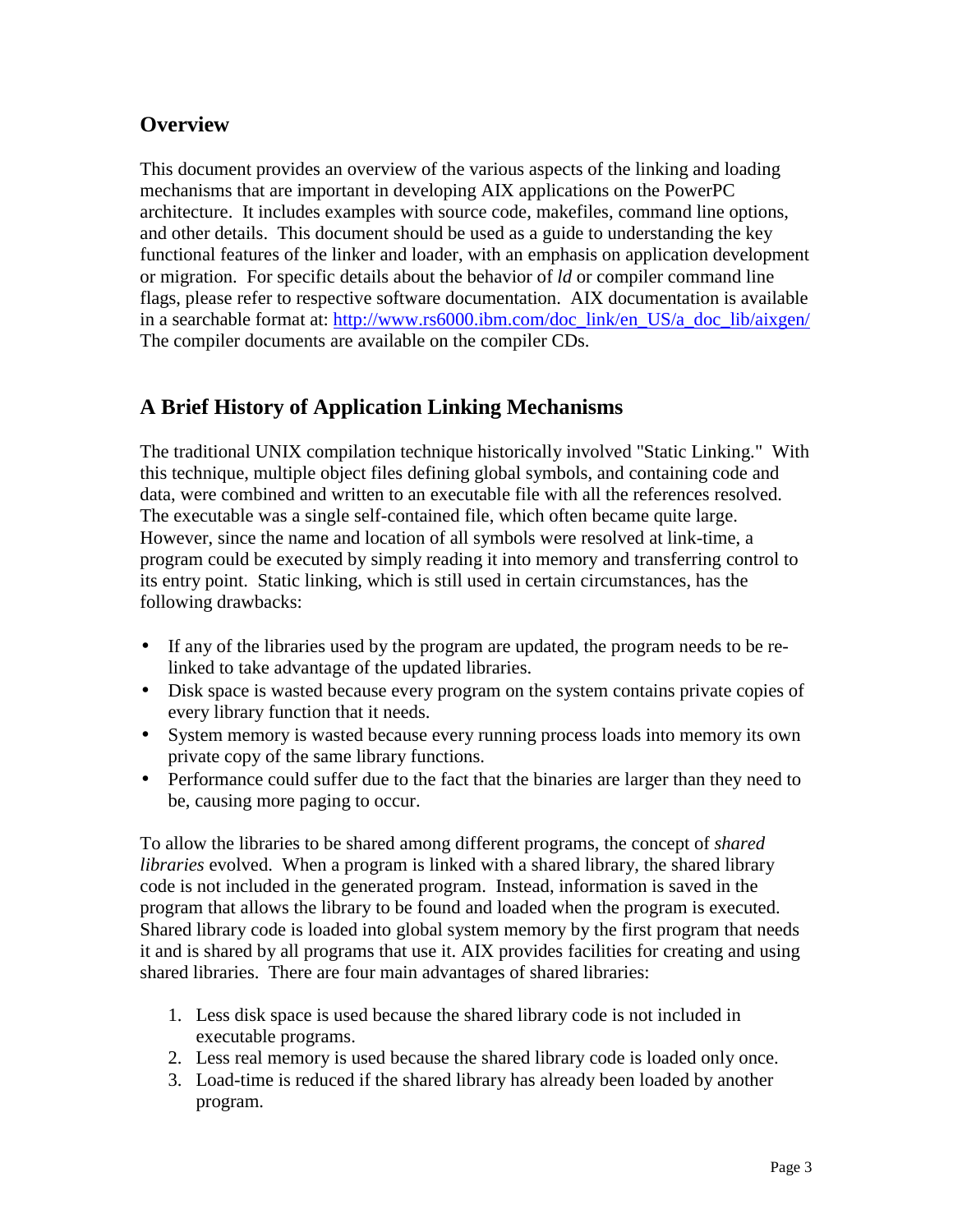4. Customers obtain faster bug fixes, as they can download updated libraries from the Web and restart their application, instead of waiting for the re-linked executables from the vendor.

When a program is linked with shared libraries, the resulting executable contains a list of shared libraries needed by the program and a list of symbols imported by it. The actual code is not included. Therefore, if one of the shared libraries is updated, programs using that library do not need to be re-linked, automatically picking up the current version of the library on the next execution. This makes application service and support easier since new versions of individual libraries containing patches and fixes, can be shipped to customers without having to rebuild and ship a whole new version of the application.

This approach works well if the location of the symbol definition is known when the program is initially linked. The location of symbol definition is specified via "import files", which contain a list of symbols needed by the program, and the shared libraries that define them. During program execution, the symbols do not have to be searched, but can be found by simply looking up their addresses in the specified shared library.

In many new applications, the location of some symbol definitions may not be known at link-time. In addition, applications often provide alternate definitions for some library functions with the expectation that all modules calling those functions would use the alternate definitions. To support this style of development, AIX provides a "run-time linker." AIX also allows a program to dynamically load a shared object into the running process via a *dlopen()* function call within the code.

## **Architectural View of Linking and Loading in AIX**

The linker and loader on AIX are designed such that libraries are self-contained entities with well-defined interfaces consisting of sets of imported and exported symbols. Symbol resolution is performed at link-time, simplifying the work of the system loader when they are loaded. The system loader looks up symbols to relocate references, but does not perform symbol resolution. As a result, a shared library and its dependents can be "pre-relocated" in global memory. Once a set of modules have been pre-relocated, a program using the modules can be loaded more efficiently since symbol lookup and relocation in the pre-relocated modules does not have to be performed.

Additionally, new features such as run-time linking (RTL) and dynamic loading, provide flexibility in how symbol resolution is performed. Please see the next section below for more information on RTL and dynamic loading. For the definitions of any terms found in this document, please refer to the Glossary.

To get a pictographic view of the timeline involved in program development and execution on AIX, see Figure 1 below.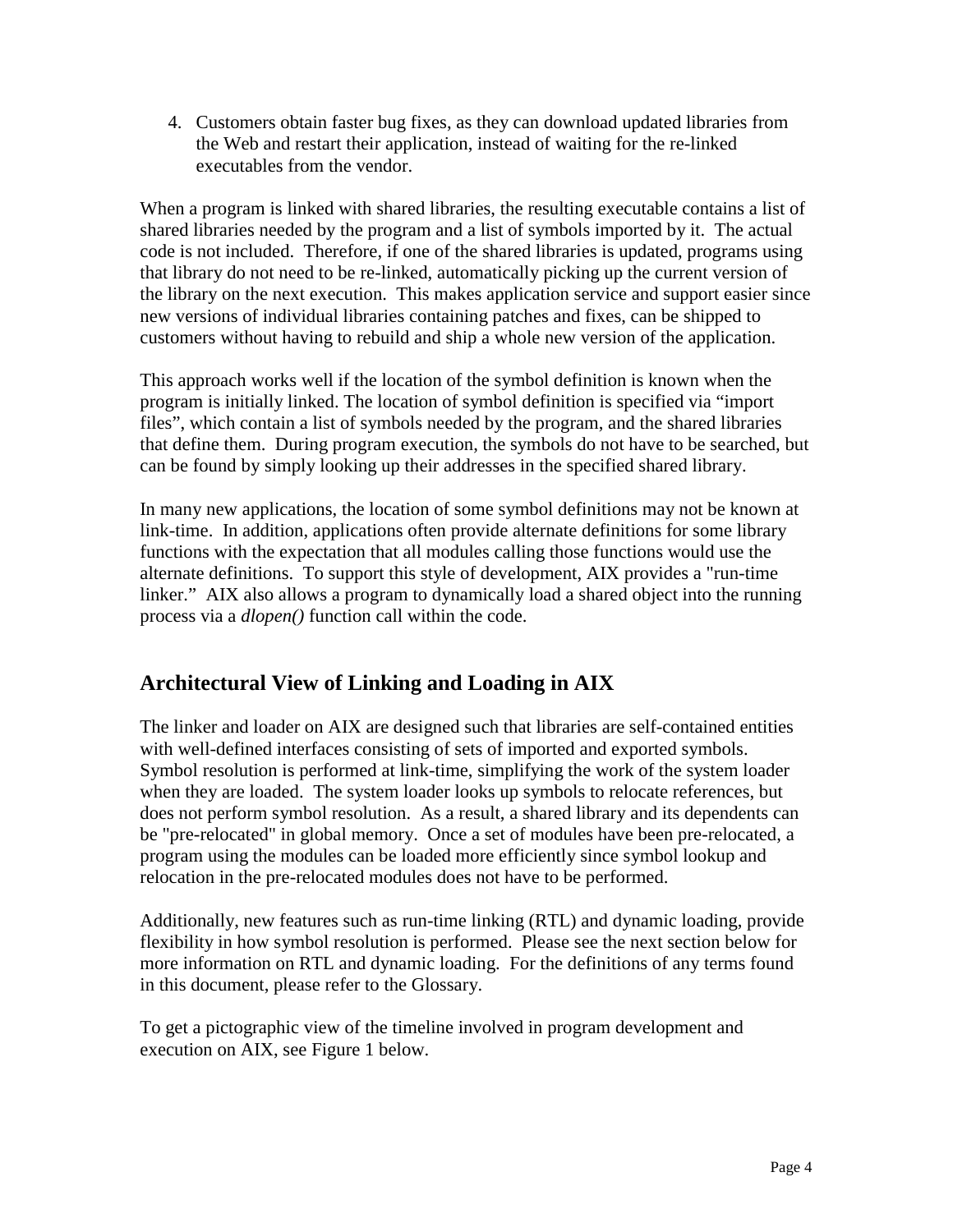

**Figure 1.0 Program development, link, load, & execution timeline**

## **Differences between AIX and System V Implementations**

UNIX application developers typically work with several different UNIX implementations on various platforms. While all UNIX implementations provide the same general linking and loading functionality, there are some differences in the way shared libraries are created and symbols resolved. This section describes some of those differences between AIX and other System V based UNIX kernels.

AIX and System V have different views of shared objects. AIX sees shared objects as fully linked and resolved entities, where symbol references are resolved at link-time and cannot be rebound at load-time. System V sees them as being very similar to ordinary object files where resolution of all global symbols is performed at run-time by the linker. Thus, conventional shared modules in AIX cannot have undefined symbols, while System V can. All symbols must be "available" either as symbols defined in the CSECTs of the module itself, or as imported symbols in the import list of the module. However, with the introduction of run-time linking (RTL) in AIX, the shared object implementation has been made more flexible. Under RTL, symbols may be left undefined until loadtime, at which time a search is performed among all loaded modules to find the necessary definitions.

A shared module in AIX can be an object file or an archive file member. A single shared archive library can contain multiple members, some of which are shared modules and some ordinary object files. In System V, shared libraries are always ordinary files, which are built from source files compiled with special options and linked in a special way. Typically in AIX system shared libraries are archive files. This makes it easier to provide updates to the system libraries with minimum impact to the applications. As an example, consider the Motif library libXm.a. In AIX, it is shipped as an archive of members, shr4.o and shr 32.o. The member shr4.o is a Motif 1.2 object and shr 32.o is a Motif 2.1 object. Applications that were linked with Motif 1.2 on previous operating systems load shr4.o, while new applications compiled on AIX 4.3.3 load shr\_32.o. All this happens transparent to the application programmer. Other System V implementations would have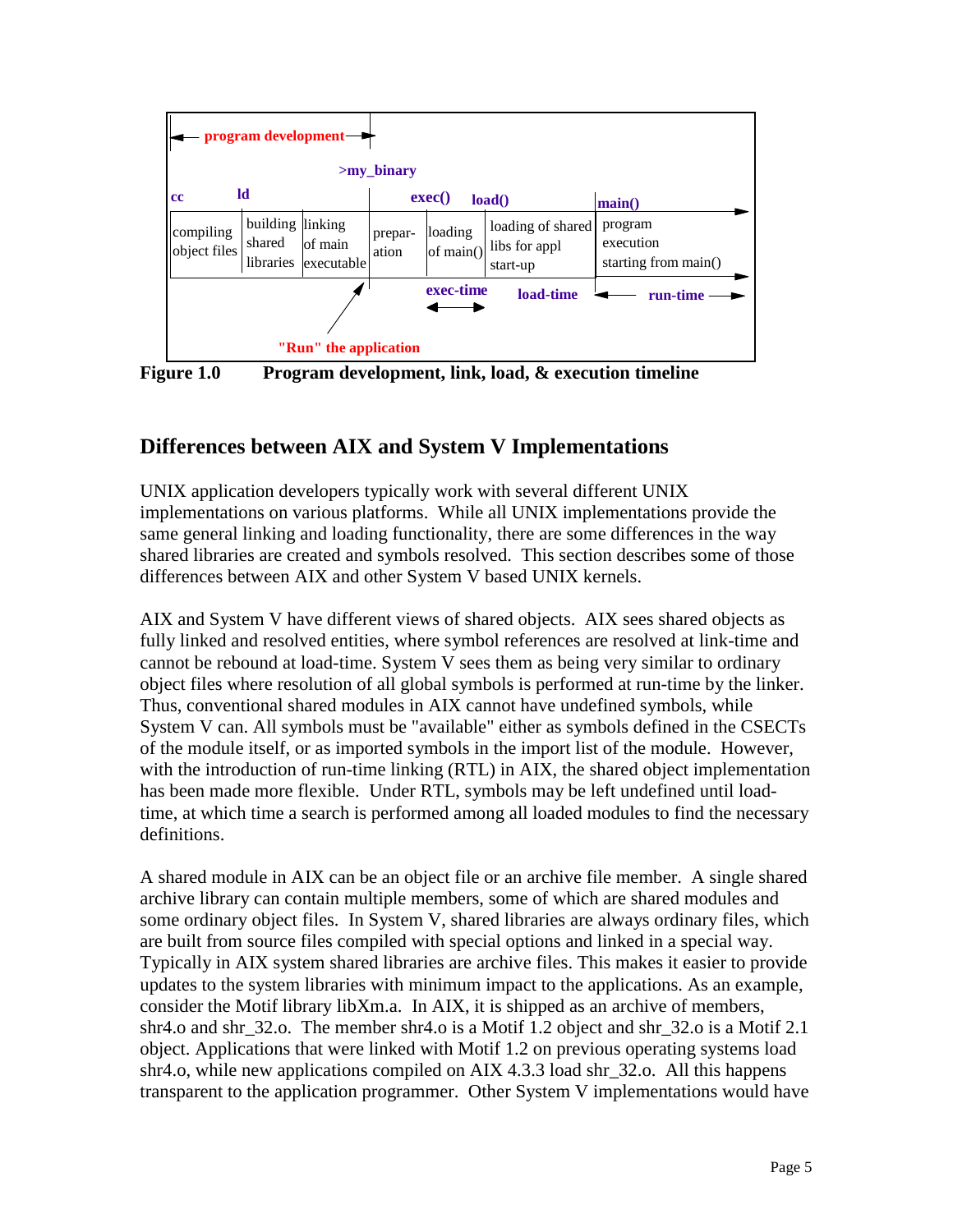to provide two versions of the Motif library, and the application would have to be relinked with the correct one.

In AIX, all of the linker's input shared objects are listed as dependents of the output file only if there is a reference to their symbols. In System V the names of all shared libraries listed on the command line are saved in the output file for possible use at load-time. However, in AIX 4.2 and later, the *-brtl* option causes all shared objects (except archive members) on the command line to be listed as dependent objects in the output file. If  *berok* is specified in addition to *-brtl*, undefined symbols are marked so that the system loader will ignore those symbols allowing them to be resolved by the run-time linker. (The undefined symbols are marked as being imported from ".." in the loader section of the symbol table.)

In System V when a shared object is loaded, all references are resolved by the run-time linker, which searches all the modules currently loaded in the process. In many cases, resolution of function symbols is deferred until the function is first called (references to variables must be resolved at load-time). This allows the definition for a function to be loaded after the module referring to that symbol is loaded. In AIX, even when the runtime linker is used, all symbols (except the "deferred" symbols) have to be resolved at load-time. The run-time linker allows certain symbols marked as "deferred", to pass through at load-time in an unresolved state. These symbols then become the responsibility of the application programmer to resolve. In any case, a definition *must* exist in the process at the time the referencing module is loaded.

While this implementation of the linker in AIX puts more pressure on the application programmer for maintaining a well-defined interface, this "up-front" work consistently yields better run-time results.

## **Developing Applications on AIX**

We begin with the technique to create applications with simple shared libraries, and then moves on to dynamic loading, run-time linking, and rebinding. At the end of this section is a detailed section on symbol resolution for all the different kinds of linking mechanisms.

Here is the procedure to create simple shared libraries, put them in an archive file (if desired), and build the executable. This example illustrates the use of simple shared libraries created with a well-defined export/import interface.

## **Simple shared libraries**

To create simple shared libraries:

1. Create one or more source files that are to be compiled and linked to create a shared library. These files contain the exported symbols that are referenced in other source files.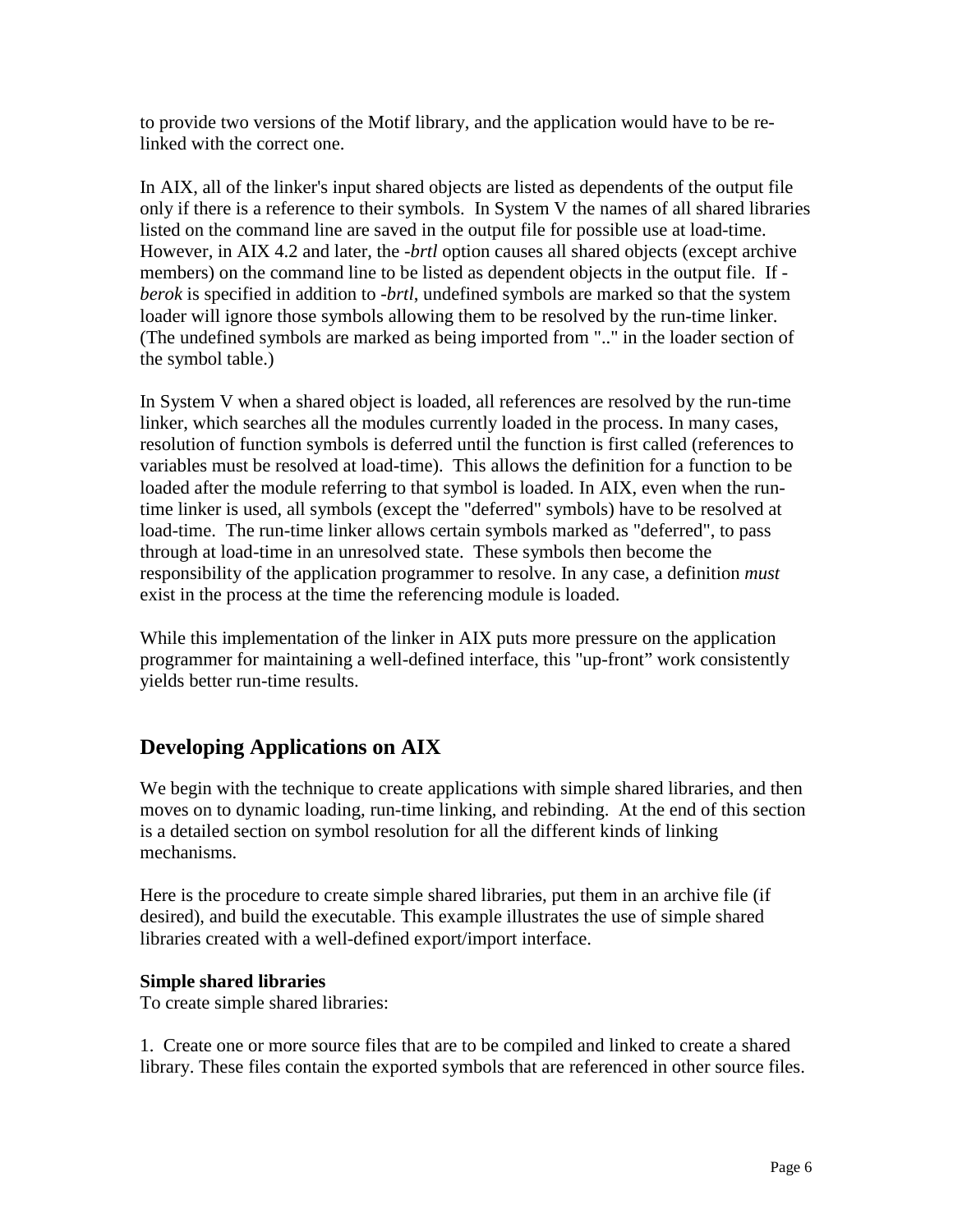For this example, two source files, share1.c and share2.c, are used. The share1.c file contains the following code:

```
/************
* share1.c: shared library source.
*************/
#include <stdio.h>
void func1 (){
         printf("func1 called\n");
}
void func2 (){
         printf("func2 called\n");
}
The share2.c file contains the following code:
/************
* share2.c: shared library source.
*************/
void func3 (){
        printf("func3 called\n");
}
```
The exported symbols in these files are func1, func2, and func3.

2. Create a main source file that references the exported symbols that will be contained in the shared library.

For this example, the main source file is named main.c. The main.c file contains the following code:

```
/************
* main.c: contains references to symbols defined
* in share1.c and share2.c
*************/
#include <stdio.h>
extern void func1 (),
             func2 (),
             func3 ();
main (){
         func1 ();
         func2 ();
         func3 ();
}
```
3. Create the exports file necessary to explicitly export the symbols in the shared library that are referenced by other object modules.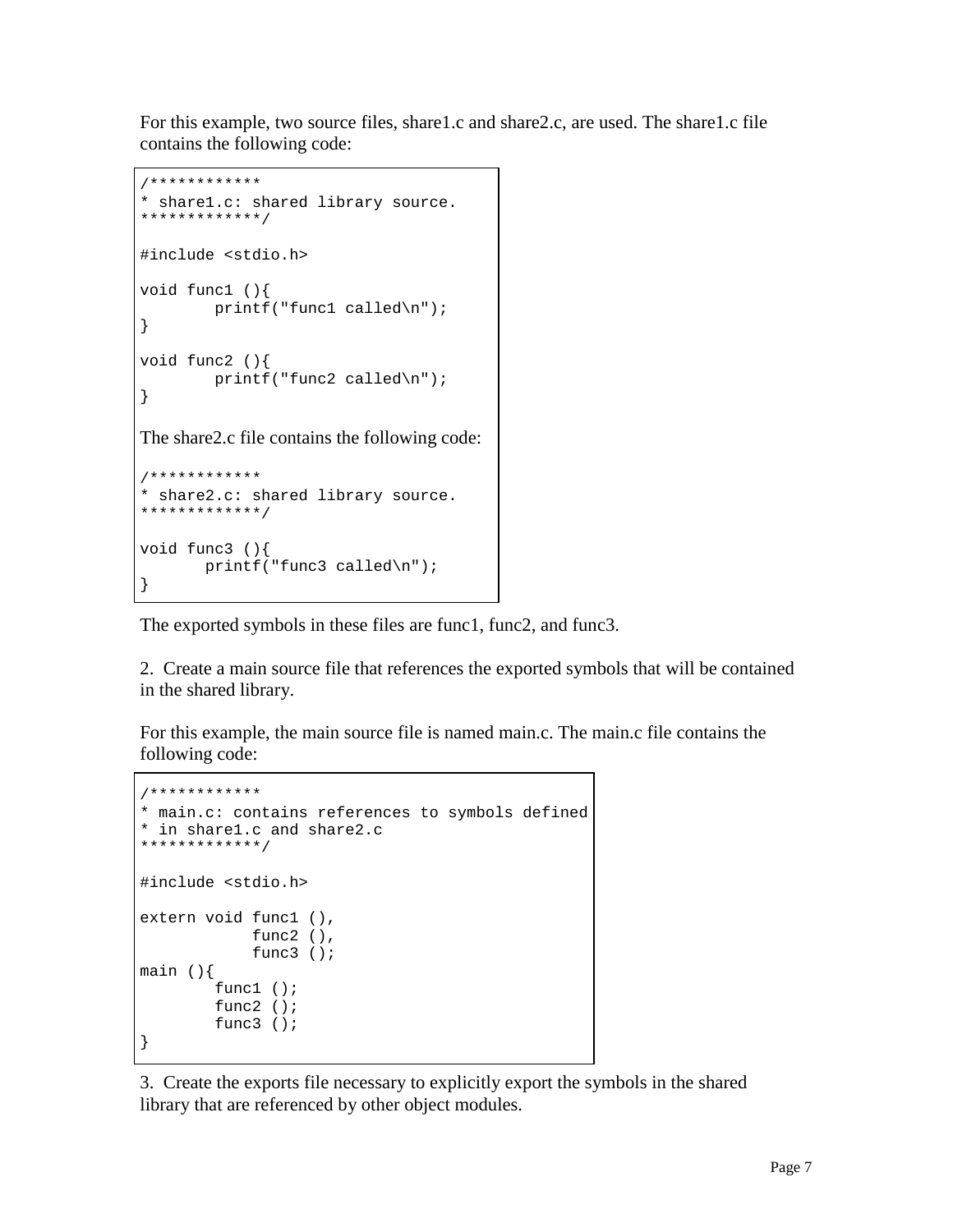Here, an exports file named shrsub.exp (with the following code) is used.

```
#! /home/sharedlib/shrsub.o
*
* Above, we have the full pathname to the shared library object file
* Below, we have the list of symbols to be exported:
*
func1
func2
func3
```
The #! line is meaningful only when the file is being used as an import file. In this case, the #! line identifies the name of the shared library file to be used at run time.

4. Compile and link the two source code files to be shared. (This procedure assumes you are in the /home/sharedlib directory.) To compile and link the source files, enter the following commands:

```
xlc -c share1.c
xlc -c share2.c
xlc -o shrsub.o share1.o share2.o -bE:shrsub.exp -bM:SRE -bnoentry
```
This creates a shared library name shrsub.o in the /home/sharedlib directory. The -bM:SRE flag marks the resultant object file shrsub.o as a re-entrant shared library.

(The -bnoentry flag tells the linkage editor that the shared library does not have an entry point.)

Each process that uses the shared code gets a private copy of the data in its private process area. A shared library may have an entry point, but the system loader does not make use of an entry point when a shared library is loaded.

5. Use the following command to put the shared library in an archive file:

```
ar qv libsub.a shrsub.o
```
(This step is optional. Putting the shared library in an archive makes it easier to update the libraries with minimum effect on the application later on.)

6. Compile and link the main source code with the shared library to create the executable file. (This step assumes your current working directory contains the main.c file.) Use the following command:

```
xlc -o main main.c -L/home/sharedlib -lsub
```
If the shared library is not in an archive, use the command:

xlc -o main main.c /home/sharedlib/shrsub.o -L/home/sharedlib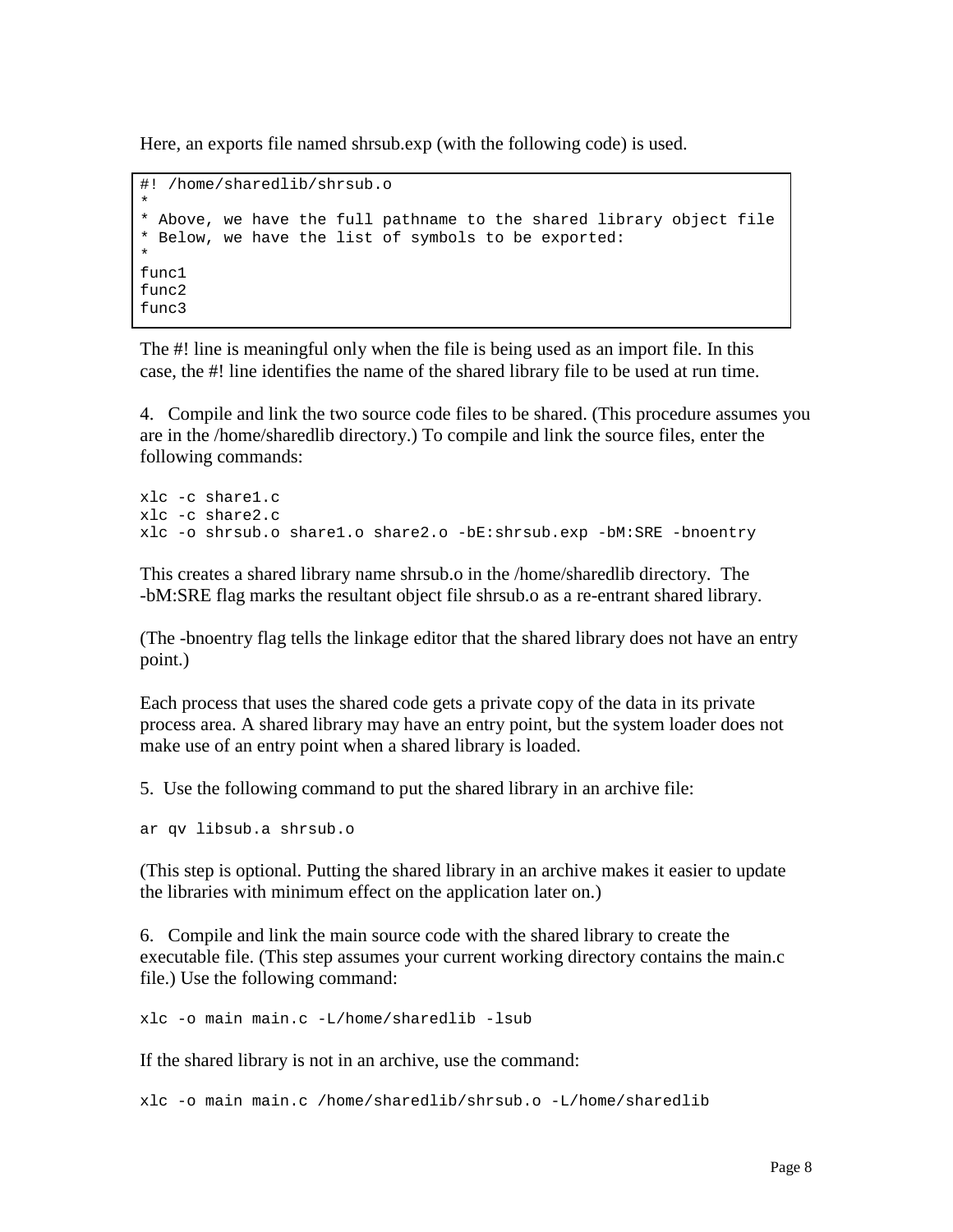The program *main* is now an executable. The func1, func2, and func3 symbols have been marked for load-time resolution. At run-time, the system loader loads the module into the shared library (unless the module is already loaded) and dynamically resolves the references.

## **Dynamic Loading**

*Dynamic loading* allows an application to load a new module into its address space for either adding new functionality or implementing an existing interface, without having to link the required libraries.

Here is a brief description of the functions that implement dynamic loading:

#### dlopen()

This function loads the specified module into the address space of the calling process, and returns a handle to the loaded module. Dependents of the module are automatically loaded as well. If any of its dependents cannot load due to say, an unresolved symbol, the whole module will fail to load. If the module is already loaded, it is not loaded again, but a new unique handle is returned. The handle is used in subsequent calls to *dlsym()* and *dlclose().*

If the main application or previously loaded modules in the process address space have any deferred symbols (undefined symbols whose definition lookup has been deferred until run-time), an attempt is made to resolve them using the exported symbols from the loaded modules, unless forbidden by the application.

If the module or any of its dependents is being loaded for the first time, initialization routines for these newly loaded modules are called before the function returns. Initialization routines are the functions specified with the *–binitfini* linker option when the module was built. Also, if the module contains  $C++$  code, constructors for the static objects are called before the function returns.

Note that *dlopen()* on AIX also allows loading of archive members of shared libraries via the RTLD\_MEMBER flag.

## dlsym()

This function looks up the specified symbol in the loaded module (and its dependents) and returns its address.

Note that where the module has been coded in  $C_{++}$ , the symbol name given must match the name as mangled by the  $C_{++}$  compiler. To obtain the mangled names for  $C_{++}$ symbols in an object file a.o, use the c++filt utility as follows:

dump –tv a.o | c++filt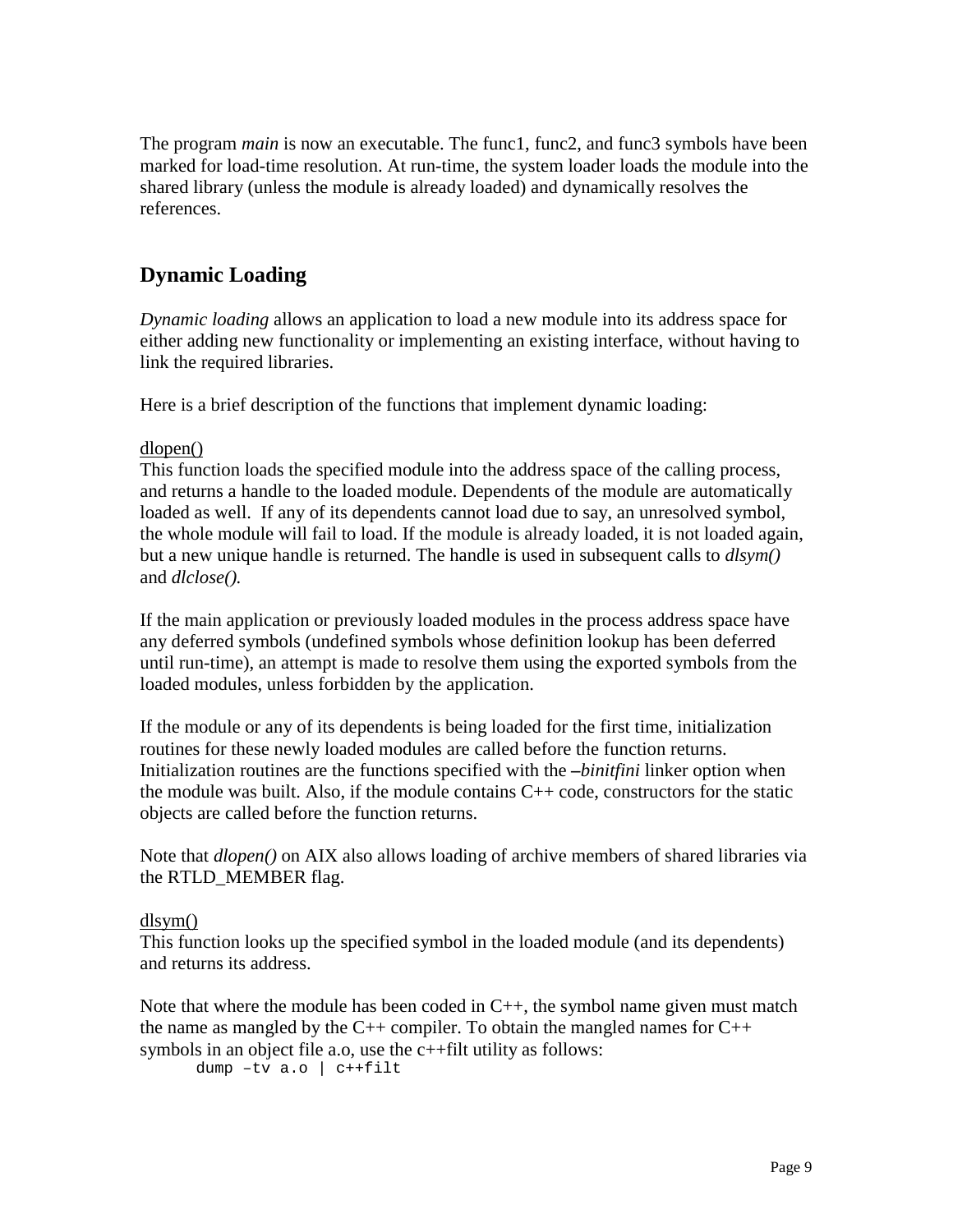#### dlclose()

This function is used to close access to a module loaded with the *dlopen()* subroutine. In addition, access to dependent modules of the module being unloaded is removed as well. Modules being unloaded will however, not be removed from the process' address space if they are still required by other modules. Nevertheless, subsequent uses of that handle are invalid and further uses of symbols that were exported by the module being unloaded result in undefined behavior.

A *dlclose()* call results in several routines, which are termination routines specified with the *–binitfini* option to the linker. Also, if the module contains C++ code, destructors for the static C++ objects in the module are called before the function returns. Note that the termination/destructors are called when there are no more references to the module from within an application or other modules within the application and the module has been unloaded.

#### dlerror()

This function is used to obtain information on the last error that occurred in an immediately preceding call to: *dlopen(), dlclose(),* or *dlsym()*. Once a call is made to this function, subsequent calls, without any intervening dynamic loading errors, will return NULL. Hence it may be a better idea for multi-threaded applications to make error determination using the status held in *errno.*

Refer to the *Examples* section for several test cases involving dynamic loading.

## **Run-time Linking**

*Run-time linking* is the ability to resolve undefined and undeferred symbols in shared modules after the program execution has already begun. It is a mechanism for providing run-time definitions and symbol rebinding capabilities. For example, if main() calls foo() in libfoo.so, which then calls bar() in libbar.so, and if libfoo.so and libbar.so were built to enable run-time linking, then the main application could provide an alternate definition of bar() which would override the one originally found in libbar.so. (Check in the "Symbol Resolution" section for more information on deferred symbols and the exact resolution process used by the linker.)

Note that it is the main application that has to be built to enable run-time linking. Simply linking a module with the run-time linker is not enough. This structure allows a module to be built to support run-time linking (say, third party modules), yet continue to function in an application which has not been so enabled.

Shared objects in run-time linking are created by using the shorthand notation -G. This option is a combination of the following options:

| -berok | Produces the object file even if there are unresolved references.                       |
|--------|-----------------------------------------------------------------------------------------|
| -brtl  | Enables run-time linking.                                                               |
|        | <i>-bnosymbolic</i> Assigns this attribute to most symbols exported without an explicit |
|        | attribute.                                                                              |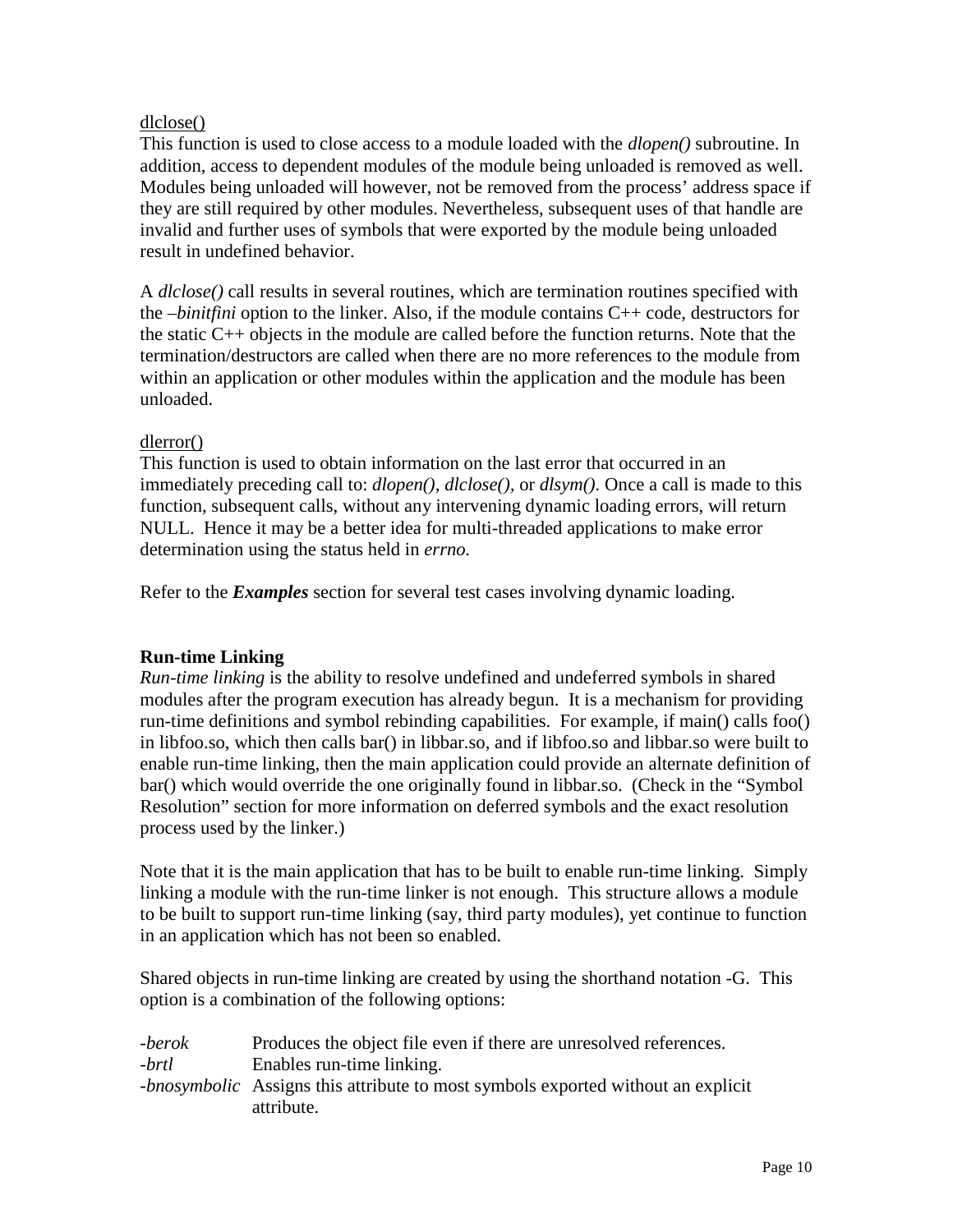| -bnortllib | Removes the reference to the run-time linker library.            |
|------------|------------------------------------------------------------------|
|            | <i>-bnoautoexp</i> Prevents automatic exportation of any symbol. |
| -bM:SRE    | Build this module to be shared and reusable.                     |

The module built with -G option (hence containing the -bnortllib option) will be enabled for run-time linking, but a reference to the run-time linker library itself will be removed. Only the main program needs to have a reference to the run-time linker libraries. Therefore, linking the shared libraries with –G and the main module with -brtl enables run-time linking for the application.

For a simple introduction to run-time linking, please refer to *Example 4* in the *Examples* section. In this example the undefined symbols are searched for and located by the runtime linker during program execution. The programmer does not have to tracks which modules call and define which symbols, or keep the export/import lists updated.

In general, to take advantage of the AIX architecture the shared modules should be built to be as self-contained as possible. Run-time linking should be used only when necessary. Code ported from other platforms often does not have this sort of organization and can therefore require extra effort to enable it on AIX. It is important to emphasize the fact that the performance and efficiency of AIX is best exploited by a well-organized application structure with a well-defined interface between modules.

## **Rebinding Symbols**

It is often necessary to rebind function symbols so that their definition may be picked up from a different location (*e.g.* from the main program) than the definition the module was originally built with. In this case the main program must be linked with the run-time linker and the module providing the alternate definition has to export the symbol.

Depending on how the module was linked, some references to exported symbols are bound at link-time and cannot be rebound. For example, if a symbol is referenced in the same file that also defines it, the symbol gets bound at link-time and cannot be rebound.

When using run-time linking, a reference to a symbol in the same module can only be rebound if the symbol is exported with the proper attribute. References to symbols with the *-symbolic* attribute cannot be rebound. References to symbols with the *-nosymbolic* attribute can be rebound if the symbols are variables. For function symbols, calls using a function pointer can be rebound, while direct function calls cannot.

Imported symbols have no export attribute. If a symbol is imported from another module, all references to the symbol can be rebound. Whenever a symbol is rebound, a dependency is added from the module using the symbol to the module defining the symbol. This dependency prevents modules from being removed from the address space prematurely. This is important when a module loaded by the *dlopen()* subroutine defines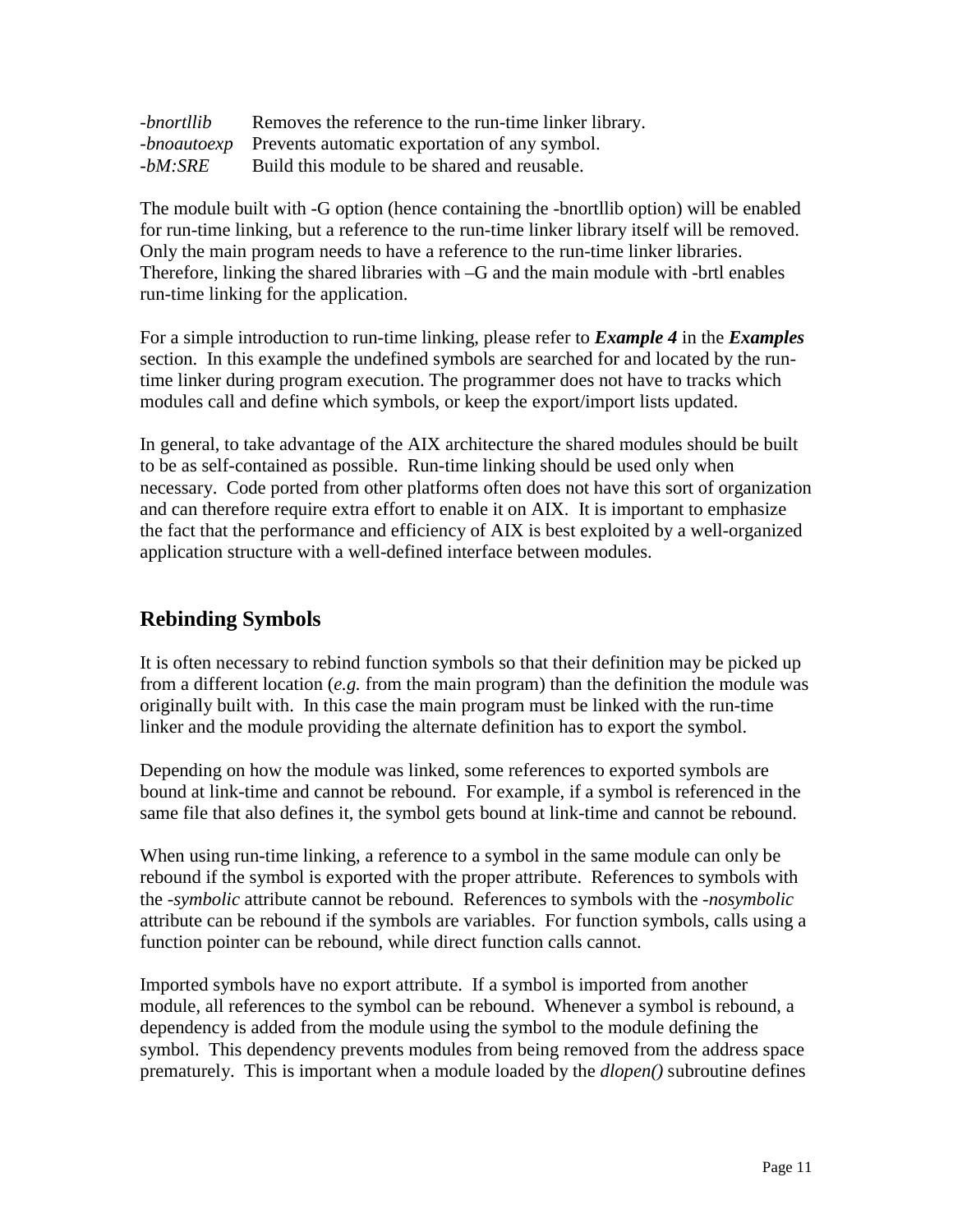a symbol that is still being used when an attempt is made to unload the module with the *dlclose()* call.

It is possible to rebind the definitions of system library symbols as well. For example, an application can define its own *malloc()* to override or extend the functionality of the system defined *malloc()* in libc.a. To do this, the defining shared module (in this case shr.o in libc.a) has to be rebuilt using rtl\_enable so that the references internal to the module become hookable. Once this is done, run-time linker is able to override all references to *malloc().* Without rebuilding libc.a via rtl\_enable, the internal workings of libc.a remain "tight" and cannot be rebound.

Several C++ applications overload system functions such as *new* and *delete*. This can be accomplished using the rebinding features of the linker. Please refer to *Example 10*.

Note: stripped executables cannot be rebound.

## **Re-linking Executables with Modified Object Files**

In AIX the binder can accept *both* object files and executables as input. This means that the user has the ability to rebind an existing executable to replace a single modified object file instead of building a new executable from scratch. *No other major UNIX implementation offers this feature.*

In other UNIX systems, the input to the *ld* command is a set of files containing object code, either from individual object files or from libraries. The *ld* command then resolves the external references among these files and writes an executable with the default name of *a.out*. If a bug is found in one of the modules that was included in the *a.out* file, the defective source code is modified and recompiled, and then the entire *ld* process must be repeated, starting from the full set of object files and libraries.

Since the binding process consumes storage and processor cycles according to the number of files being accessed and references resolved, rebinding an executable with the new version of a module is quicker than binding it from scratch.

To pre-bind a library, the following command can be used on the archive file:

ld -r libbar.a -o libbar.o

The compile and bind of a FORTRAN file file1.f would be:

xlf file1.f libbar.o

(Note the use of libbar.o as an ordinary object file, and not with the usual library identification syntax -lbar.)

To recompile the module and rebind the executable after fixing a bug: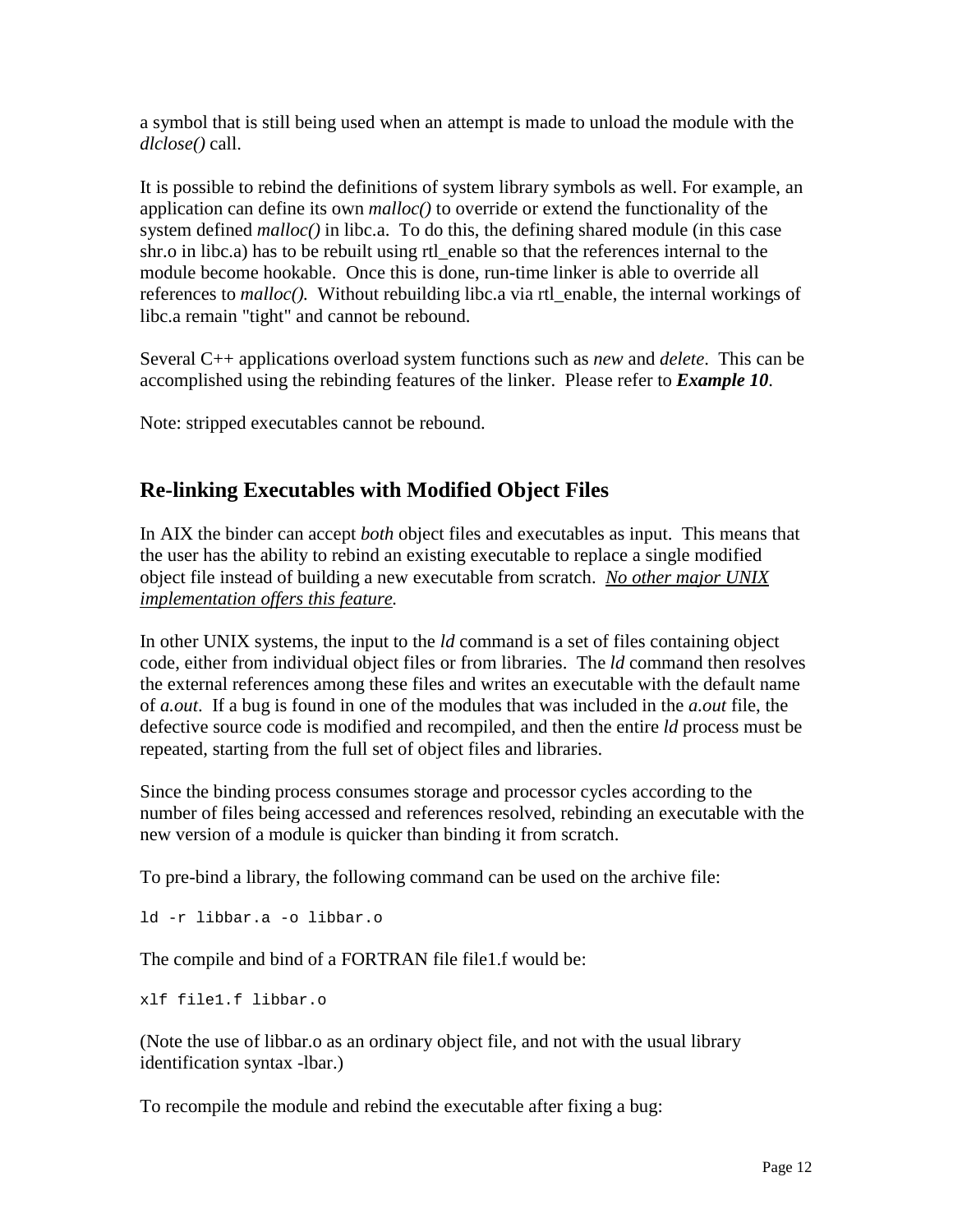xlf file1.f a.out

(Note that if the bug fix resulted in a call to a different subroutine in the library, the bind would fail.)

```
Another example:
xlc -c file1.c
```
The executable mynewapp can be quickly built in this way:

xlc -o mynewapp file1.o myapp -llibraries

The old file1 is still in mynewapp, but the new file1 will be referenced from it, because the linker will find the new file1 definition first.

## **Lazy Loading**

*Lazy loading* is a mechanism for deferring the loading of modules until one of its functions is executed. At this time this capability has limited use for AIX applications developed natively, but could be useful in some cases where the application is ported from other platforms.

As an example, if main() calls foo() and foo() is in the shared module libfoo.so, then libfoo.so is a candidate for lazy loading. If foo() is never called then libfoo.so need not be loaded at all. If foo() is called, the lazy loading code executes the load() function to load libfoo.so, patches a function descriptor to make sure subsequent calls simply go directly to the function itself, then invokes the called function. If for some reason the module cannot be loaded, the lazy-loader's error-handler is invoked.

By default, the system loader automatically loads all of the module's dependents at the same time. This occurs because a list of the dependent modules is saved in the loader section of the module at link-time (the *dump -H <filename>* command can be used to view this information). By linking a module with the *-blazy* option, it is possible to enable the loading of only the needed dependents. Please note that if the *-brtl* option is specified, the *-blazy* option is ignored and lazy loading is not enabled. This means that any module linked with the *-brtl* option to enable run-time linking cannot have its dependents lazy-loaded. Also, only those modules will be lazy-loaded which are being referenced for their functions only. If variables in the module are being referenced, the module is loaded in the normal way. Since lazy loading does not work for run-time enabled modules, it has significance and used only for the modules that are built using import lists to identify the undefined symbols. Refer to *Example 8* for an illustration.

By using lazy loading, the loading performance of a program can be improved if most of a module's dependents are never actually used. Every function call to a lazy-loaded module has an additional overhead of about seven instructions and the first call to a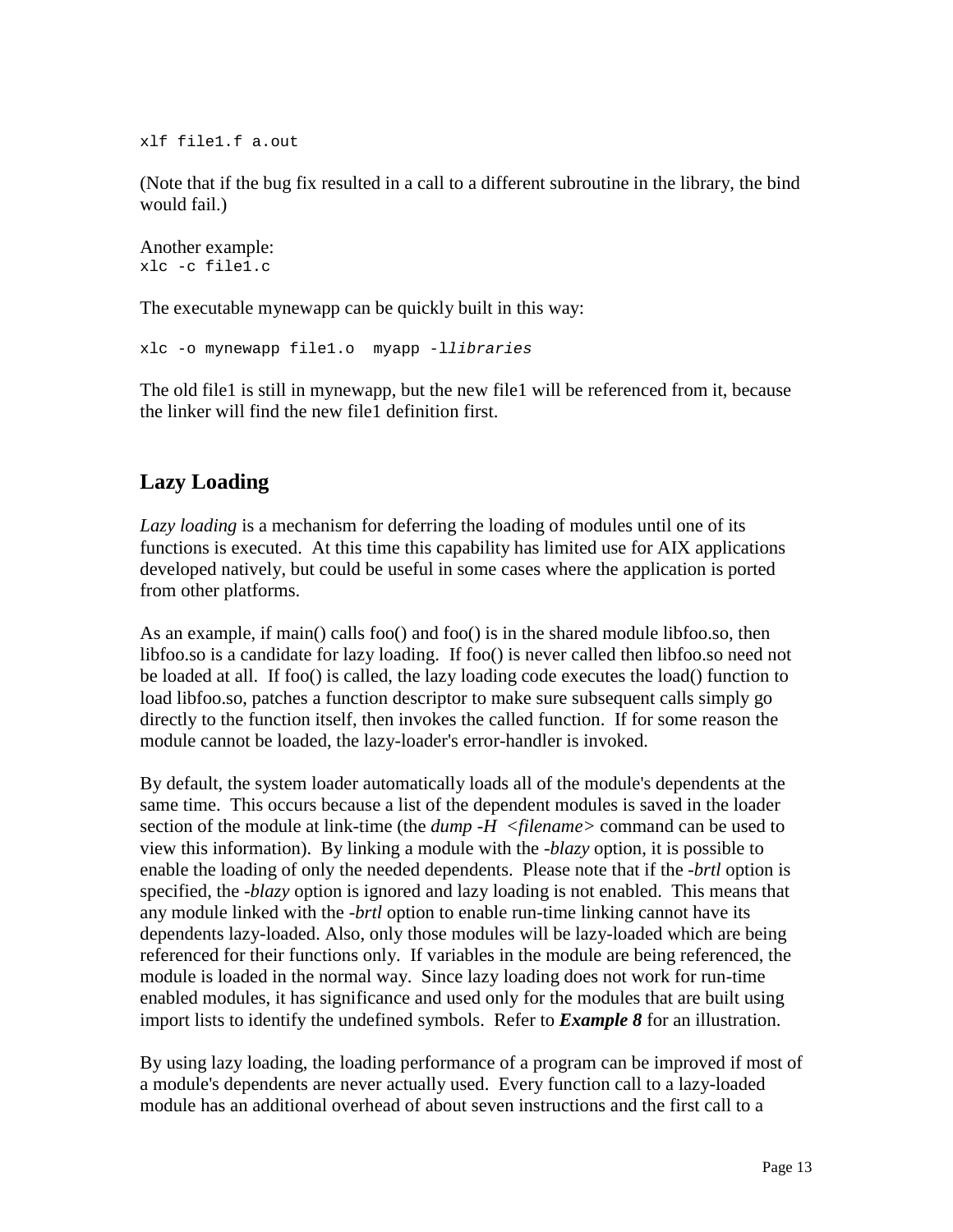function requires loading the defining module and modifying the function call. Therefore, if a module calls the functions in most of its dependents, the appropriateness of enabling lazy loading should be carefully considered.

Please note that a program that compares function pointers might not work correctly when lazy loading is used because a single function can have multiple addresses. In particular, if module A calls function *f* in module B, and if lazy loading of module B was specified when module A was linked, then the address of *f* computed in module A differs from the address of *f* computed in other modules. Thus, when using lazy loading, two function pointers might not be equal even if they point to the same function. Also, if any modules are loaded with relative path names and if the program changes working directories, the dependent module might not be found when it needs to be loaded. When using lazy loading, only absolute path names should be used to refer to dependent modules at link-time.

Since lazy loading works only with conventional style linking on AIX, individual modules that are: mostly self-contained, referred for function symbols only, and have a low probability of being loaded anyway should only be considered for lazy loading. The decision to enable lazy loading is made at link-time on a module-by-module basis. In a single program it is possible to mix modules that use lazy loading with modules that do not.

## **Symbol Resolution on AIX**

Now that dynamic loading, run-time linking, and a general understanding of the shared library architecture on AIX have been introduced, it will be helpful to delve deeper into the exact mechanism for symbol resolution on AIX. In general, symbol resolution happens at link-time on AIX. While the actual binding does not happen till load-time, the export/import interface offers a "promise" to the loader that the imported symbols will be available from the specified library *when* they are needed. Run-time linking merely delays resolution of all undefined symbols that the system loader cannot ignore, until load-time of the shared modules.

At load-time these undefined symbols are resolved by searching among the exported symbols of all linked-in shared modules and are marked as being imported from ".." in the module's symbol table (the symbol table can be listed by using the dump -HTv <file name> command). Symbols could also be marked as deferred by listing them as being defined by "#!", followed by the name of the symbol in the import list. This list is then used to build the shared object that refers to this symbol.

References to deferred symbols are ignored by the run-time linker, so resolution of these symbols must be performed by the system loader either via a call to *loadbind()* or by loading a new module explicitly with *load()* or *dlopen()* calls. Deferred imports (also called anonymous imports) are listed as having "[noIMPid]" as their import ID in the symbol table section of the dump -HTv <file name> output. Refer to *Examples 2 and 3*.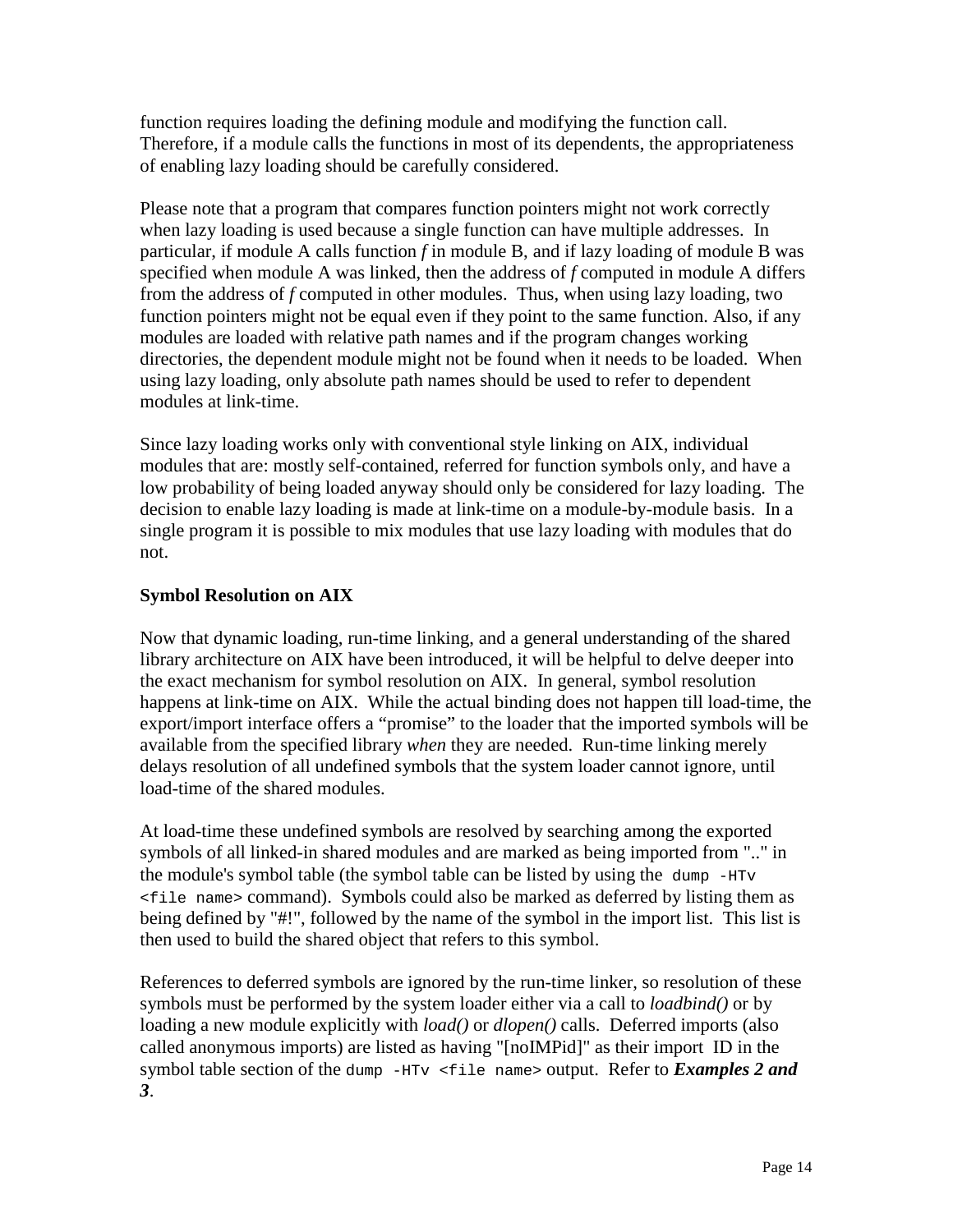If no deferred symbols are identified, the linker treats all undefined symbols as ".." imports, and these symbols are searched for and resolved by the run-time linker at loadtime. If the run-time linker is unsuccessful in locating the definition of any of the referenced symbols, the module fails to load and the program exits. On the other hand, deferred symbol resolution can be delayed until just before use, with the definition being provided later by dynamic loading of the defining module(s).

All modules that are opened into the address space of the executing process via *dlopen()* cause resolution of the outstanding deferred imports to happen according to the scope of the flags specified in the *dlopen()* and the *dlsym()* function calls. The defining module has to export the referenced symbols in order for the referencing module to find them.

Programs often provide stubs for third party plug-in software so that some of the function symbols that the program references get executed only when the plug-in software is available. If this software is unavailable, the symbols are referenced but never get defined or used. These symbols cannot be handled by the run-time linker because loadtime search among all exported symbol definitions yields nothing. They should therefore be marked as deferred to get past the loading phase. Once the module is loaded though, the deferred symbols must be defined before being called. If a call is made to an unresolved deferred import, the application will terminate with a segmentation fault in the glink code (glue code for branching between modules).

Dealing with undefined symbols, which do not have a definition at module load-time can be painful. However, the linker implementation in AIX tries to ensure symbol definition availability in advance for better execution performance by identifying and accounting for all undefined symbols. For the best performance on any platform, the symbols under run-time linker control should be kept to a minimum.

Ordinarily, a shared object used as input is only listed in the loader section of the output file if a symbol in the shared object is actually referenced. When the run-time linker is used however, it might be necessary to have the shared objects listed in the loader section even if there are no symbols referenced. By using run-time linking (via the *–brtl* option), all shared objects listed on the command line (that are not archive members) are listed as dependent modules preserving the command line order. The system loader loads all such shared objects when the program runs, and the symbols exported by these shared objects may be used by the run-time linker. The shared objects that are members of archives are listed as dependents only if they are referenced. The linker does not assume that archive members are needed because it can lead to trouble with system libraries, some of whose members may have requirements that won't be satisfied at program execution-time and hence cause loading failure.

On other platforms, the simple addition of an option such as -lX11 is enough to create a reference to a dependent and make that dependent available at run-time for such activities as symbol look-ups (via the *dlsym()* function). On AIX, since system libraries are often archives of multiple object files which could reference one another or have dependencies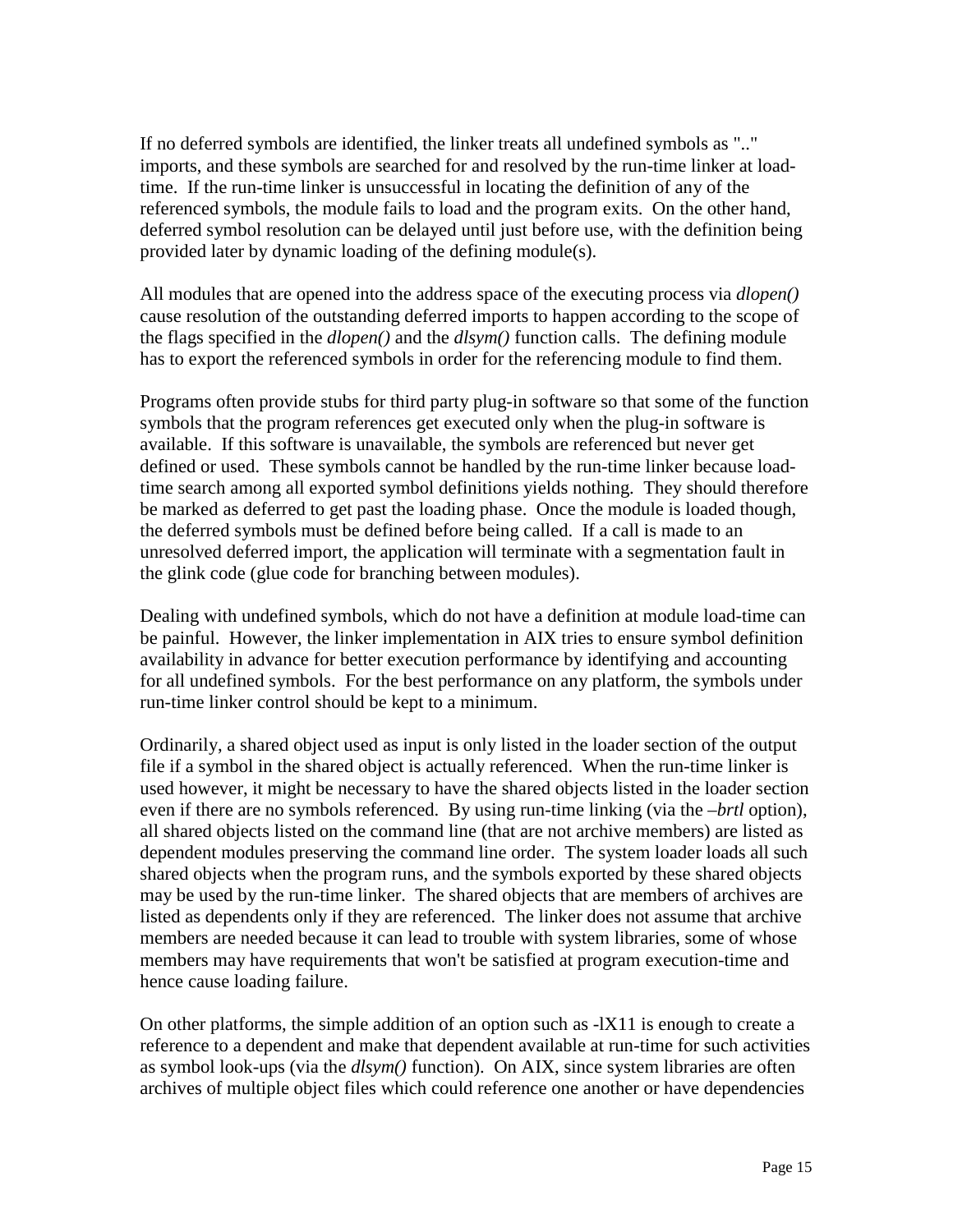of their own (which may or may not be available at run-time), it is not enough to simply add a reference to them in the main executable. All the needed system libraries *have* to be linked in to build each shared module. By linking with system libraries, all local definitions of symbols get resolved within the shared module.

A point to note about AIX is that a lot of symbol resolution work is done at the initial load-time of the shared libraries. For a module to be successfully loaded, all its dependent modules also have to be successfully loaded. Therefore if a shared module references symbols defined by other shared modules, those modules also have to be loaded to resolve symbols referenced by the first module. This continues until no more modules need to be loaded. Only the deferred imports do not cause a search and load of the defining module at load-time. This up-front work consistently yields better run-time performance of AIX applications.

## **Linking Considerations for AIX Application**

This section explains various commonly encountered issues related to linking libraries on AIX. These issues involve special linking options, compiler versions, language considerations, memory considerations and development environments.

## **Special Linking Options**

## **-binitfini**:

Init/fini routines provide a generic method for module initialization and/or termination for both program exec and exit and dynamic loading and unloading. The *-binitfini* linker option is used to specify the names of the routines along with a priority number. The priority is used to indicate the order that the routines should be called in when multiple shared objects with initialization or termination routines are used.

When the *dlopen* function call is used to open a shared object within the code, any initialization routines specified with the *-binitfini* option will be called before the *dlopen* returns. Similarly, any termination routines will be called by the *dlclose* subroutine. See Appendix B for more information on using the *-binitfini* linking option.

## **Loading of archive members**:

This allows loading of archive members by passing the flag L\_LOADMEMBER to load() or loadAndInit(). It may also be passed to *dlopen().* The name of the flag is RTLD MEMBER in dlopen()'s case. As an example: load("lib1.a(shr.o)", L\_LOADMEMBER, NULL)

This function loads member shr.o from archive lib1.a.

## **Visibility Attributes**: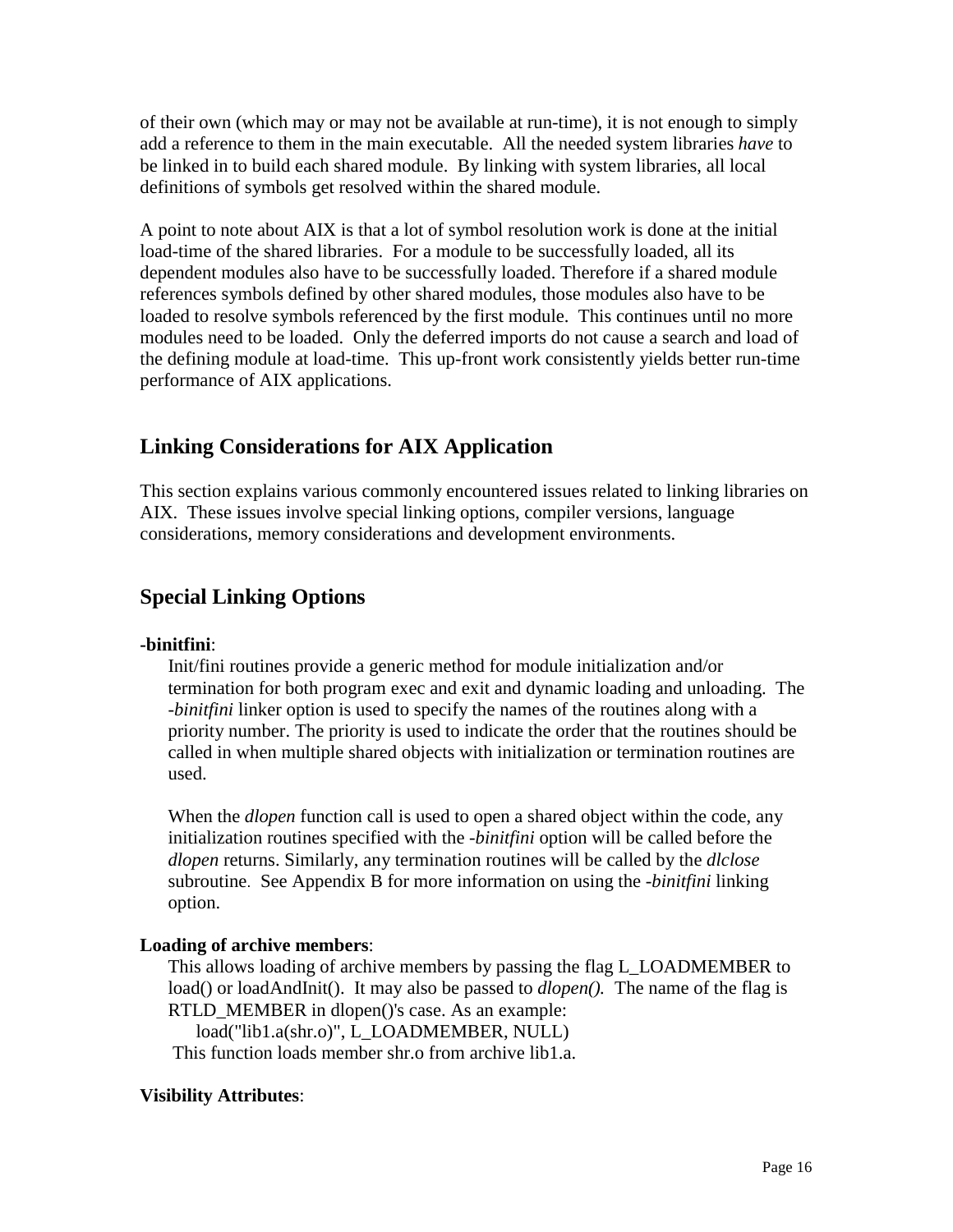This allows visibility specification of all symbols via the *-bsymbolic, -bnosymbolic,* and *-nosymbolic* flags. This feature can be used to control which references can be rebound by the run-time linker. Visibility keywords can also be used in an import file to control the visibility of individual symbols.

#### **-bdynamic/-bstatic**:

These flags control whether shared objects used as input files should be treated as regular files. These options are toggles and can be used repeatedly. When *-bdynamic* is in effect, shared objects are used in the usual way. When *-bstatic* is in effect, shared objects are treated as regular files. For example:

- xlc -o main main.o -bstatic -lx -Lnewpath -bdynamic
- libx.a is treated as a regular object file
- libc.a is processed as a shared library

Additionally, when *-brtl* is specified and *-bdynamic* is in effect, the -l flag will search for files ending in .so as well as ending in .a, though .so is given precedence over .a.

- xlc -o main main.o -brtl -lx -Lpath1 -Lpath2
- search path is path1/libx.so:path1/libx.a
- search path is path 2/libx.so:path 2/libx.a

#### **-bautoexp**:

This flag means that a module automatically exports a symbol if any command line shared object imports the symbol from the special dot (.) file, or the module being linked contains a local definition of the symbol. The default is *-bautoexp*.

#### **-bipath/-bnoipath**:

This option is used to save/discard the full path name of the specific shared object on the command line. The full path is saved in the loader section of the module. The  *bipath* option is the default. If *-bnoipath* is used, then only the base names will be saved in the output files loader section. For example:

xlc -o main main.o dir/mylib.so /usr/lib/otherlib.a

This will cause the fully specified path to be saved for mylib.so and otherlib.a. At load-time the loader will always use these paths to find the shared objects. If the  *bnoipath* option was specified, only the base names would have been saved in the loader section, even if the libraries are specified with a full path. To then find the libraries, there are three options: (1) use -L during the link to set up the library search path to be embedded in the module; (2) use *-blibpath* to fully specify the library search path to be embedded in the module; or (3) use LIBPATH at runtime. If run-time linking is not needed, one can use *-brtl* and *-bnortllib* together. Lastly, a combination of *-bnoipath* and *-blibpath* should result in the most flexibility for the generated module, its dependents, and the exec-time library search path.

#### **-brtllib/-bnortllib**:

These options enable or disable run-time linking. The default is *-bnortllib*. In general it is recommended that run-time linking be enabled by linking in the *-brtl* option, and not by the *-brtllib* option directly. Run-time linking is a topic important enough to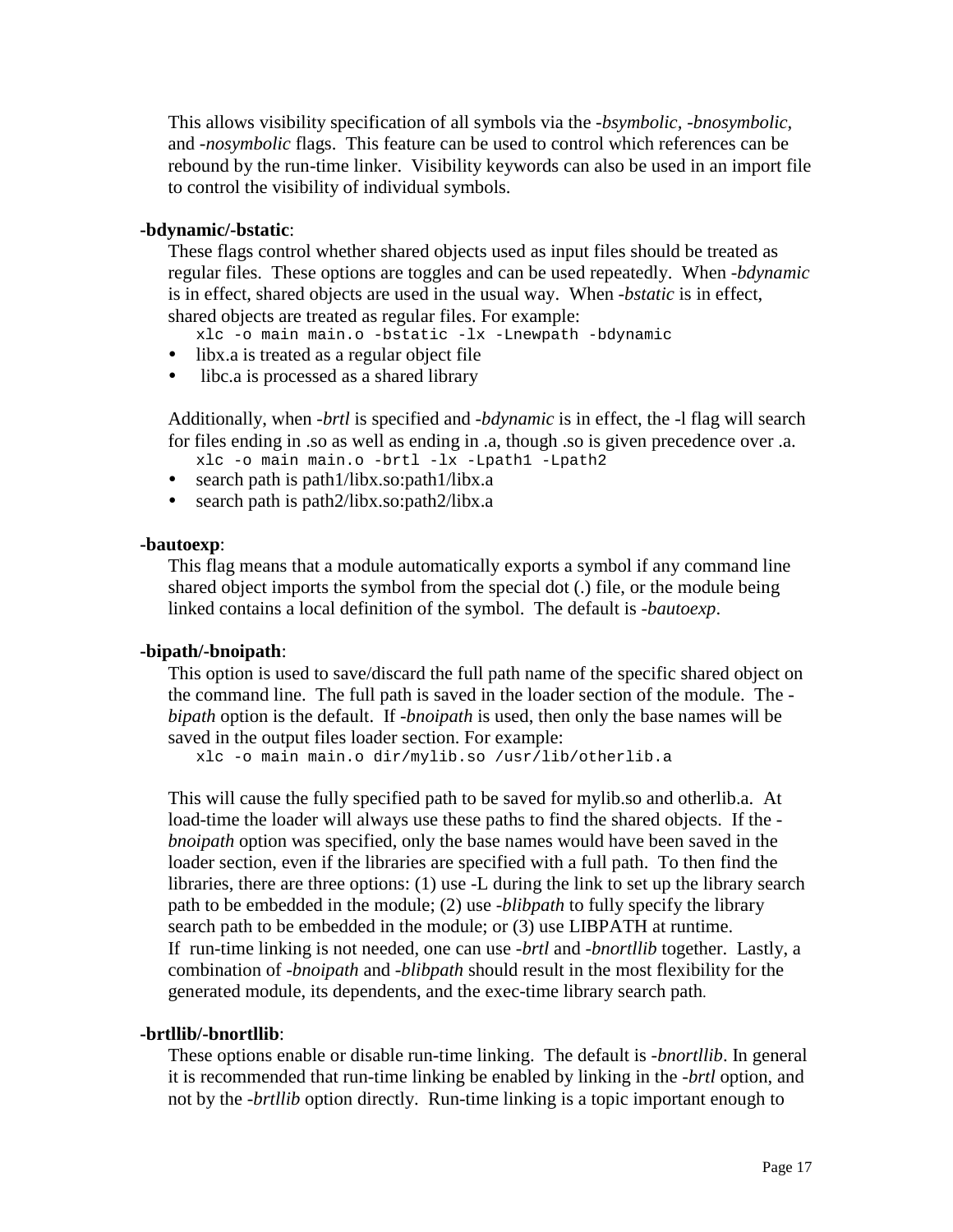require its own section. It is explained in more detail in the Run-time Linking section.

## **Linking C++ Files**

The VisualAge V5.0 (VAC 5) compiler provides a new flag: *-qmkshrobj* to link C++ libraries. The VAC5 compiler for AIX also supplies the *makeC++SharedLib* shell script, as do the previous IBM C++ compiler products for AIX. VAC5, however, also allows the use of the new *-qmkshrob*j option to the compiler. The *-qmkshrobj* option is used to instruct the compiler to create a shared object from previously created object files and archive libraries. It provides similar functionality to the *makeC++SharedLib* command and, in addition, makes it much easier to create shared objects that use template functions. For more information on template functions and the *-qmkshrobj* compiler option, see the Redbook: *C and C++ Application Development on AIX*, at: http://www.redbooks.ibm.com and search for: SG24-5674-00.

Construction of  $C_{++}$ -based modules requires more than just linking: munching of the C++ object code is required, as is template instantiation and other steps. Another facet to both the *makeC++SharedLib* tool and the new *-qmkshrobj* option -- which is considered a convenience -- is that an export list can be automatically constructed and saved. For the *-qmkshrobj* option, as long as the -bexpall or -bE: options are *not* specified on the command line, the exports file can be saved with the *-qexpfile=filename* option. The export list will include every symbol defined within the specified object code. As many symbols are generated ad hoc by the compiler, it is considered safest to take advantage of the ability to use the automatically generated exports file. Also, the *-bexpall* linker option is designed to export every defined symbol *except* those symbols beginning with an underscore ("\_"). As the VisualAge product relies heavily upon mangled and compilercreated symbols that do happen to begin with an underscore, it is far more likely that using an automatically generated export list will result in a correct and usable module. Finally, the *makeC++SharedLib* script and the new *-qmkshrobj* option can be used to combine object code generated from any language: additional steps related to namemangling, are only performed for C++ code.

C++-based applications that take advantage of the run-time linking function must be carefully considered. It is important to note that run-time linking on AIX is done before the static constructors are called. If a module's init() function depends upon the existence of a configured C++ system, it will fail. load() and friends can be called, but C++ will not be available. This problem can be fixed by using the C++ constructors to handle initialization.

When building C<sup>++</sup>-based modules, an additional argument is required to indicate priorities. When using the *makeC++SharedLib* script, priority is indicated with the argument: *-p#,* where # is the priority number. When using the *-qmkshrobj* compiler option, the priority is indicated as such: *-qmkshrobj=#* where # is the priority number. This priority value is used at runtime to ascertain the module initialization order. That is,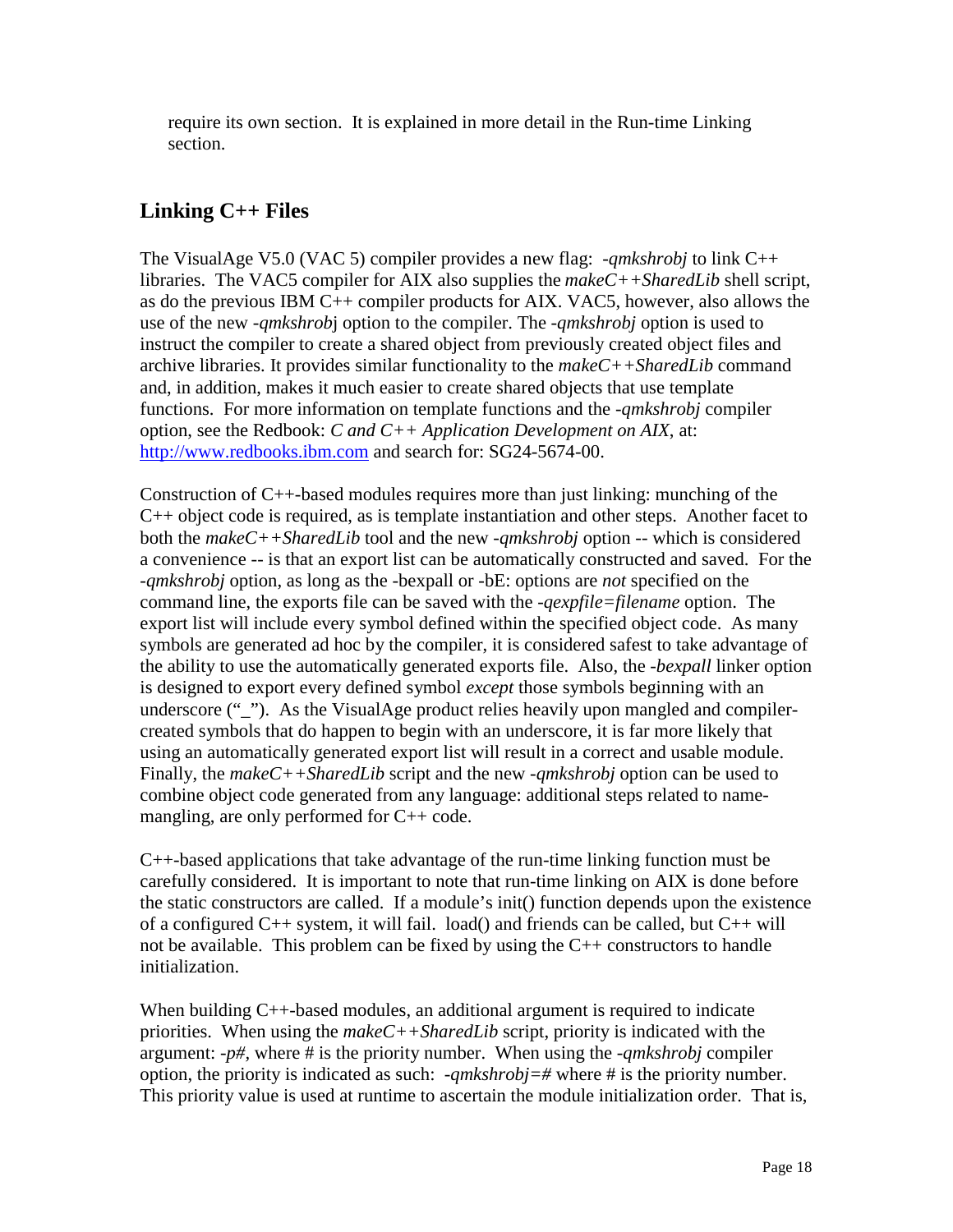when an application that depends upon two or more  $C_{++}$ -based modules begins execution, the  $C_{++}$  runtime locates the modules in use by the process, determines which contain a priority specification, sorts them according to their priority, and invokes the initialization code for each in turn. This initialization phase is the method by which static constructors are invoked at exec time or dynamic load time.

The priority value is an integer, where lower values indicate higher priority. Refer to the VisualAge C++ documentation (*not* the AIX Base Operating System documentation) for more information on the use of this option.

Just as object code that is intended to support threads must be compiled with the appropriate flavor of the compiler (e.g.  $XIC_r$ ), it is also important to construct modules with the correct tool. A dynamically loadable module that is thread-safe, or *threadenabled* should be constructed with the *makeC++SharedLib\_r* or *xlC\_r -qmkshrobj*. Either of these techniques will ensure that the module's dependencies are properly constructed, and that the use of this module in an application will result in proper behavior with respect to threads.

On a final note, in the same way that a C++-aware tool must be used to build loadable modules containing  $C_{++}$  code, it is required that any application that will take advantage of  $C_{++}$ -based modules should be built with the  $C_{++}$  compiler. Thus, final program construction should be accomplished with either the xlC or xlC\_r command, depending upon whether thread support is necessary.

## **Linking back level shared libraries**

Applications often link with third party shared libraries or dynamically load them at runtime. If one or more of the shared libraries used by the application was built using an older compiler (such as CSet 3.6.6), while the application itself was built using the later version VisualAge  $C/C++V$  5.0, there wouldn't be any problems with C or Fortran programs. However, if both applications as well as the third party library are written in C++, the name mangling differences between the two compiler version would make it difficult to reference symbols. In that case it is recommended that every library that the program uses be built with the same version of the compiler as the main program.

There is a compiler option called *–qcompat* that could be used to build the main program, in case it is not possible to recompile third party libraries. This option ensures proper symbol references between third party shared libraries and the main program. However, this option is not useful if advanced  $C_{++}$  features specific to VAC 5.0 are used by the main program.

## **Linking third-party shared libraries**

Applications are commonly built with free development tools such as the GNU tools. If the application is written in C, then libraries built using the native compiler and nonnative compilers can be freely used. For  $C_{++}$  applications, due to name mangling differences between native and non-native compilers, it is not a good idea to mix object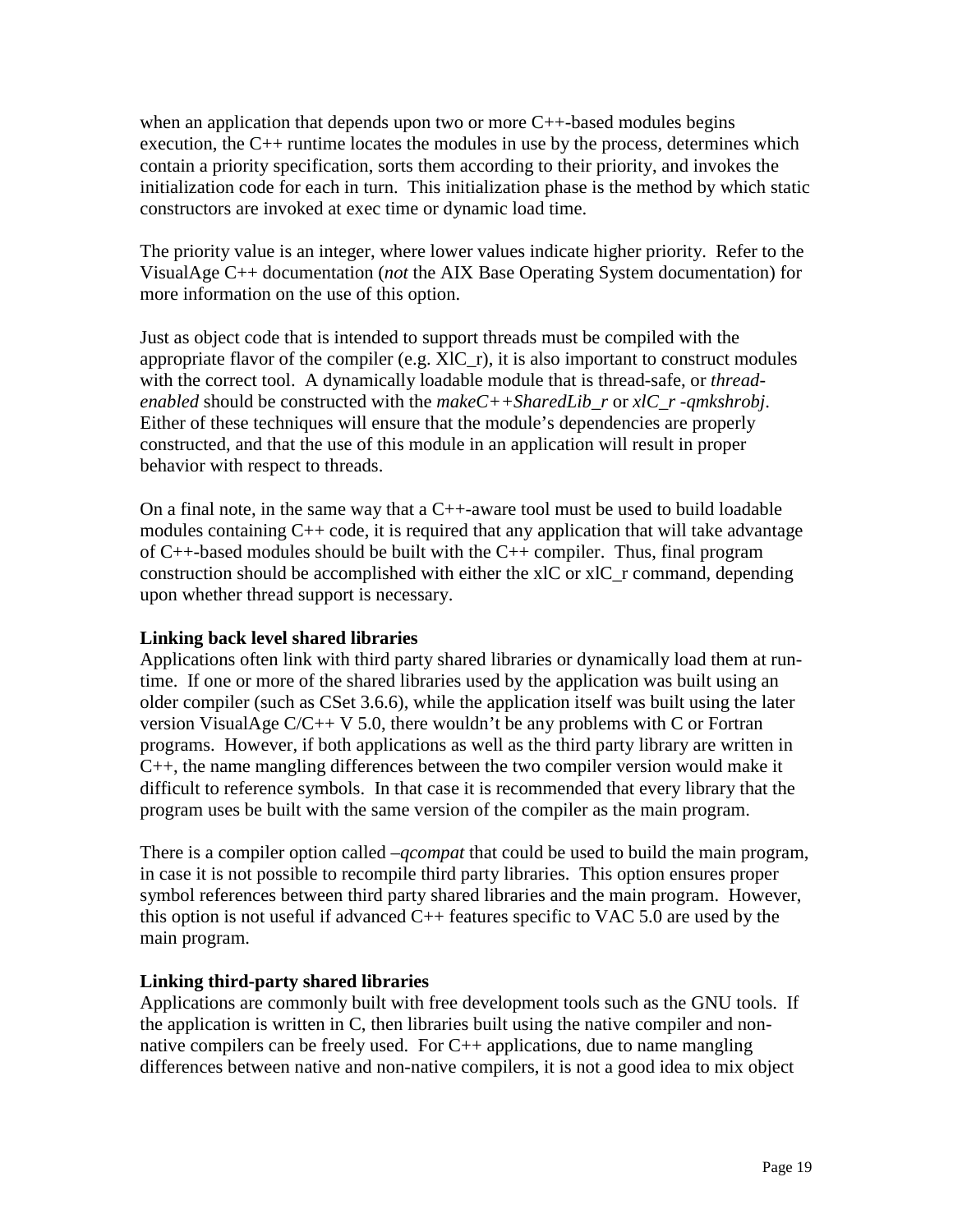code built with both compilers. As long as the entire  $C_{++}$  application uses object code built with one or the other, but not both compilers, symbols will be resolved properly.

If the third party libraries, or some of the application libraries were built using the GNU compiler, the following recommendations should be followed when building applications on AIX:

- Use of special GNU compile options, such as "Code Generation Options" or other switches which affect object creation should be kept to a minimum. Many of these remain untested with the native AIX linker and are better suited for use with the GNU linker. Compiler flags, which alter how system header files are implemented, can be safely used though.
- GNU compiler command  $g++$  should be used for C++ code, and gcc for C (non C++ code).
- The native linker should be invoked through GNU using gcc. Some internal GNU flags can be passed to the linker by way of the "collect2" GNU interface.
- AIX linker flags such as "maxdata" and "bigtoc" can be passed to the linker using the GNU –Xlinker parameter. For example, to pass the –bbigtoc specification to the AIX linker, the following would be added to the gcc command line: -Xlinker –bbigtoc
- Name mangling between GNU and the VAC 5.0 or the xlC 3.6.6 compilers, is incompatible. Therefore any  $C_{++}$  interfaces created using both the GNU and the IBM compilers, will result in unresolved symbols.
- Certain alignment rules may differ between the IBM compilers and GNU. Specifically, variables at the beginning of a structure, which are smaller in word size than variables at the end of a structure, will generate inconsistent alignment between the two compilers. The IBM compilers default to the "power" alignment rules, whereas GNU uses the "natural" alignment rules. This difference can be resolved by setting the "align" flag to "natural" on the IBM compiler command line such as: xlc -c -qalign=natural mysource.c
- The GNU compiler generates special codes to identify template class name definitions, which are referenced by objects using the template classes. Normally, these templates must be explicitly instantiated within the source scope where they are being used. The GNU compiler provides the "-fexternal-templates" directive, as well as documentation regarding the use of "#pragma interface" and "#pragma implementation" to provide this capability. The IBM native compiler does not recognize these specifications passed to the compiled object, and thus generates unresolved errors even though the template class definitions exist.

The work-around is to explicitly instantiate the templates, wherever they are used.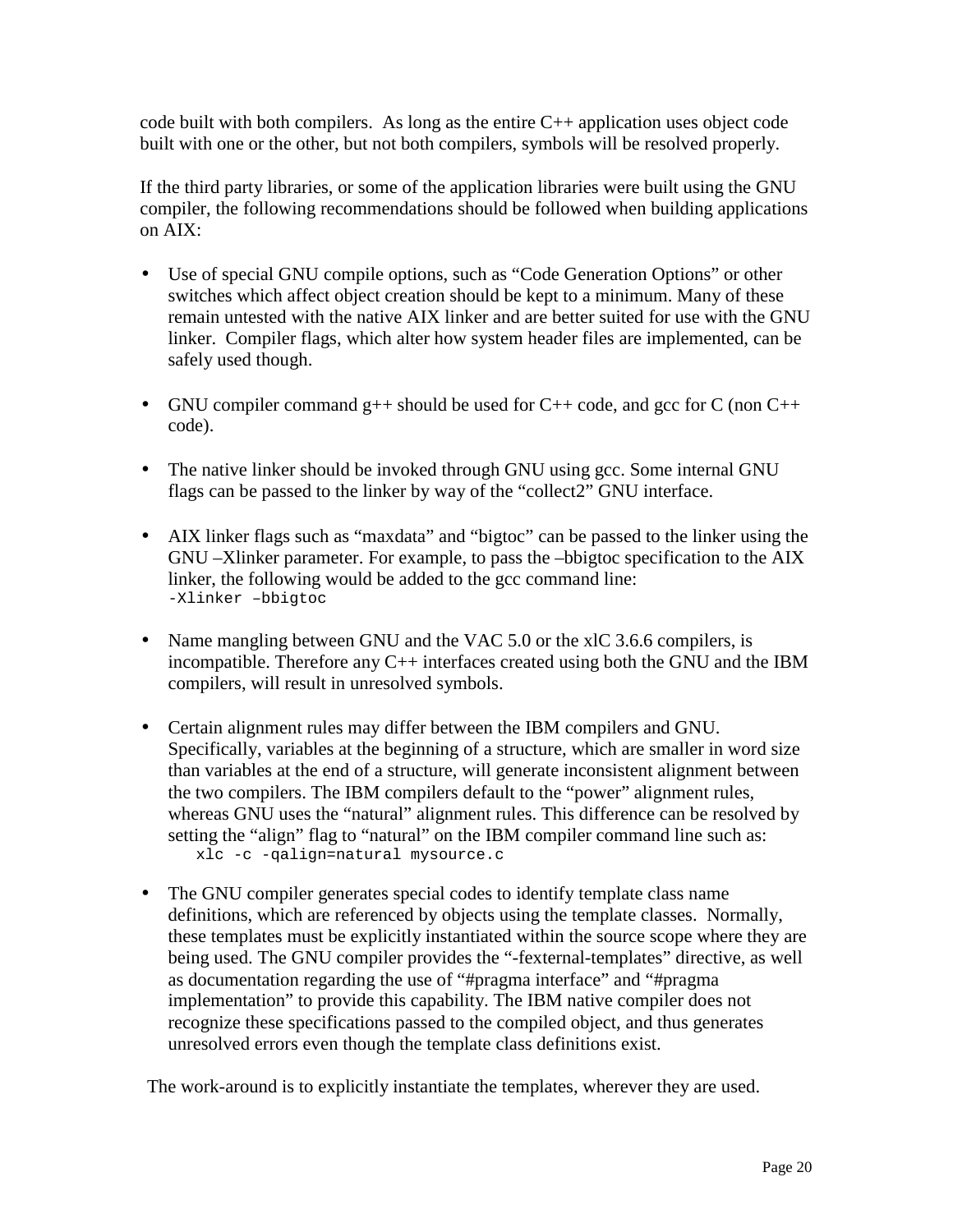## **Linking Java programs with native C/C++ libraries using JNI**

Java has become a very popular language and for good reason – it's extremely portable. However, Java doesn't provide all of the capabilities and (sometimes) performance that a native language like C or C++ provides. Java addressed this by allowing programmers to either access native code from within a Java program, or have a native program access Java code.

The Java Native Interface (JNI) provides the mechanism by which native shared libraries can be accessed from Java programs. The native shared libraries can have either .a or .so extensions.

For linking JNI libraries to JVM 1.2.2 or higher, it is required that the linker option " bM:UR" be used. Hence any JNI executable program, including third party applications built for previous versions of the JVM will need to be re-linked with this option in order to work with JVM 1.2.2 or higher.

For JNI programs, the native libraries must have all their undefined symbols accounted for prior to loading via export/import lists. In other words, there must not be any ".." imports in the dump output of the native libraries. Therefore no dependence on the runtime linker to resolve undefined symbols in the native libraries during Java run-time is supported.

To access Java code from a  $C/C++$  application, the application must instantiate a Java Virtual Machine (JVM). Instantiating a JVM requires certain arguments that control the amount of heap space JVM will create at invocation, and the maximum heap space the JVM is permitted to use. By invoking a JVM, the application now consumes additional resource, which means that additional data segments might be required.

For example, consider an application that currently links with 2 data segments (via bmaxdata flag) and invokes a JVM from within the application. One of the arguments to the JVM defines how much virtual memory (heap) the JVM should start with and how much virtual memory (heap) the JVM can use in total. The memory used by the JVM is in addition to the memory used by the application. If prior to invoking the JVM, the application consumed all of the 2 data segments, then adding the invocation of a JVM from within the application will push the application's memory requirements beyond the application's capabilities. To resolve this problem, calculate the application's memory requirements and add to it the JVM's requirements. As a general rule, an application that invokes the JVM should be linked with at least the same number of data segments as the java command. The Java command is linked with 5 data segments.

In general, if a JNI interface is being used, then there should not be any need to reference any symbol directly from the Java run-time library libjava.a. This is the preferred method since linking and installing the application software is easier, and it remains more portable across platforms.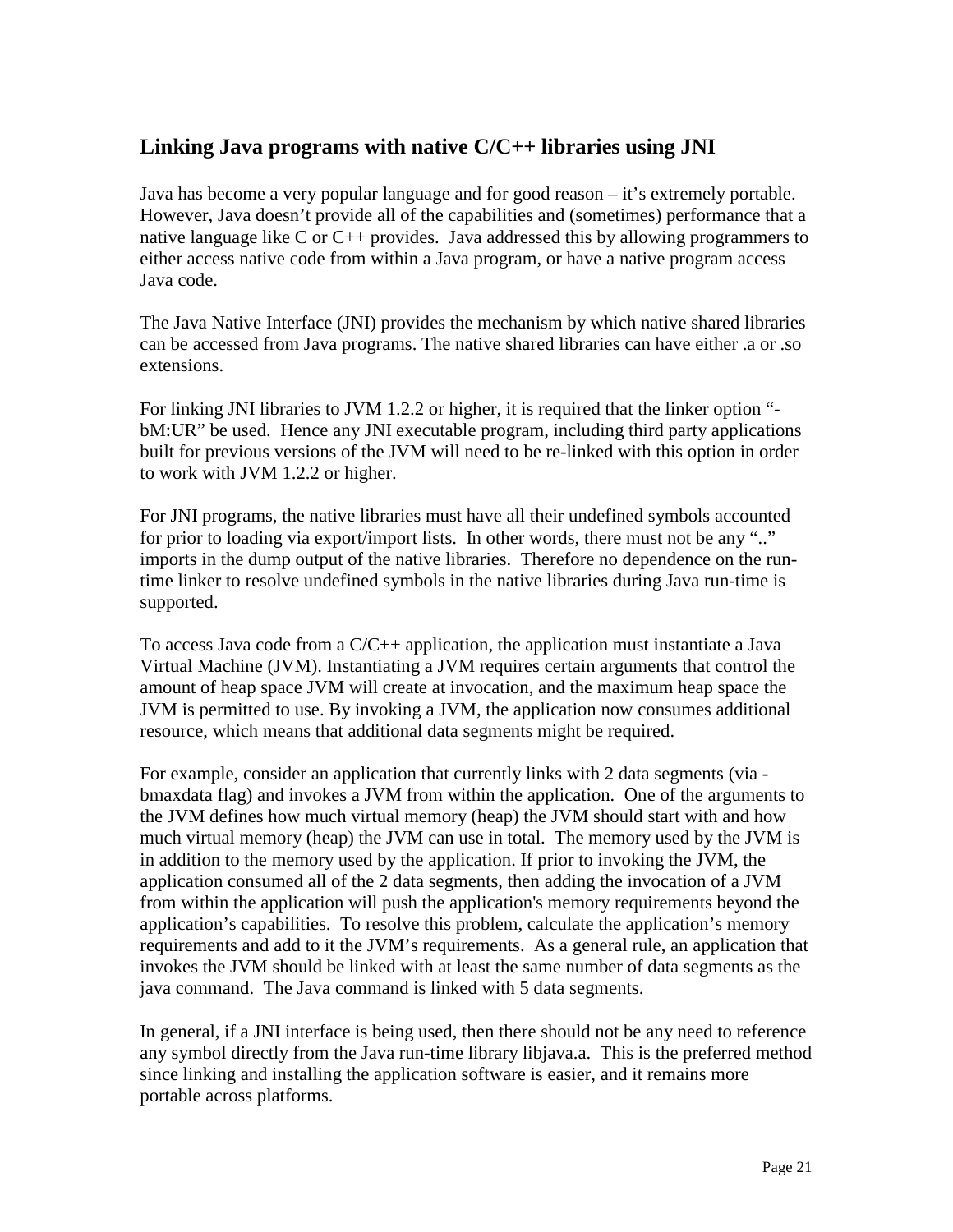Any updates to the JNI interface and linking mechanisms are distributed in the README file that installs in the root directory of the Java installation on AIX. Some examples of JNI applications are also generally distributed in the same way.

#### **Linking with duplicate symbol definitions**

The AIX linker differs from other systems when dealing with duplicate symbols. On other systems, symbol definitions are not used until they are referenced, therefore the command line ordering of object code, archives, and other system libraries is critical. Suppose two distinct object files are passed to the linker, and both object files contain a definition for the symbol *foo*. Since object files are the most granular unit handled by the link-editor, the linker is incapable of determining a sensible solution to the duplicated symbol. The second object file encountered can't be dismissed either (as it may contain other useful/required symbols). Thus, the linker has an unresolvable symbol conflict and will emit an error message and exit. Hence the dreaded "duplicate symbol" problem.

The AIX linker, on the other hand, will collect all symbols from all input files specified on the command line, organized in any manner. The linker does consider the order in which it discovers symbols; the first definition found is the one that will be used when resolving all references within the module being constructed. Thus, for the most part, duplicate symbol definitions are harmless.

These warnings can be annoying though, and in the case of  $C_{++}$  development with its template instantiations, constructors and destructors, etc, it is possible that the compiler itself may generate duplicate instances of certain symbols. The actual program linkage will therefore produce warning messages about symbols over which the developer has no control. In this case it is best if the developer can simply ignore the symbols, once he is satisfied that the duplicates do not reflect any problem with the construction of the application.

There is a command line option though that can be used to silence certain levels of warning messages from the linker. Note that *all* duplicate symbol warnings are emitted at a "halt" level of 4. Since the linker by default emits messages at this level but does not stop working, a command line option *–bh:4* can be used to prevent the linker from emitting these messages. This option should be used only after the developer has confirmed that no real symbol conflict issue was hiding behind any of the warnings.

#### **Linking with the –L Flag**

The LIBPATH environment variable is a colon-separated list of directory paths, with the same syntax as the PATH environment variable and indicates the search path for libraries. It has the same function as the LD\_LIBRARY\_PATH environment variable on SystemV. If LIBPATH is defined when running the linker, its value is used as the default library path information. Otherwise, the default library path (/usr/lib:/lib) is used. If no -L flags are specified, nor is the *-blibpath* option, the default library path information is written in the loader section of the output file. The -L flag in the *xlc* and *ld* command line adds the specified directory to the library search path, which is then saved in the loader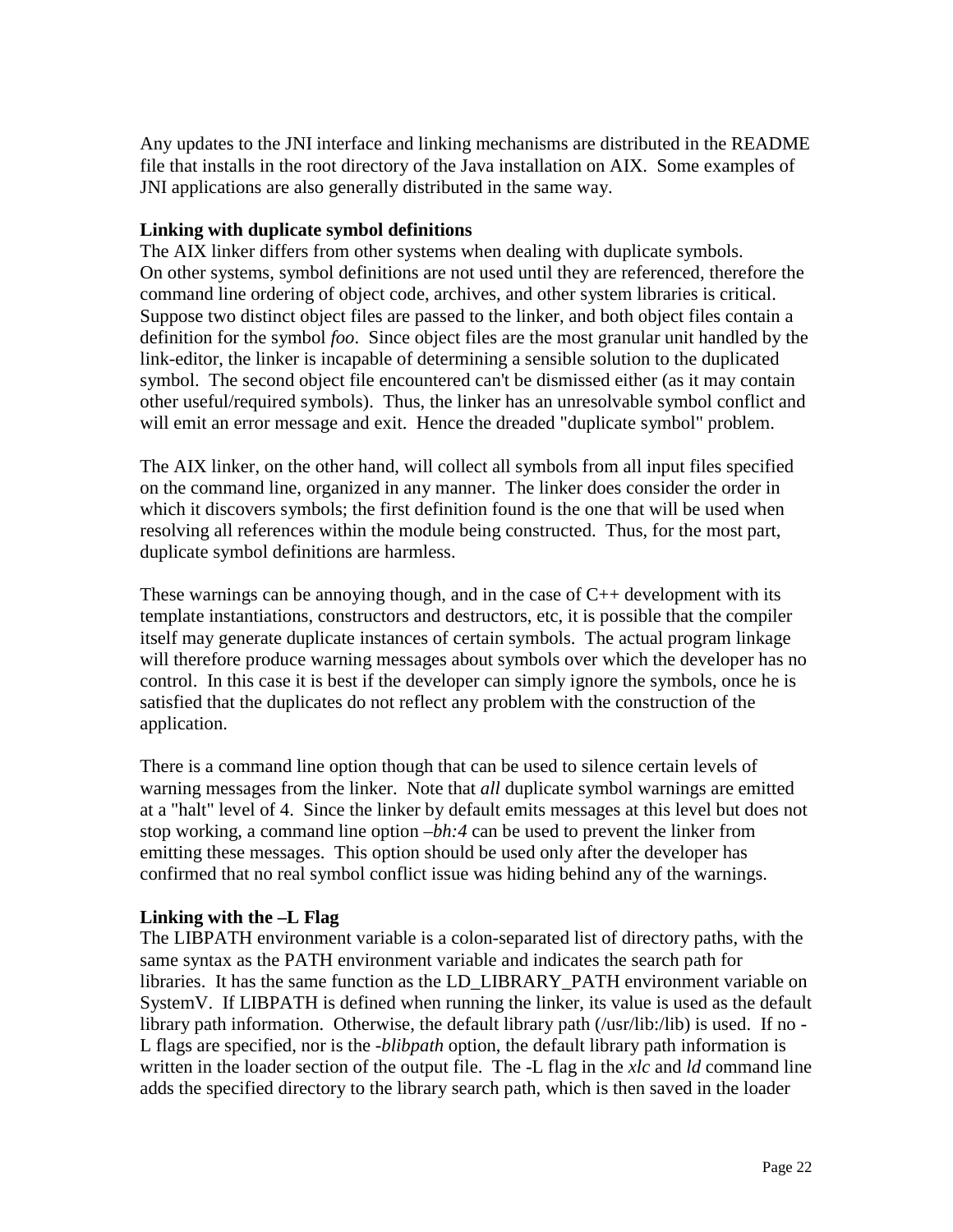section of the program. If LIBPATH is defined when a program is executed, the directories listed in the LIBPATH are used to search for dependent modules. Next, directories listed in the library path information in the loader section of the program are searched. The loader looks for the filename (given the library search path) and checks the dependents of it, if found. If there is more than one candidate, then the first instance found in the search path is used as long as it and its dependents satisfy the search criteria. Once a match is found, the loader stops looking. The LIBPATH variable can be used to specify a set of dynamic search paths that *dlopen()* searches for the named module. The running application also contains a set of library search paths that were specified when the application was linked. These paths are searched after any paths found in LIBPATH. The *setenv()* function can also be used to modify the value of LIBPATH during execution.

The binder option *-blibpath* forces the path name into the loader section, and overrides the -L path setting which goes in the loader section by default if the -l library path is not specified. This is used in build environments with NFS mounts. The *-bnolibpath* overrides both -L and *-blibpath* options.

For more information on LIBPATH, the -L and -l flags, see *Appendix D*.

## **Linking with Threaded Libraries**

With the introduction of AIX 4.3, all system libraries are now inherently thread-enabled. libc contains a mechanism whereby it can detect whether the pthreads environment must be enabled, and will perform all initialization required to support pthreads at program start-up, *as well as at the time that libpthreads is introduced into a running process via dynamic loading*. This means that a program can be constructed in a manner that does not take advantage of threads, but may become a threaded program due to a module dependency hierarchy that incorporates the pthreads library. It is advantageous to consider support for threads when an application is built.

As thread support is now integrated into the system libraries, there is really no distinction between building a threaded versus single-threaded application. Note, though, that there is a distinction between the flavors of the VisualAge compilers: when compiling code that is intended to support threads, the "\_r" version of the compiler should be used. This is a convenience for the user, in that the compiler will be invoked in a manner that handles many of the details necessary for correctly building thread-enabled code. However, if an application is not designed to be threaded, it is important to keep in mind that the introduction of a dependent module via dynamic loading may result in the process "going multi-threaded" at any time.

As an example, suppose a non-threaded application dynamically loads and unloads a third-party module. If it changes its implementation and becomes threaded, it may suddenly begin depending upon libpthreads. If libpthreads is then dynamically unloaded from the running process, the system libraries will not "reset" themselves to a non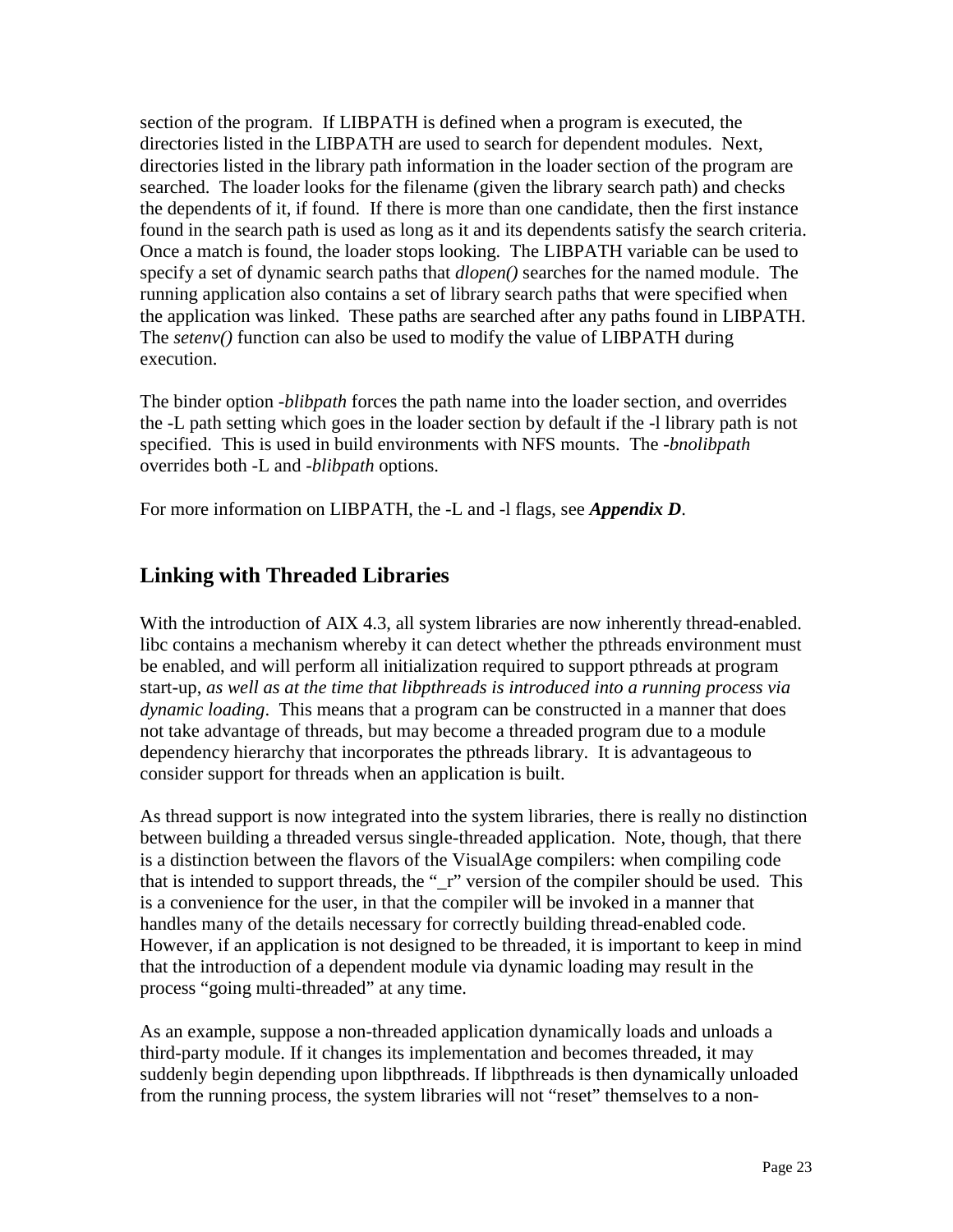threaded state, thus causing problems. Therefore, any application that must support the possibility of becoming multi-threaded during execution, should be built as a threaded application, and incorporate a dependency on libpthreads directly into the application. This technique ensures that the program will never undergo a failure due to a dynamic load and unload of libpthreads module.

Another benefit to the combined thread-safe libraries in AIX 4.3 is the elimination of a separate library search directory: /usr/lib/threads. It is no longer necessary to specify this path when building applications or modules (although the compiler, which supports multiple versions of AIX, continues to incorporate this path into its configuration file). All references to libc.a and libc\_r.a, through /lib, /usr/lib, or /usr/lib/threads, refer to a single instance of libc.a on the system.

For building shared libraries written in  $C_{++}$ , there is a thread-safe flavor of makeC $++$ SharedLib, namely makeC $++$ SharedLib r that can be used to ensure proper threading support. If using the compiler option *-qmkshrobj* to link C++ files, the compiler will depend on the compiler binary (xlC or  $x\text{IC }r$ ) to determine whether or not to link in threads libraries. The dump command can be used to look at the loader header (the -Hv option) to ensure that the library search path and dependencies are correct.

## **Linking With Fortran Libraries**

To create a shared object containing an unnamed Fortran common block and to link it with a main program that uses the same common block, the common block must be exported from the shared object and the program linked with the run-time linker. The common block can be exported by listing #BLNK\_COM along with the other functions. (#BLNK\_COM is the name internally used by the xlf 3.2 compiler for an unnamed common block.) For example, to link the shared object with the command:

ld -o shr.o xxx.o -bM:SRE -lxlf -lm -lc -bE:xxx.exp

The shared object can be put in an archive with the command:

```
ar cr libxxx.a shr.o
```
Then, when the main program is linked, use the *-brtl* option:

xlf -o program prog.o -lxxx -brtl

The unnamed common block will be exported automatically from the main program. When the program runs, the run-time linker will rebind all references to the unnamed common block in shr.o to the unnamed common block in the main program.

## **Linking Programs To Support Large Memory Usage**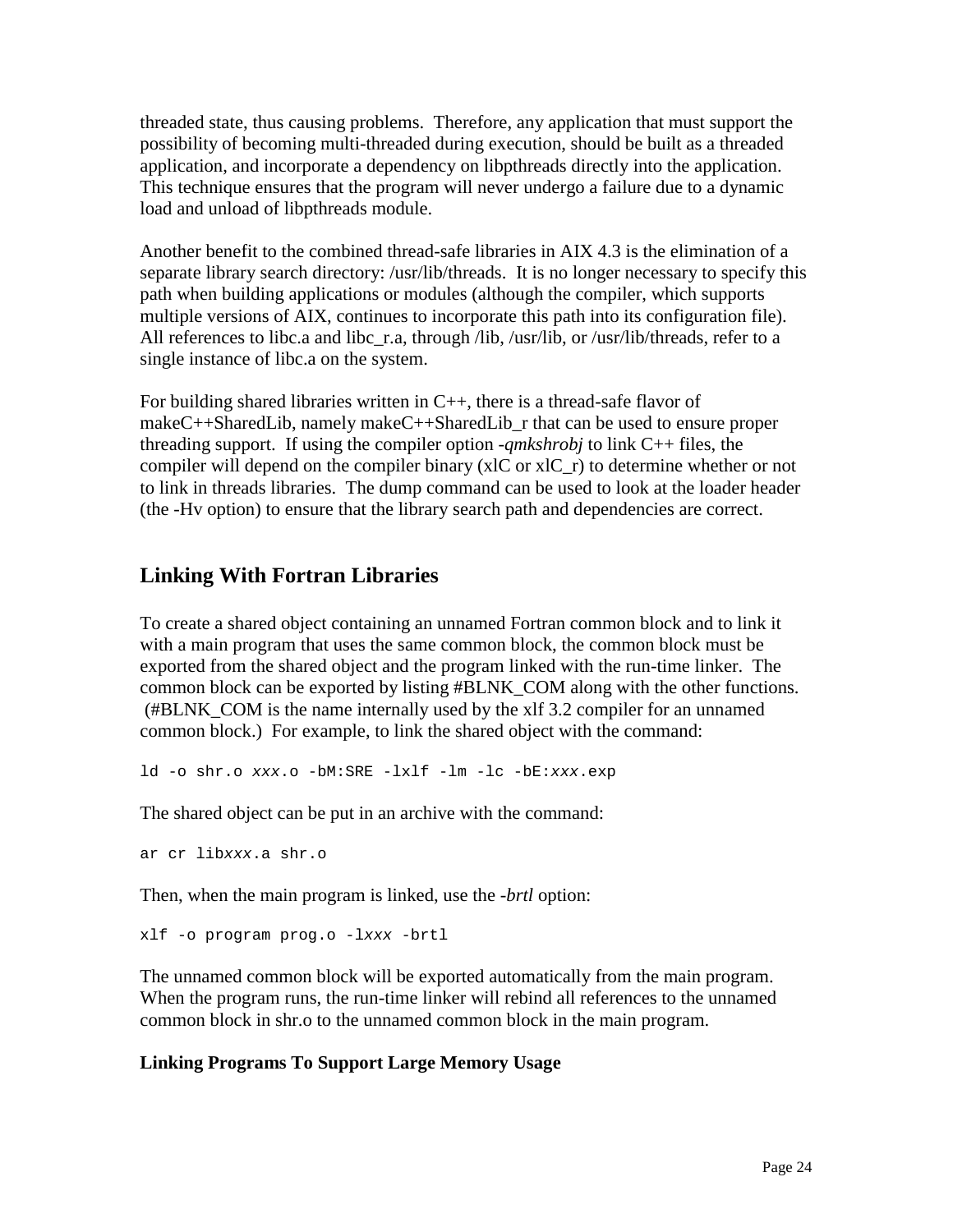Some programs need larger data areas than allowed by the default address-space model. The linker itself can also run out of memory when trying to link very large files. When this happens, linking fails with the following error:

ld: 0711-101 fatal error, allocation of bytes fail in routine initsymtab\_info. There is not enough memory.

Application programs which require a larger data area can use the large address-space model. First try increasing the paging space, and setting limits to -1 in /etc/security/limits (the user has to log out and log back in to enable the ulimit changes). If that does not help, make the application into a "big-data" program so that it has access to more than one memory segment.

On 32-bit machines, the system hardware divides the 32-bit virtual address space into 16, 256M independent segments, each addressed by a separate segment register. Segment 0, 1, 2, 13, and 15 are reserved for kernel text, user text, process private data, shared library text, and shared library data respectively. Thus, a total of 10 segments are available for the process data.

On 32-bit machines, the system places user data and the user stack within a single segment (segment 2) by default. The combined maximum amount of stack and data is slightly less than 256M. This size is adequate for most applications. However, certain applications require large initialized or uninitialized data areas in the data section of a program. Large data areas can be created dynamically with the *malloc()*, *brk()*, or the *sbrk()* subroutines. To allow a program to use the large address-space model the  *bmaxdata* flag must be specified in the link line of *xlc* or *ld*. For example, to link a program that will have a maximum of 8 segments reserved for it, the following command line can be used:

xlc sample.o -bmaxdata:0x80000000

Here 0x80000000 refers to 8 segments (8 x 256M bytes) that will be reserved for the program's data and heap.

Depending on the number of memory segments specified with the *-bmaxdata* flag, the machine should have a total virtual memory = 256 x ( $x = #$  of segments)M available for use by the program. For information on another method to change the number of data segments - that does not require rebuilding the application - see the section below on the LDR\_CNTRL environment variable and its MAXDATA option.

With the advent of 64-bit process support in AIX 4.3 and AIX 5L, the available address space of a 64-bit process is now much larger. This means that a single process has the potential for being much larger, utilizing more data, and dynamically loading more modules. Behaviorally, an application should not notice any differences with respect to program launch or dynamic loading, but this is predicated upon the idea that the application makes no assumptions about where modules exist within the address space.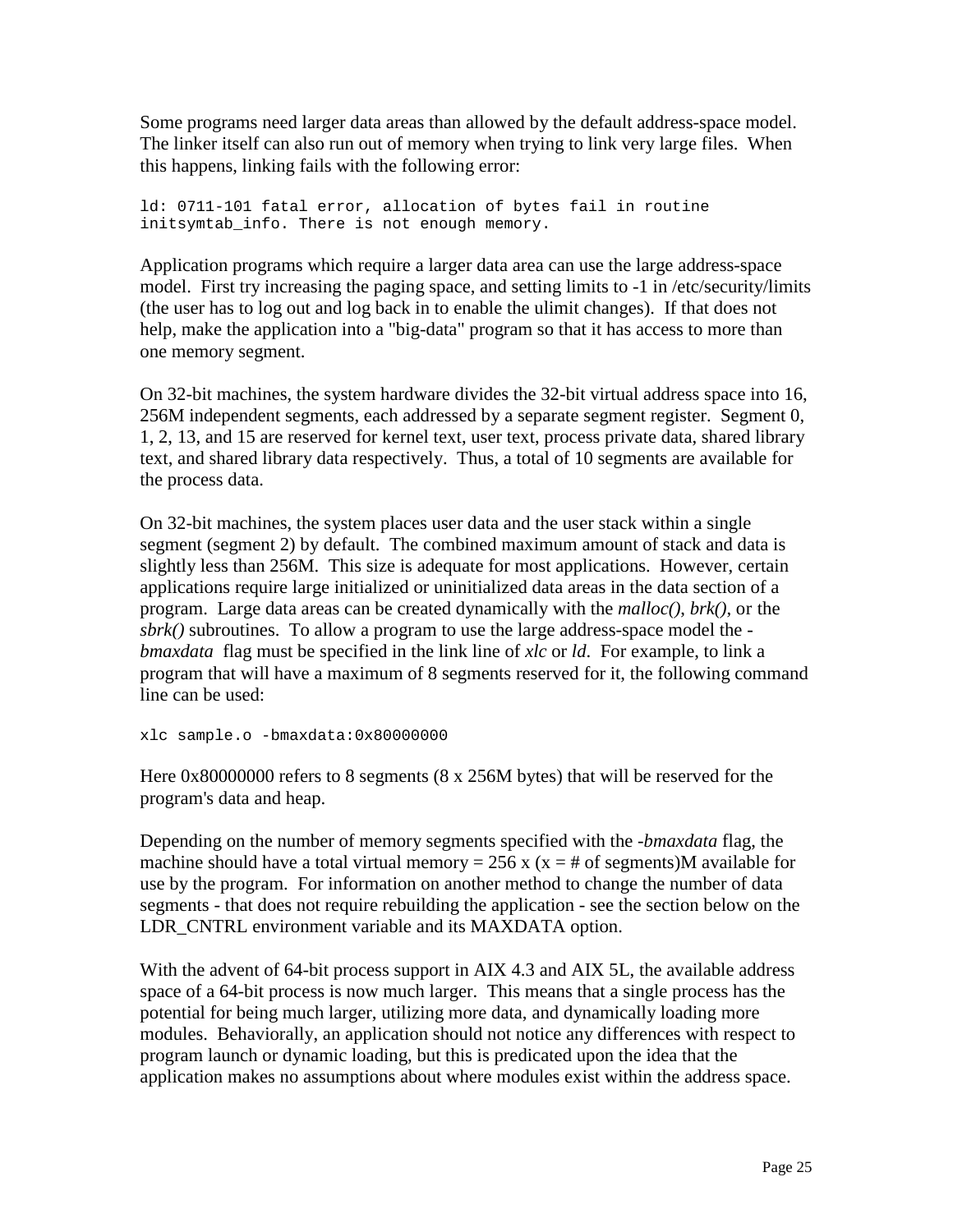Please see Appendix C for more information on the differences between 32-bit and 64-bit address spaces.

## **Linking/Loading libraries over NFS**

Linking applications across NFS mounted file systems is very time consuming. The best and quickest method is to link your application on a local file system (*i.e.* the server). The performance issue with linking across NFS is that each library must be read completely prior to the linker/loader resolving all of the symbols. Writing out the executable across NFS is also time consuming. If executables must be stored on an NFS mounted file system, it is often better to link the application locally and move the file over to the NFS file system.

Often, the application runs on the client while the executables and shared modules are stored on the server. Since it is not possible to lock a module on the remote file system, AIX tries to maintain the reliability of the running process by copying modules to the client's paging space. While the likelihood of a module changing from under a running process is minimal, this behavior avoids the potential of a process abnormally terminating due to an NFS client and server losing synchronization with respect to a given file. If an application module is updated on the server, and the inode does not change, then the kernel believes that the existing copy is current, and therefore will not pick up the new file. In this case a *slibclean* (as root) should be performed on the client machine to pick up the new module on the server. This is only effective if the module in question is no longer in use by any running process on the client.

## **Loading Shared Libraries for Faster Development Performance**

Shared libraries are loaded into segment 13 by default. Once loaded, they stay in memory until a system reboot or the *slibclean* command is executed. *slibclean* cleans out those shared libraries which are currently not being used by any process. If any currently loaded shared library changes on disk, that modified library does not load into memory to replace the old one just because it has changed on disk. It will only replace the previously loaded one if its inode changes, or if the previous one is cleaned out after a *slibclean* command or a reboot. However, a *slibclean* or a reboot cleans all the loaded shared libraries from the memory and hence all shared libraries have to be reloaded when the application is started up again.

In the customer's environment the shared libraries do not change frequently. When they do change on disk (due to application version updates) a *slibclean* command before the next application start-up is acceptable. In the development environment each developer works on his or her part of the code and modifies the associated shared libraries only while the rest of the application's shared libraries remain unchanged. Executing the *slibclean* command before testing every change becomes inefficient because it purges all of the application shared libraries from memory each time. In other words, a more efficient mechanism would be to somehow remove the developer's libraries while leaving all the other shared libraries in memory.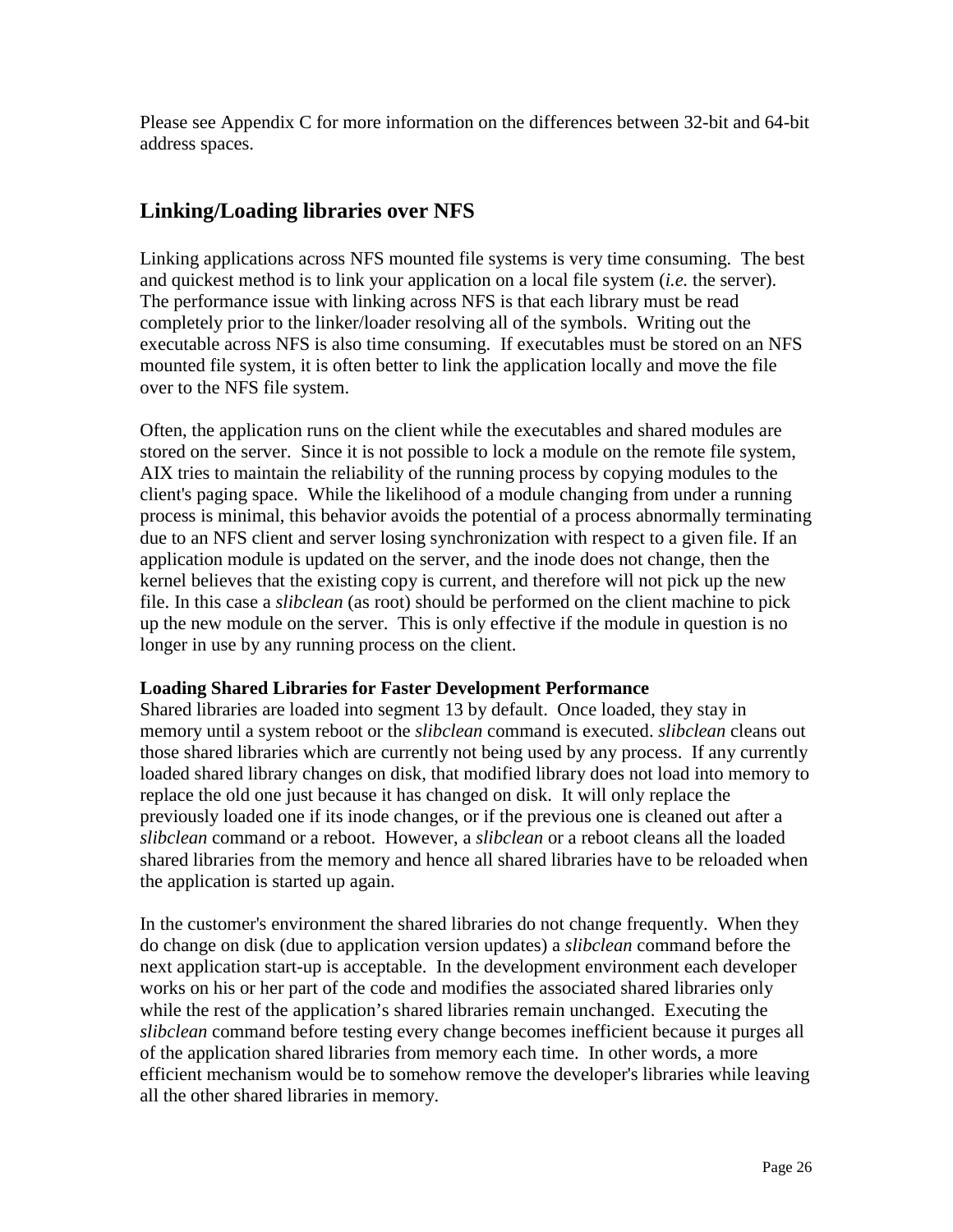This problem has an easy fix. Simply change the permissions of the shared library under development to 550 on the developer's local disk until the file is final, after which it can be set back to 555 (or the default) and placed in the main source tree as usual. The file permission of 550 limits the read/write capability to the "group" and therefore loads the library into the process' private segment (volatile private space) instead of the shared memory segment. On program exit, while the contents of the shared memory segment remain intact, the contents of the process private segment are purged from memory and loaded fresh every time. The modified files are loaded fresh, but the other files in the process private segment might still remain cached in memory even after the program exits. In this way each program load will be able to reuse the contents of the shared memory segment while reloading the modified files in the process private segment.

To further illustrate this point, consider a developer who works with two shared libraries: libmath1.so and libmath2.so. All of her other application shared libraries are installed on an NFS server. The developer makes some changes to the two libraries. To try out the new code, do a *slibclean* to remove the previous versions of libmath1.so and libmath2.so from memory. This also cleans out all 200M of the application libraries from the memory. When re-launching the application, it has to pull in new versions of libmath1.so and libmath2.so, along with all of the remaining 200M of application shared libraries over NFS, causing considerable delay in program start-up. This delay can be avoided if the permissions of the libraries libmath1.so and libmath2.so are made such that read-other permission is removed (*i.e.* 550). This causes the two development libraries to be removed from memory after every program exit, without executing *slibclean*. This trick greatly improves application development performance.

## **LDR\_CNTRL Environment variable**

This environment variable was created to allow end-users and application developers to modify the behavior of the loader on a per-application basis. This variable can be set and exported when invoking an application, without affecting overall system behavior or producing unexpected and undesirable results from other applications. To display the value of the environment variable, type:

echo \$LDR\_CNTRL

```
To change the value of the LDR_CNTRL environment variable:
  LDR_CNTRL=\{option1 | option2 | ... \} export LDR_CNTRL
```
Change takes effect immediately in the shell, and the change is effective until logging out of this shell. LDR\_CNTRL is evaluated once at exec-time, and never again during the life of the process. Thus it is possible to set it within the shell (e.g. as part of a shell script) where it will not affect the currently executing shell, but only processes created by that shell.

Possible options are: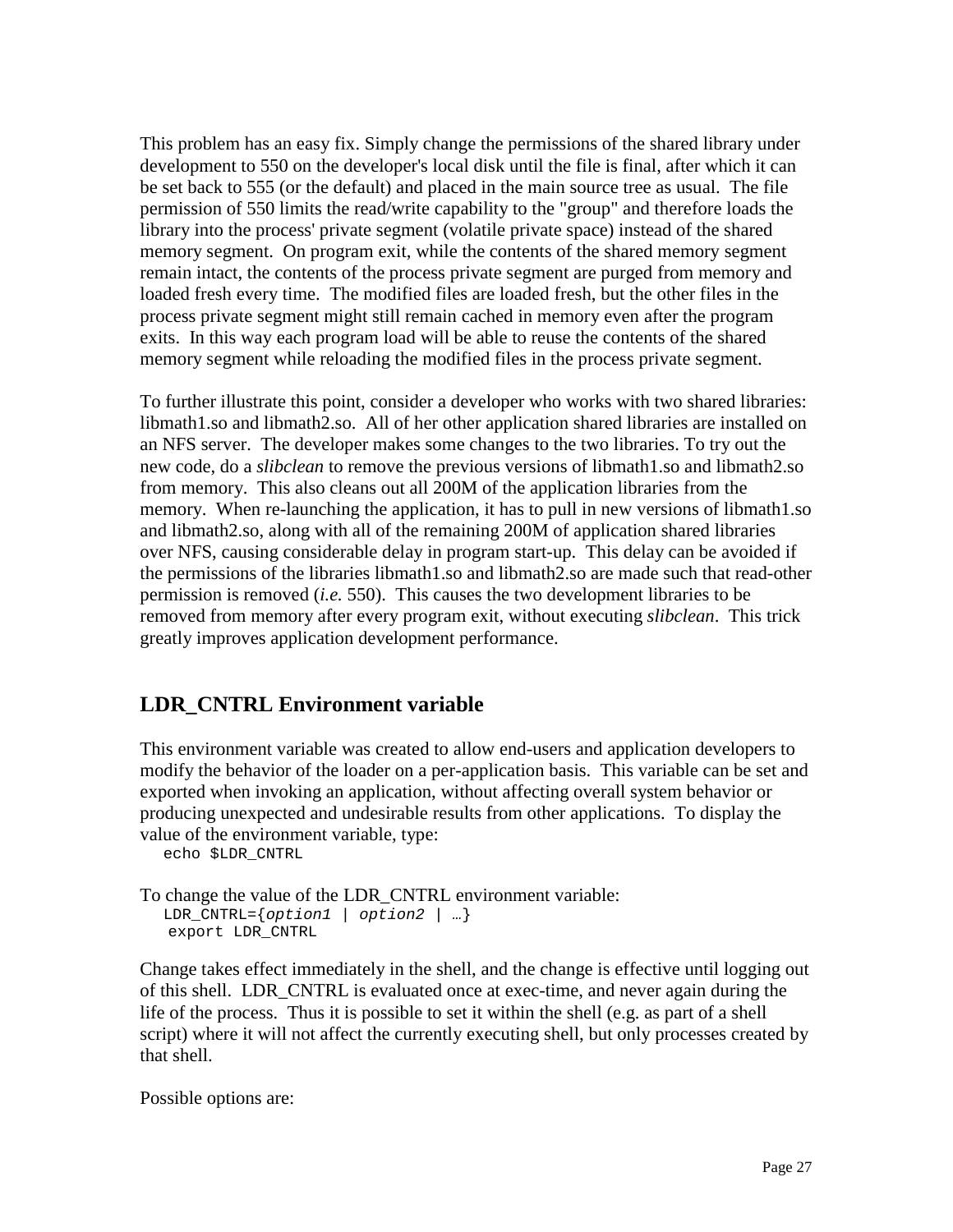| PREREAD_SHLIB       | Specifying the PREREAD_SHLIB option<br>will cause entire libraries to be read as soon |
|---------------------|---------------------------------------------------------------------------------------|
|                     | as they are accessed. With VMM readahead                                              |
|                     | tuned, a library can be read in from disk and                                         |
|                     | be cached in memory by the time the                                                   |
|                     | program starts to access its pages. While this                                        |
|                     | method can use more memory (modules are                                               |
|                     | usually memory-mapped and accessed on a                                               |
|                     | per-page basis, as necessary), it can enhance                                         |
|                     | performance of programs that load many                                                |
|                     | shared libraries at once.                                                             |
| <b>LOADPUBLIC</b>   | Specifying the LOADPUBLIC option directs                                              |
|                     | the system loader to load all modules (with                                           |
|                     | read-other permission enabled) into the                                               |
|                     | global shared library segment. If a module                                            |
|                     | cannot be loaded publicly into the global                                             |
|                     | shared library segment then it is loaded                                              |
|                     | privately for the application.                                                        |
| <b>IGNOREUNLOAD</b> | The loader ignores the unload() system call                                           |
|                     | for the modules. As a side effect of this                                             |
|                     | option, you can end up with two different                                             |
|                     | data instances of the same module.                                                    |
| <b>USERREGS</b>     | Causes all general purpose registers to be                                            |
|                     | saved on the stack when a system call is                                              |
|                     | made, providing the user process the ability                                          |
|                     | to "scan" memory and locate all references                                            |
|                     | within that process to specific memory                                                |
|                     | locations. An example of this would be a                                              |
|                     | garbage collection scheme.                                                            |
| <b>MAXDATA</b>      | This variable implements the same                                                     |
|                     | mechanism as the -bmaxdata linker option,                                             |
|                     | but without the need to rebuild an                                                    |
|                     | application. Setting MAXDATA=0 disables                                               |
|                     | this option.                                                                          |
| <b>DSA</b>          | AIX 5L introduces a new feature called                                                |
|                     | "Dynamic Segment Allocation". The                                                     |
|                     | function provides a maxdata program the                                               |
|                     | ability to acquire additional memory                                                  |
|                     | segments for the process heap as they are                                             |
|                     | required. The maxdata value therefore                                                 |
|                     | specifies the maximum amount of memory                                                |
|                     | the process will ever be able to acquire.                                             |
|                     |                                                                                       |
|                     | The DSA option is valid only for 32-bit                                               |
|                     | applications.                                                                         |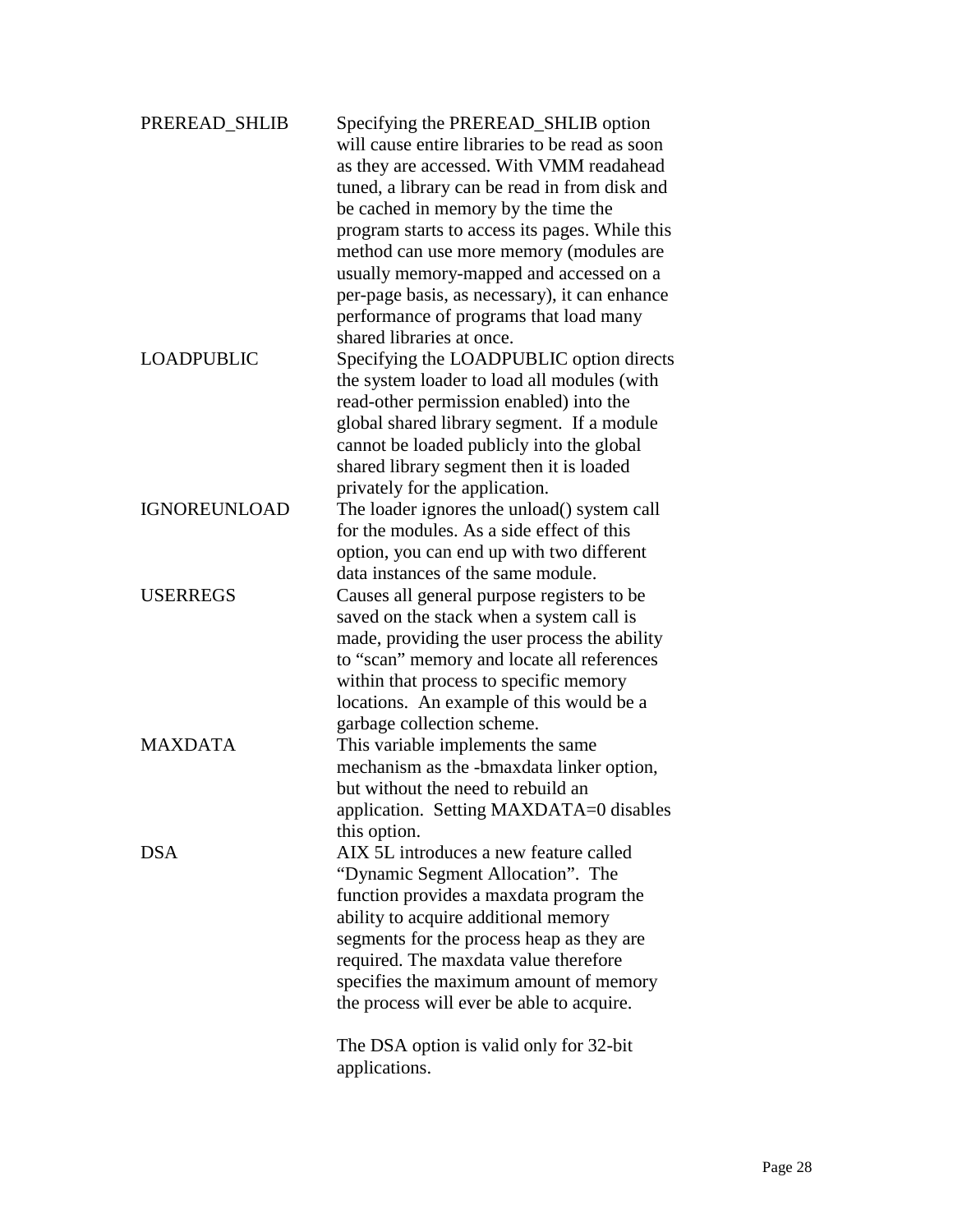## **Common Problems**

1. Programs will suffer performance loss if they depend on the run-time linker to resolve all the undefined symbols in the shared libraries. *Solution:*

For the best possible linking and loading performance, the shared libraries should be built with all needed symbols defined in it. For the remaining symbols, use AIX's capability to provide knowledge of dependencies between modules via the export and import lists.

2. On AIX, programs could suffer performance loss by having large shared libraries with lots of cross-references and unnecessary deferred imports. *Solution:*

The architecture of the application should be such that the modules are built with as many symbols resolved at link-time as possible.

3. Programs can inadvertently cause loading of two copies of the same module, each due to a different LIBPATH.

```
Solution:
```
Check the linking process to ensure that no module is getting loaded twice due to different LIBPATHs. Use the *genkld* command for a listing of the currently loaded libraries to check for multiple loads.

4. The *nm* command does not provide the symbol table look-up information. *Solution:*

On AIX, the dump command should be used to look at the loader-section symbol table information. Please see Example 11 in the Examples section for usage of the dump command.

5. Applications may be including the -H512 -T512 flags in the AIX 4.3.3 and AIX 5L link line for alignment, just like they did on earlier versions of AIX. *Solution:*

There is no need to include the -H512 -T512 flags in any release of AIX version after 4.2. Alignment is taken care of by the linker.

6. Loading one library causes several other libraries to load also. *Solution*:

Programs that do not have a well-defined interface may be sharing a lot of global variables among their libraries. This makes them dependents of one another with the result that when one is loaded, it causes loading of all its dependent libraries. For best performance, create self-contained shared libraries, with minimum dependencies between the libraries.

7. Modules will not execute properly if all the system libraries that it needs are not linked in.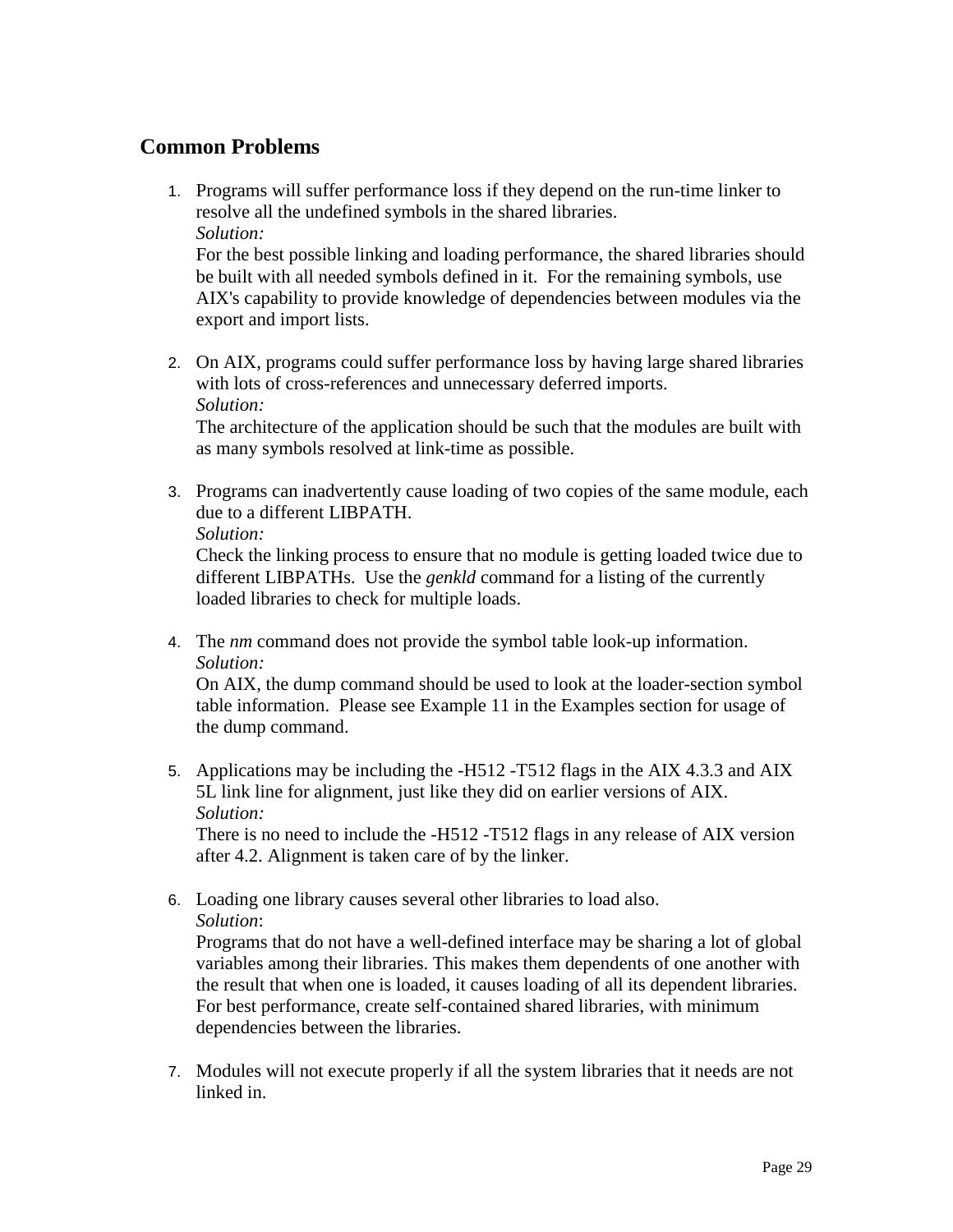#### *Solution:*

Unless the needed functions are part of shared members of the archive system library, all required system libraries should always be linked in while building the shared module.

8. Modules will not execute properly if the system libraries are linked in with their full path name on the command line for the *makeC++SharedLib* script. *Solution:*

The command line for this script should always contain the system libraries with the *-l* flag. Full path names cause all of the system library's symbols to become part of the shared library being built, and will be exported from there instead of just being available to it for reference. The *-l* simply references the library during link-time, whereas specifying the library by name tells the tool to munch the archive. This can lead to unpredictable results.

9. Programs will not execute properly if the shared libraries are run-time link enabled while the executable is not. *Solution:*

If an executable is linked in with any library that does run-time linking to resolve symbols, the executable must also be built to support run-time linking. This is done by specifying the *-brtl* option in the executable's link line.

10. Shared libraries that are linked with the *-brtl* option (to enable run-time linking) will not build properly.

*Solution:*

Shared libraries cannot be built with the *-brtl* option and should always be built with the *-G* option to enable run-time linking. The executable should be built with the *-brtl* option. The *-G* option enables run-time linking but removes the reference to the run-time linker libraries. The *-brtl* option enables run-time linking and allows the reference to the run-time libraries to exist. Only the main module can reference the run-time libraries directly. Thus, only the main module should be built with the *-brtl* option, while the shared modules/libraries should always be built with the *-G* option (or with *-brtl -nortllib* options together).

11. All instances of *dlopen()* in a library do not close with a single *dlclose()* of the handle from any one of the *dlopen()* calls. *Solution:*

On AIX, the handle from *dlopen()* is specific to an instance of *dlopen().* The *dlclose()* call only closes the instance of the object to which the handle refers. This issue has been discussed at POSIX and the behavior on AIX is compliant with it. Success on other platforms with *dlclose()* of another instance of a shared object with a new handle is not necessarily standards-based behavior.

## **Tips and Tricks**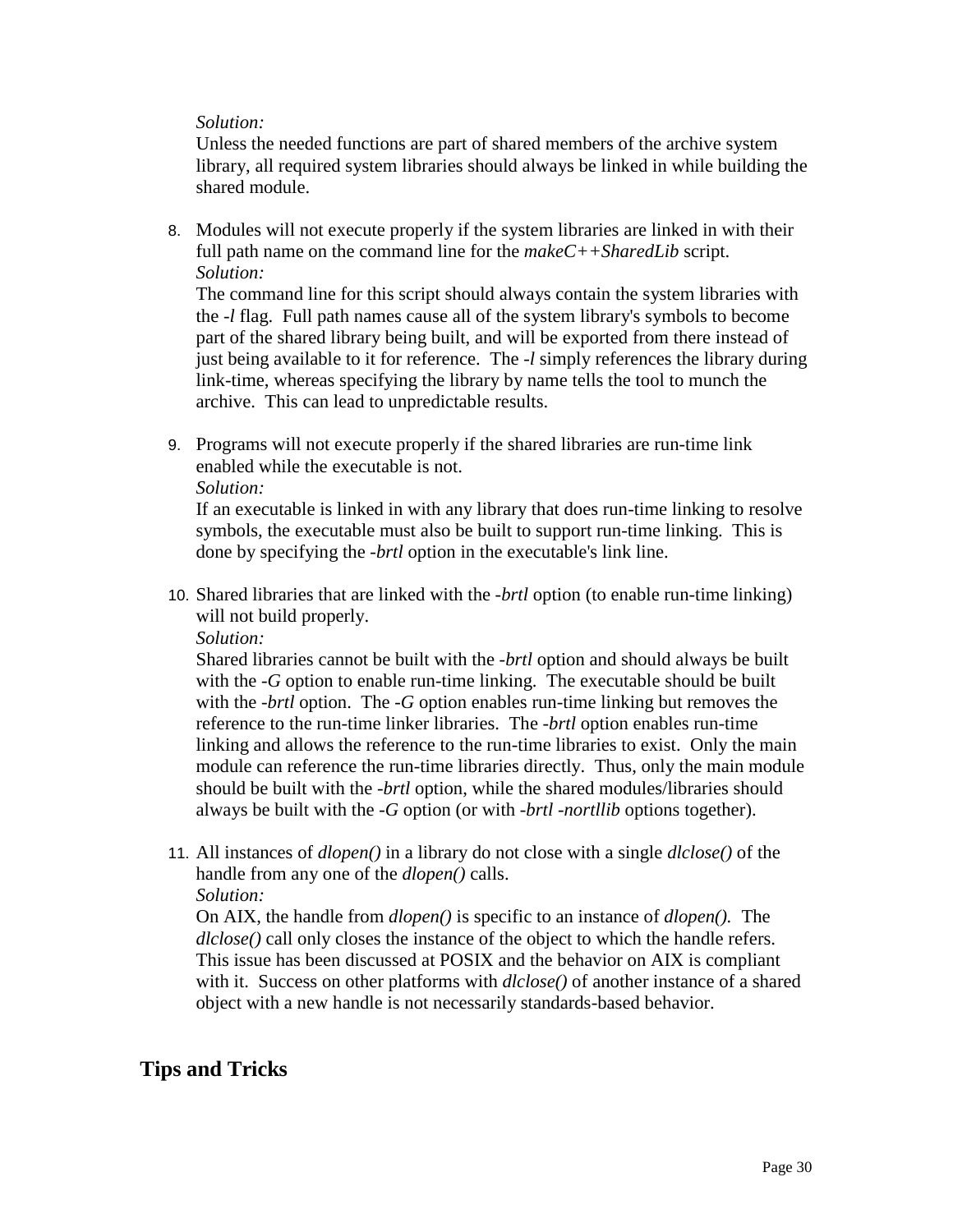1. Check the level of your installed filesets by using the lslpp command. For example, to determine the level of the binder software, type: lslpp -L |grep bind\_cmds

The output will tell the full name of the fileset and its installed version. Check for later versions of any fileset. The latest versions of any fileset on AIX can be downloaded from the site: http://aix.boulder.ibm.com . Then choose: Servers  $\rightarrow$ IBM eServer pSeries  $\rightarrow$  Fixes, drivers, updates, tools  $\rightarrow$  then open 'Tools' under pSeries with AIX  $\rightarrow$  select AIX FixDist Motif-based application  $\rightarrow$  AIX FixDist Application. Once running the application, select the AIX version, and enter the search option. Then key in a search string such as bos.rte.bind\_cmds for the binder, or the bos.rte.libc for the libc run-time environment fileset, select "fileset" to search for these filesets. Select the latest fileset for your AIX version, select the AIX version, then select "Get Fix Package." This will download the filesets in to the specified directory. To install these filesets, put them in a separate directory, then as root type smit or smitty, and select "Software Maintenance and Installation." Select "Custom Install" or "Install by fileset/package name" (the exact word in the selection menu may differ between different AIX levels, but the idea is to install fixes by name and not by pre-packaged bundle). Then follow the instructions for further menu selections. Check for the installed version again by using the lslpp command as shown above.

- 2. Use the following commands to get more information about the state of the system: To determine if a certain APAR is installed on the system: instfix -ik <IX-----> To determine is a certain PTF is installed on the system: instfix -Bl <U------>
- 3. Use the "dump" command to look at the symbol table information. dump -HTv <module name>
- 4. Use the **map** subcommand of **dbx** to see what modules are actually loaded as follows: > dbx /bin/ls

```
Type 'help' for help
reading symbolic information ....warning:
no source compiled with -g
(dbx) map
Entry 1:
Object name: ls
Text origin: 0x10000000
Text length: 0x46f8
Text origin: 0x20000968
Data length: 0x5e0
File descriptor: 0x7
Entry 2:
Object name: /usr/lib/libc.a
member name: meth.o
```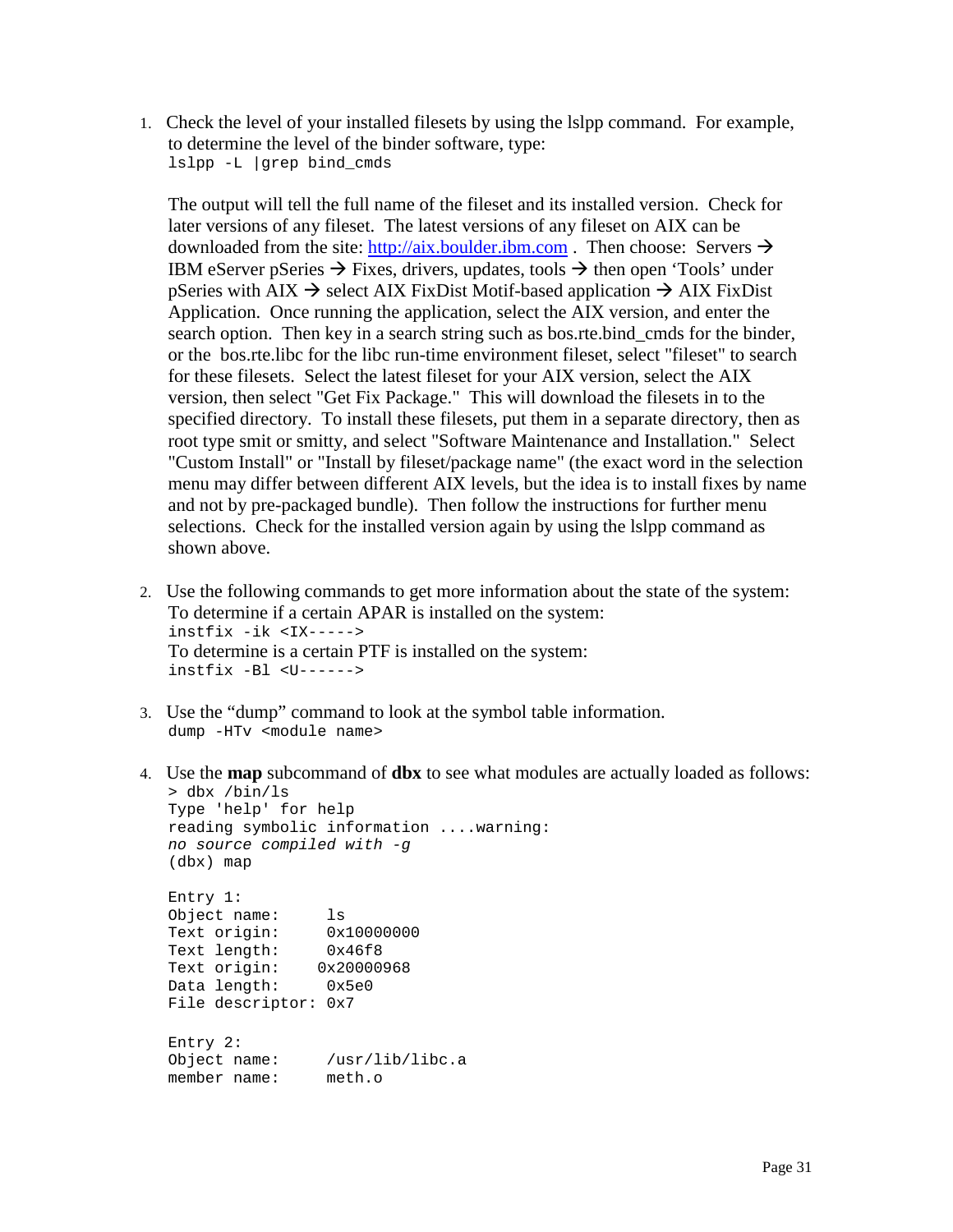5. Diagnose problems in case of a linking failure by using the binder options as follows: *-bloadmap:<file> -bmap:<file>*

…

The *-bmap:<file>* option is used to generate an address map. Unresolved symbols are listed at the top of the file, followed by imported symbols. The *-bloadmap: <file>* option is used to generate the linker log file. It includes information on all of the arguments passed to the linker along with the shared objects being read and the number of symbols being imported. If an unresolved symbol is found, the log file produced by the *-bloadmap* option lists the object file or shared object that references the symbol. In the case of using libraries supplied by a third party product, you can then search the other libraries supplied by the product in an effort to determine which one defines the unresolved symbol. This is particularly useful when dealing with database products that supply many tens of libraries for use in application development.

- 6. Clean the memory of shared libraries by using the *slibclean* system command. Once a shared object is loaded, it remains in memory even after the exit of the application that loaded it. The *slibclean* command flushes unused objects from the shared text segment. This is useful when repeatedly building and testing new shared objects.
- 7. To test whether or not a module was built "shared", run the following dump command: dump -ov <library name>

If the "SHROBJ" is set in the FLAGS line, then the module was built as a shared object. If the library name specified in the above command is an archive library, then the loader information, along with the loader flags will be printed for each archive member.

- 8. If shared libraries are built with other shared libraries linked in, the size of the shared library will be larger, though loading/execution will be faster. On the other hand, if the same shared library is linked in with an import file, the size of the shared library will be smaller, though the loading/execution will be slower due to dynamic binding of the symbols.
- 9. Use -berok (or deferred imports) judiciously. Resolving deferred imports is slow. To see the dependent modules of a given module, use the command: dump –Hv <module\_name>.
- 10. To see what modules are actually loaded by an executable you can use the *map* command in *dbx*, or directly execute the *genkld* system command for a list of all currently loaded shared libraries.
- 11. Put the symbols imported from the main program in a separate object, and link both the main program and other referencing objects with the new shared object.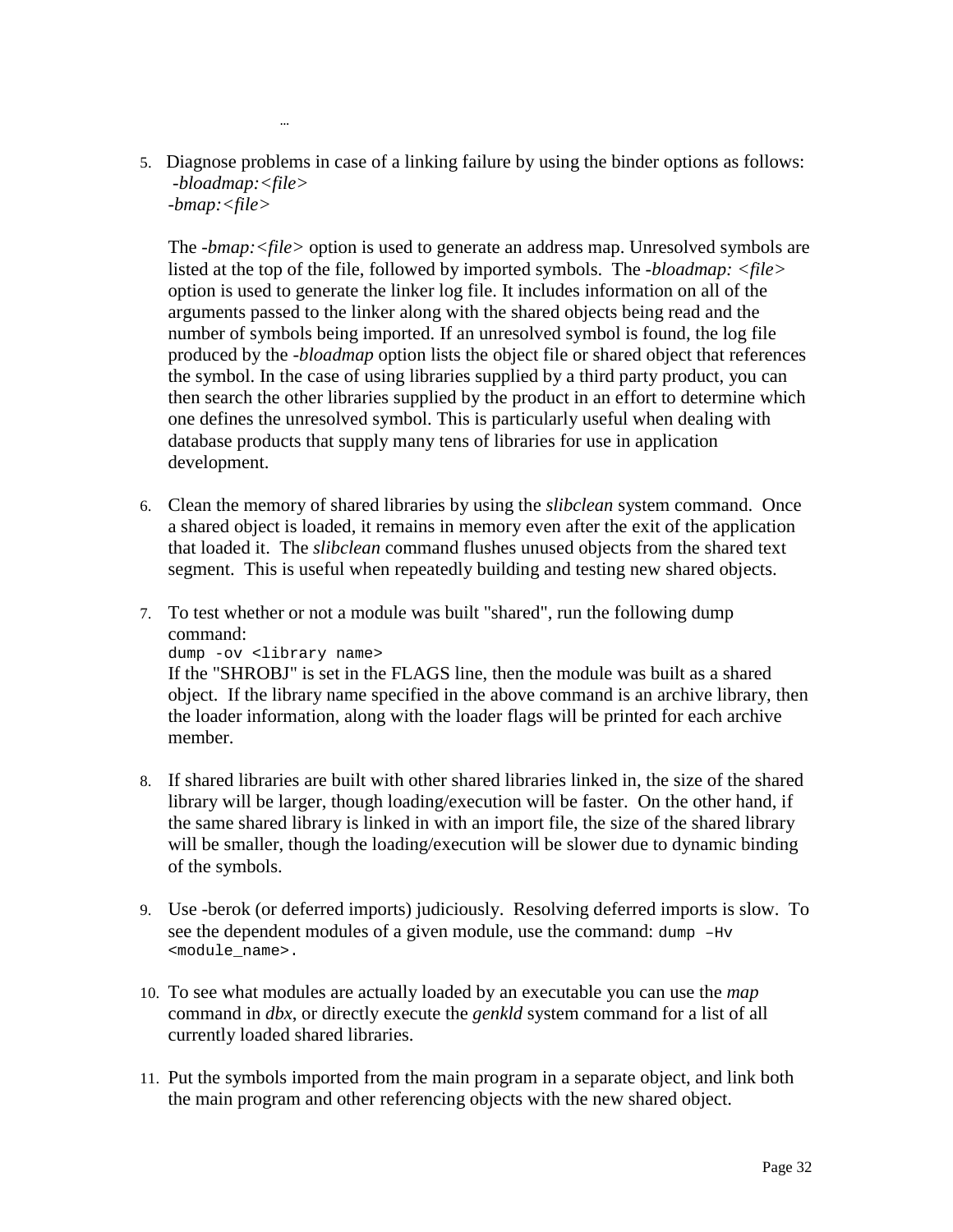Importing symbols from the main program affects performance.

- 12. In AIX, libraries can be listed multiple times, and in any order (except when symbols are rebound). The first occurrence of a symbol wins, though warnings appear on additional occurrences.
- 13. Please note that the system libraries such as libc.a are shipped "pre-bound" and not as raw archives of object files. Therefore references among the library routines are already resolved. Thus it is strongly discouraged to create an object file from a system library.
- 14. To link several archive libraries into a shared object, use: ld -r -o tmp.o -lfoo -lbar … then use tmp.o as a command line input to build the shared object: ld -o bigsharedobject.so tmp.o \$(LD\_FLAGS)
- 15. At link-time for every shared object, all needed system libraries should be linked in, including (but not limited to)  $-lc$  -lm -lX11 etc.
- 16. The option: –blibpath should be used when linking libraries to specify the library paths which must be searched for imports when the library is loaded. If application directory paths are to be added, they should be placed at the beginning, right after the "-blibpath:" string. One reason for this is that it ensures no reference to absolute paths is being made, which might not be present on another machine. The dump command: dump  $-H$  <library name> can be used to check the settings for the – blibpath string for any module.
- 17. If large parts of the shared libraries are paged in all at once due to C++ calls, or due to a lot of references between libraries, it might be faster to "read" the library rather than demand-page it into memory. Remove read-other permission from all shared libraries and see if the loading performance improves. If it does, then reset the original permissions and set the following environment variable: LDR\_CNTRL=PREREAD\_SHLIB

By using this environment variable, the libraries are read very fast into the shared memory segment in one big chunk. Please refer to the LDR\_CNTRL section above for more information on using this environment variable.

18. If a call is made to an undefined symbol during run-time, and the application terminated with a segmentation fault, use the following method to find the unresolved function. Start the debugger from the same directory as the one in which the core file resides. The debugger will use this core file to debug the program. On the debugger's command prompt, type "registers" for a list of values in the registers. If the "IAR" register shows a value of 0x00000000, type "t" on the debugger's command line. This will list the traceback up until the failed routine. If at the very top of the traceback, there is a routine name "glink.funcname", where "funcname" is the name of some application function, then that is the function name that is unresolved. To find out the library that this unresolved symbol is exported from, use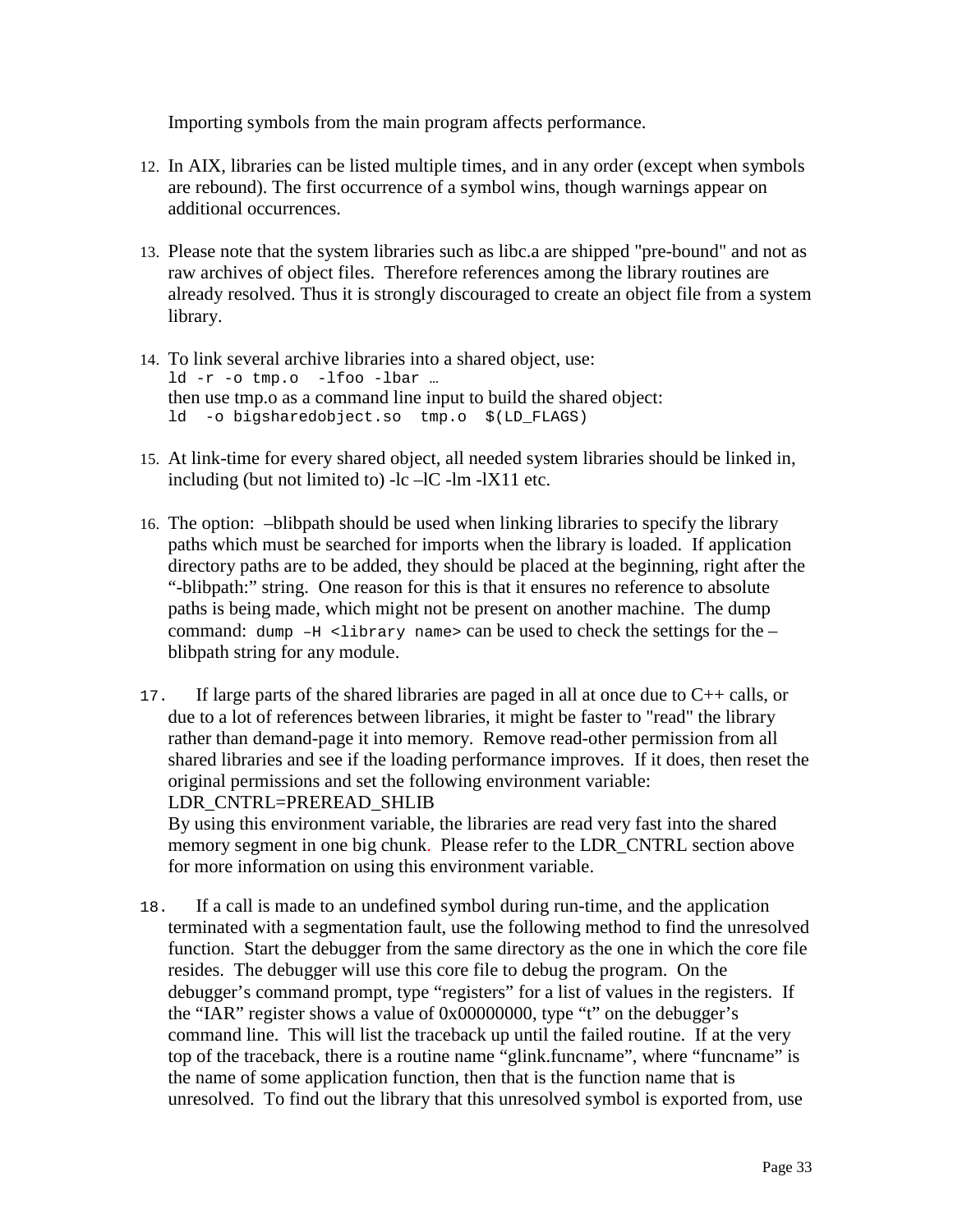the "symsearch" script included in Appendix A.

19. Reduce application build-time by re-linking stable object files into a single intermediate object file. Groups of files can be pre-linked in multiple steps. For example:

```
ld -r -o abc.o a.o b.o c.o
ld -r -o mnp.o m.o n.o p.o
xlc abc.o mnp.o
```
20. Some useful system commands:

```
lsattr -El sys0 | grep realmem - Prints installed REAL memory on the system
lsattr -El proc0 | awk '/type/{print $2}' - Prints processor type
lsattr -E -F value -l sys0 -a modelname - Prints the system model name
lsdev -C -c processor -S Available | wc -l | tr -d ' ' - Prints number of processors
lslpp -L |grep <fileset search string> - Prints the installed level of the fileset
For example:
> lslpp -L | grep libpthreads
bos.rte.libpthreads 4.3.3.27 C pthreads Library
oslevel - Prints the oslevel of the machine
slibclean - Cleans the memory of currently unused shared libraries
genkld - Prints currently loaded shared libraries
```
- 21. If a *dlopen()* call is unsuccessful in loading any of the dynamically loaded module's dependents, the error message complains about a file or directory not being found. In this case, first make sure that LIBPATH is set properly for the shared modules to be found, then look at the dump command output to see which modules are dependent on the *dlopen()* module, then follow the tree to figure out which module did not load successfully.
- 22. If errors show up during linking or loading in a version controlled application development environment, then try linking outside the version control system. If errors happen only during linking/loading under version control, then check with your version control system vendor for known linker/loader problems.
- 23. The shared objects shipped with AIX are not enabled for run-time linking. They can be enabled by using the *rtl\_enable* command. For example if you want to re-link the program to use your own version of malloc(): Create a new instance of libc.a:

```
 rtl_enable -o /usr/local/lib/libc.a /lib/libc.a
```
Now link your program:

xlc … mymalloc.o -L /usr/local/lib -brtl -bE:myexports

Here mymalloc.o defines malloc() and myexports causes malloc() to be exported from your main program. Calls to malloc() from within libc.a will now go to your program.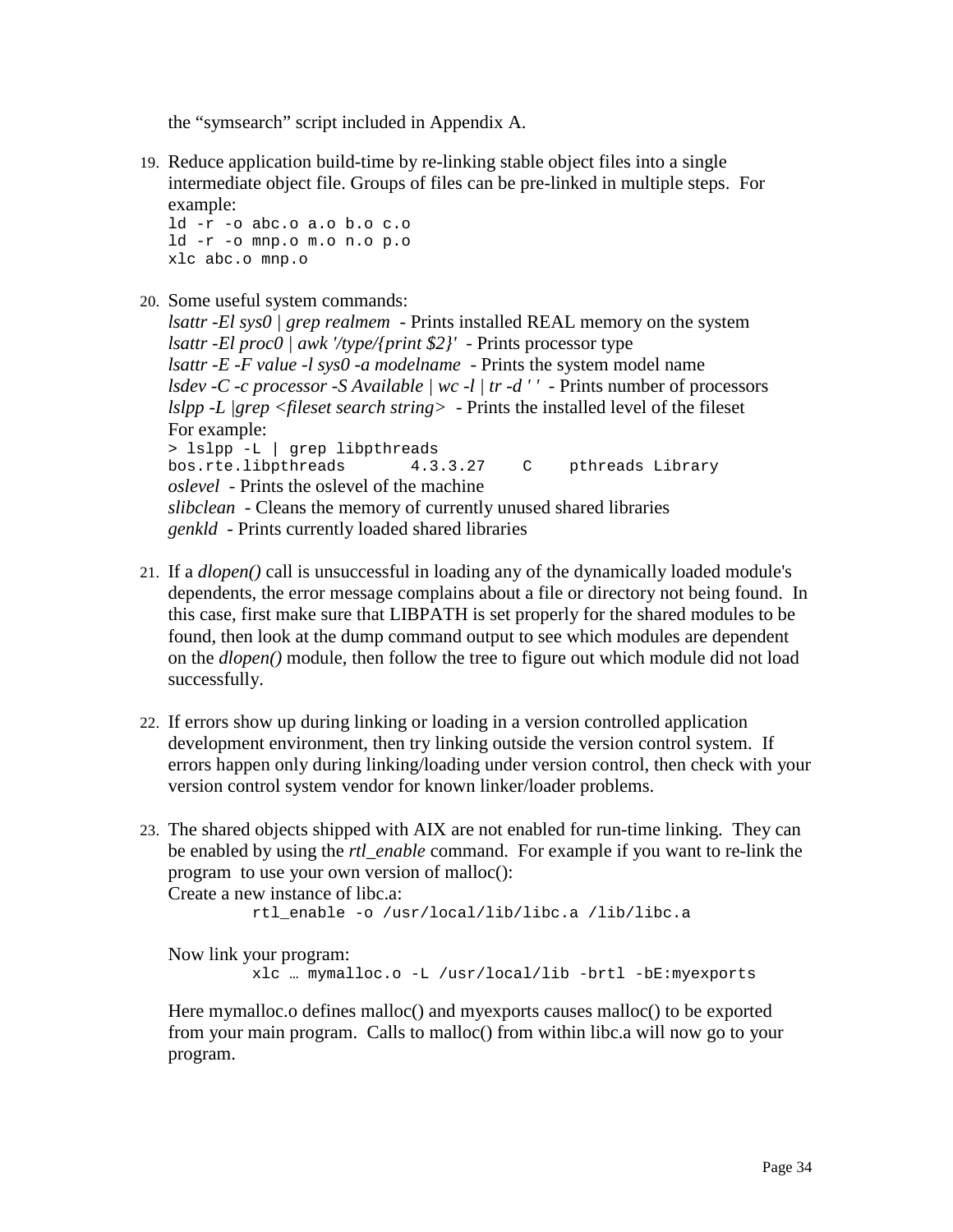## **Examples**

## **Example 1**

This example demonstrates the use of *dynamic loading* in resolving deferred symbols. The application's main module (main.c) refers to a function defsym() that is deferred at link-time. This function is defined in the shared library, libdefsym.so that is built out of the source file defsym.c. The application dynamically loads the shared object and calls the function defsym().

#### main.c

```
#include <dlfcn.h>
#include <errno.h>
#include <stdio.h>
#include <stdlib.h>
extern void defsym(void);
int
main( int argc, char** argv )
{
     void* handle;
     void* symptr;
      /*** load the shared object containing the definition of the ***/<br>/*** function defsym
      /*** function defsym. ***/
      if ( NULL == ( handle = dlopen( "./libdefsym.so", RTLD_NOW ) ) ) {}perror( dlerror() );
            exit(1);
      }
      /*** The deferred resolution of the func defsym should have ***/
      /*** been resolved by the abve load. ***/
      defsym();
      /*** Unload the previously loaded shared object. ***/
      if ( 0 := ( dlclose( handle ) ) ) {
            perror( dlerror() );
            exit( 1 );
      }
     exit(0);
}
defsym.c
#include <stdio.h>
#include <stdlib.h>
void
defsym(){
```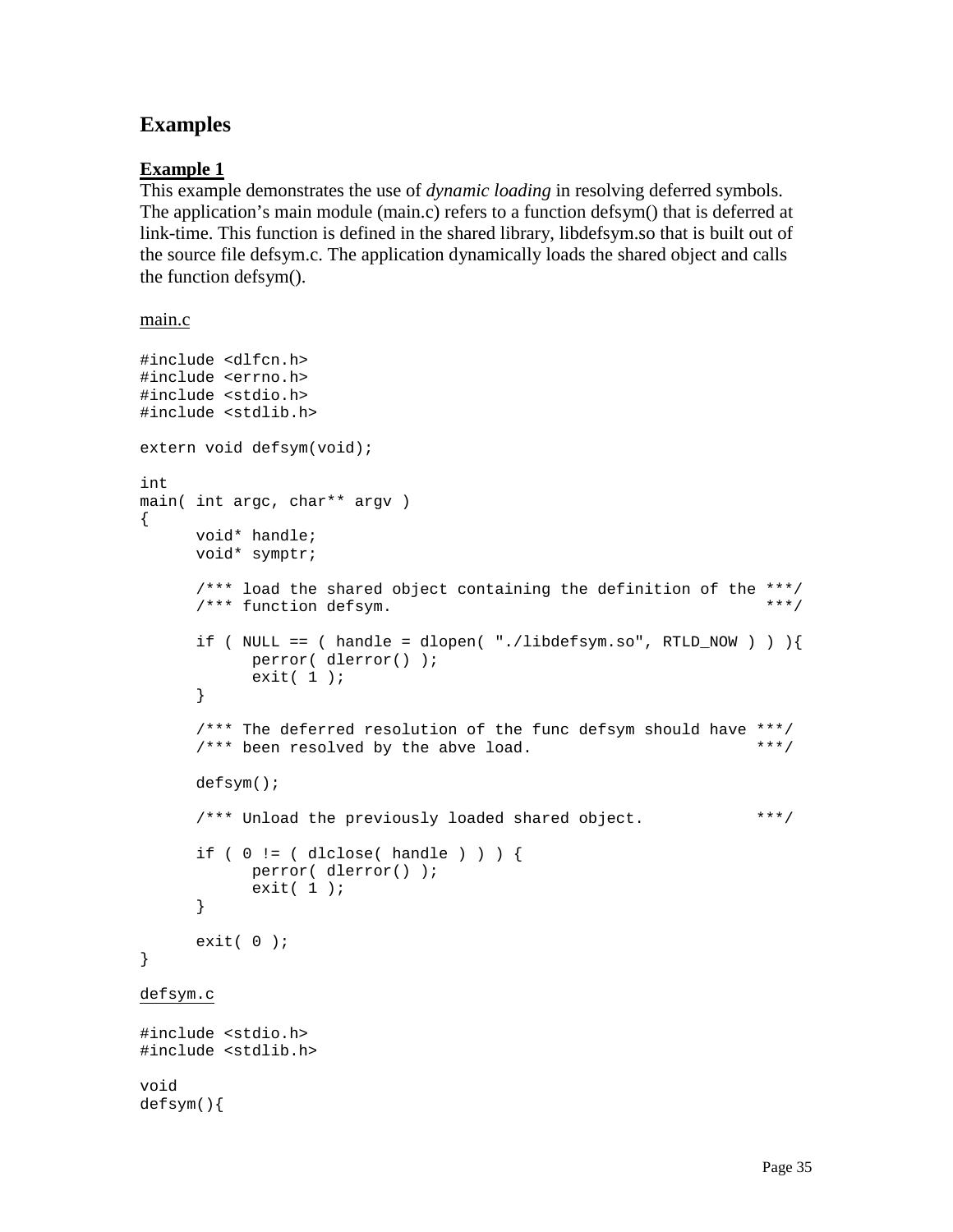```
printf( "defsym called.\n" );
}
defsym.imp
#!
defsym
Makefile
all: main libdefsym.so
main: main.o
          xlc -o main -bI:defsym.imp main.o
main.o: main.c
          xlc -c main.c
libdefsym.so: defsym.o
          ld -G -bnoentry -bexpall -o libdefsym.so defsym.o -lc
defsym.o: defsym.c
          xlc -c defsym.c
.PHONY: clean
clean:
          rm *.o *.so main
```
#### **Example 2**

This example is the same as above except that the main module of the application does not explicitly refer to the function defsym(). It dynamically loads the shared library libdefsym.so and then obtains the address of the function.

#### main.c

```
#include <stdio.h>
#include <stdlib.h>
#include <dlfcn.h>
#include <errno.h>
typedef void (*FP)(void);
int
main( int argc, char** argv )
{
      void* handle;
      void* symptr;
      FP fp;
      /*** Load the shared object containing the definition of the ***/<br>/*** function - defsym(). ***
      /*** function – defsym(). ***/
      if ( NULL == ( handle = dlopen "./libdefsym.so", RTLD_NOW ) ) ) {
             perror( dlerror() );
```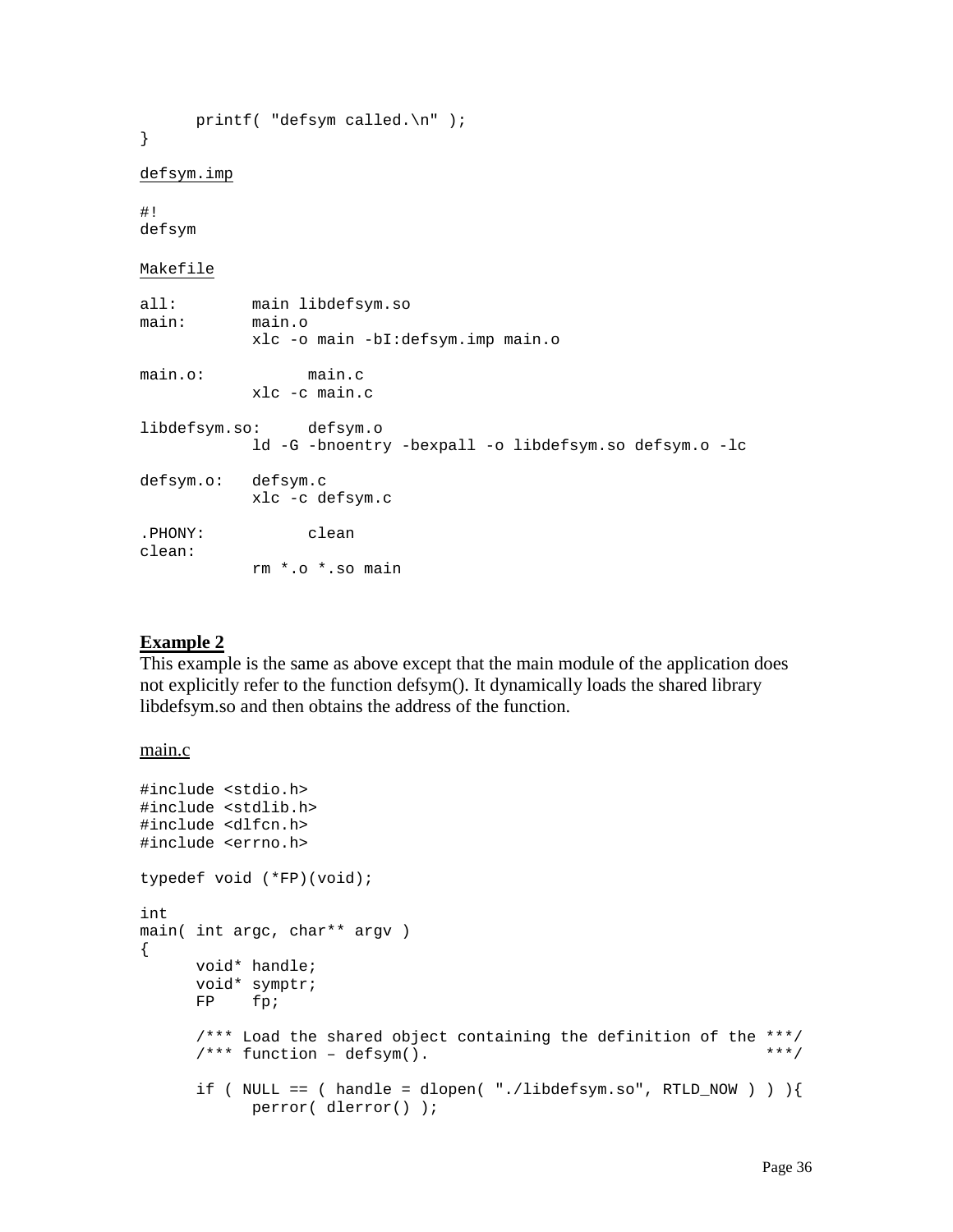```
exit( 1 );
      }
     /**** Obtain the address of the function defsym. ***/
     if ( NULL == ( symptr = dlsym( handle, "defsym" ) ) \{if ( 0 == errno ) {
                 fprintf( stderr, "Symbol defsym not found. Exiting\n"
);
                 exit(1);
           }
           perror( dlerror() );
           exit( 1 );
      }
     fp = (FP) symptr;/*** Call the function via the obtained function address. ***/
     fp();
     /*** Unload the previously loaded shared object. ***/
     if ( 0 != ( dlclose( handle ) ) ) {
           perror( dlerror() );
           exit( 1 );
     }
     exit( 0 );
}
defsym.c
#include <stdio.h>
#include <stdlib.h>
void
defsym()
{
     printf( "defsym called.\n" );
}
Makefile
all: main libdefsym.so
main: main.o
           xlc -o main main.o
main.o: main.c
           xlc -c main.c
libdefsym.so: defsym.o
           ld -G -bnoentry -bexpall -o libdefsym.so defsym.o -lc
defsym.o: defsym.c
```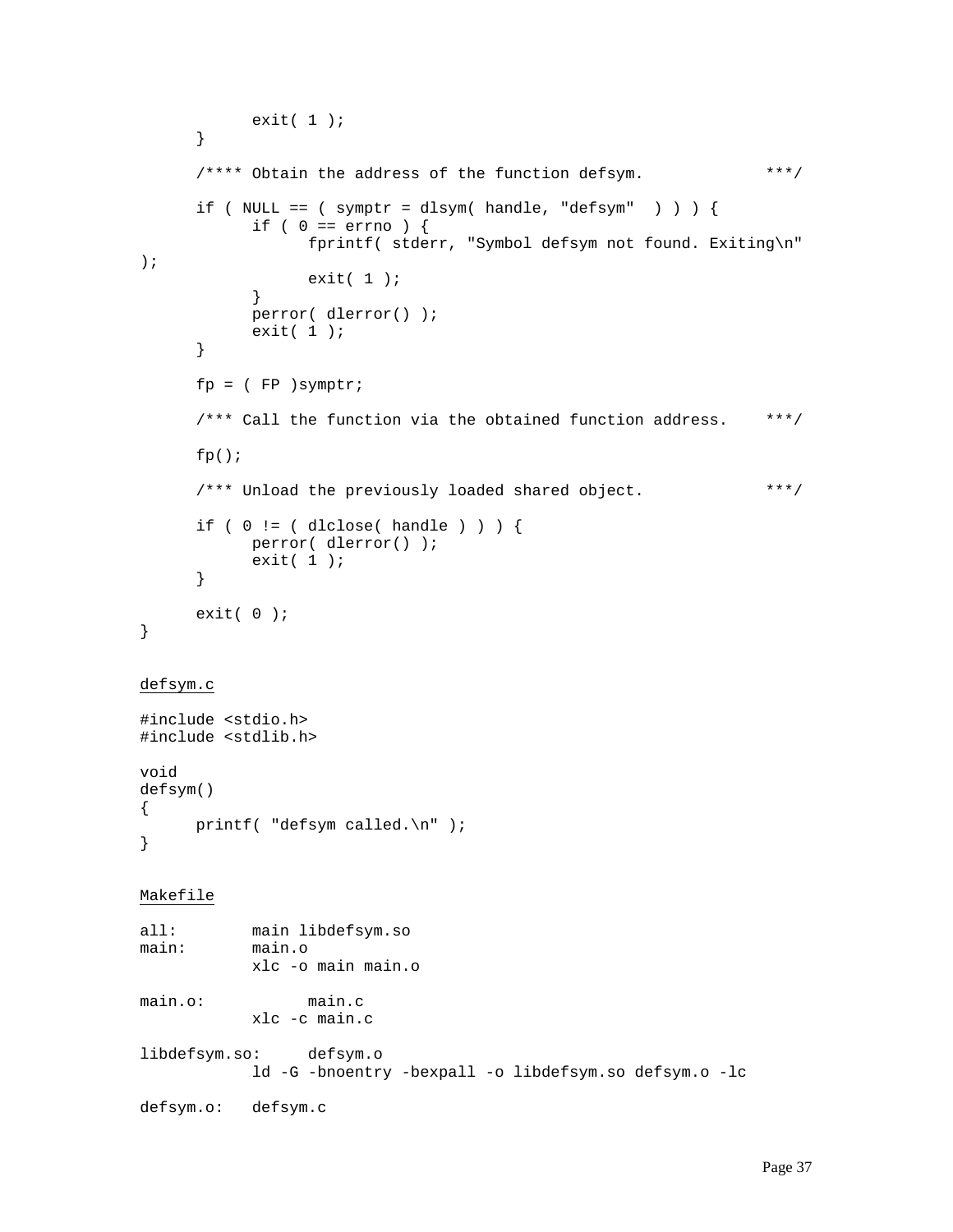|                   | xlc -c defsym.c  |
|-------------------|------------------|
| .PHONY:<br>clean: | clean            |
|                   | rm *.o *.so main |

#### **Example 3**

This example extends Example 1 by adding a second shared object, libcalldefsym.so containing the definition of a new function calldefsym() that calls the function defsym() in the shared object libdefsym.so. The application dynamically loads libdefsym.so and libcalldefsym.so in that order. When the second library is loaded, its reference to defsym is resolved by the definition in the previously loaded libdefsym.so. Note the need to build the main application so that it is enabled for runtime linking.

main.c

```
#include <stdio.h>
#include <stdlib.h>
#include <dlfcn.h>
#include <errno.h>
typedef void ( *FP )( void );
int
main( int argc, char** argv )
{
     void* handle;
     void* handle1;
     void* symptr;
     FP fp;
     /*** Load the shared object libdefsym.so containing the ***/
     /**** definition of the unction - defsym. ***/
     if ( NULL == ( handle = dlopen( "./libdefsym.so", RTLD_NOW |
RTLD_GLOBAL ) ) ) {
           perror( dlerror() );
           exit(1);
     }
     /*** Load the shared object libcalldefsym.so containing the ***/
     /*** definition of the function - calldefsym. ***/
     if ( NULL == ( handle1 = dlopen( "./libcalldefsym.so", RTLD_NOW )
) ) {
           perror( dlerror() );
           exit(1);
     }
     /*** Obtain the address to the function - calldefsym. ***/
     if ( NULL == ( symptr = dlsym( handle1, "calldefsym" ) ) ) \{if ( 0 == errno ) {
```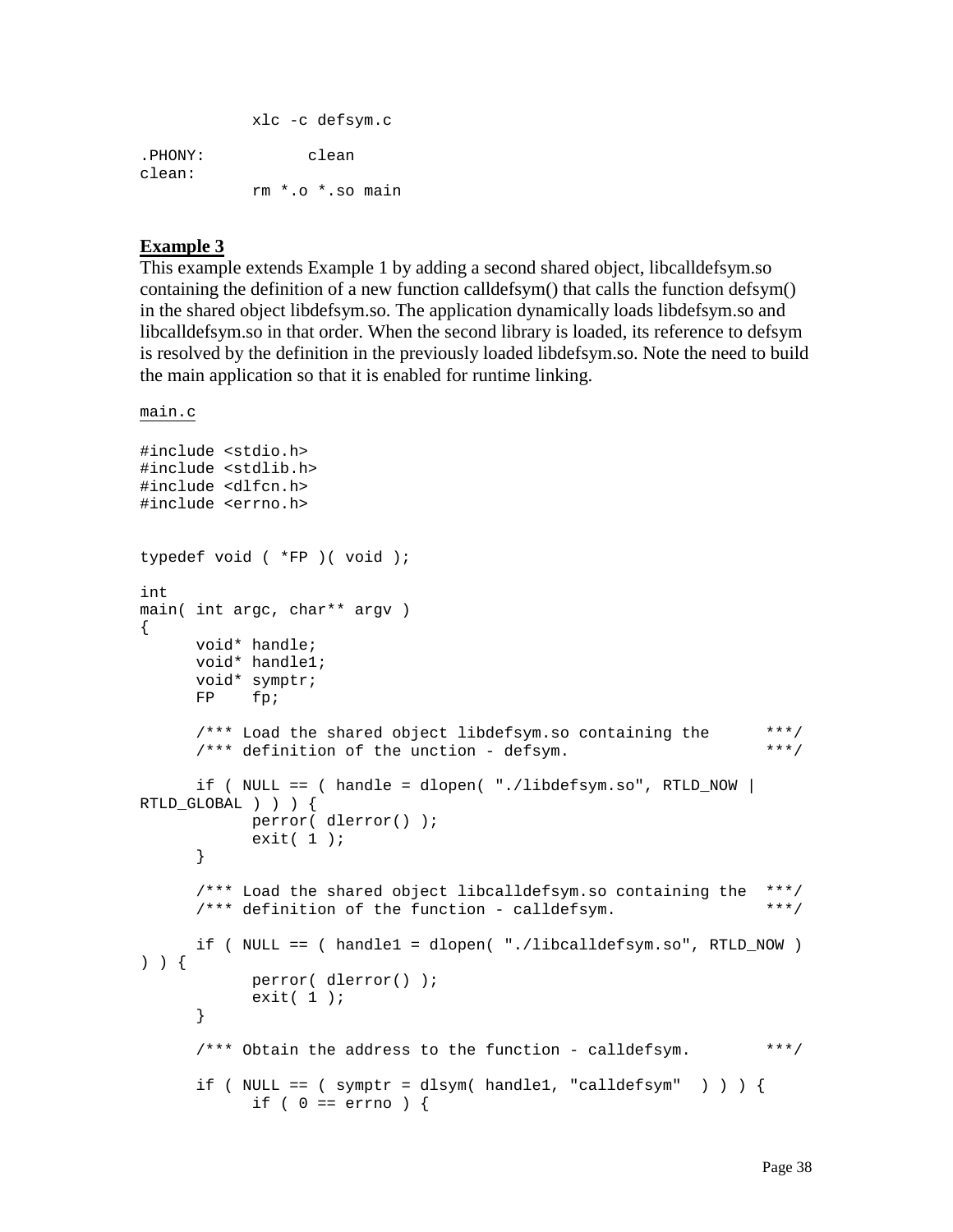```
fprintf( stderr, "Symbol calldefsym not found.
Exiting\n \begin{pmatrix} n' \\ n' \end{pmatrix};
                  exit(1);
            }
            perror( dlerror() );
            exit(1);
      }
      fp = (FP) symptr;/*** Call calldefsym which in turn calls defsym ***/
      /**** via the address obtained above. ***/
      fp();
      /*** Unload the shared library libcalldefsym.so. ***/
      if ( 0 := ( dlclose( handle1 ) ) ) {
            perror( dlerror() );
            exit(1);
      }
      /*** Unload the shared library libdefsym.so. ***/
      if ( 0 != ( dlclose( handle ) ) ) {
            perror( dlerror() );
            exit(1);
      }
      exit( 0 );
}
calldefsym.c
#include <stdio.h>
#include <stdlib.h>
extern void defsym( void );
void
calldefsym( void )
{
      printf( "Calling defsym from module calldefsym\n" );
      defsym();
}
defsym.c
#include <stdio.h>
#include <stdlib.h>
void
defsym()
{
      printf( "defsym called.\n" );
```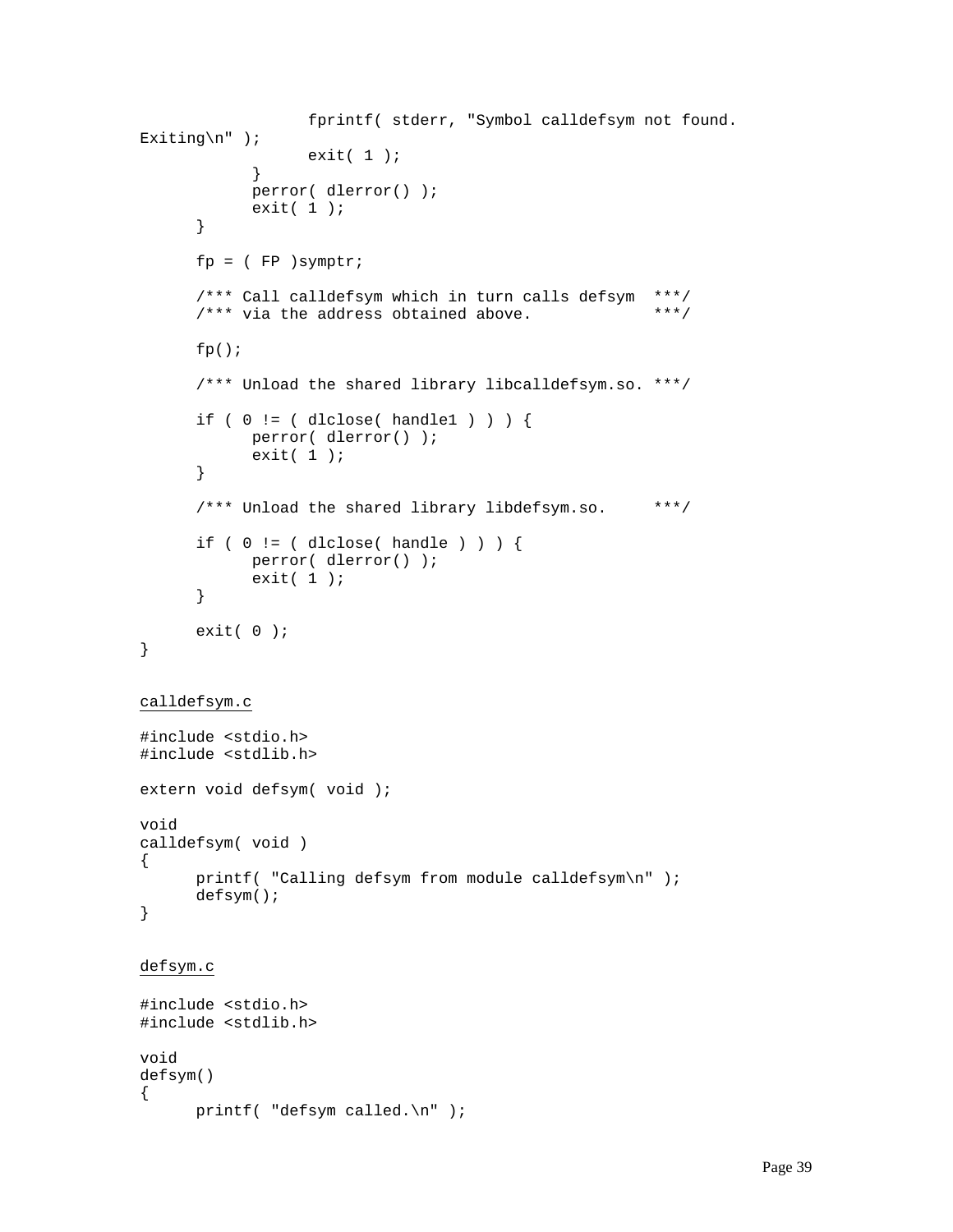}

#### Makefile

```
all: main libdefsym.so libcalldefsym.so
main: main.o
          xlc -o main main.o -brtl
main.o: main.c
          xlc -c main.c
libdefsym.so: defsym.o
          ld -G -bnoentry -bexpall -o libdefsym.so defsym.o -lc
defsym.o: defsym.c
          xlc -c defsym.c
libcalldefsym.so: calldefsym.o
          ld -G -bnoentry -bexpall -o libcalldefsym.so calldefsym.o -
lc
calldefsym.o: calldefsym.c
          xlc -c calldefsym.c
.PHONY: clean
clean:
          rm *.o *.so main
```
## **Example 4**

This example shows how to build a shared library using the run-time linker. First, here are the source files for this example:

```
a.c
```

```
#include <stdlib.h>
#include <stdio.h>
void a() {
     int c;
    printf( "Now in function a() \n\in \mathbb{R}" );
    b();
    c = 4 + 5;}
```
#### b.c

#include <stdlib.h> #include <stdio.h> #include <dlfcn.h> #include <ctype.h> #include <unistd.h>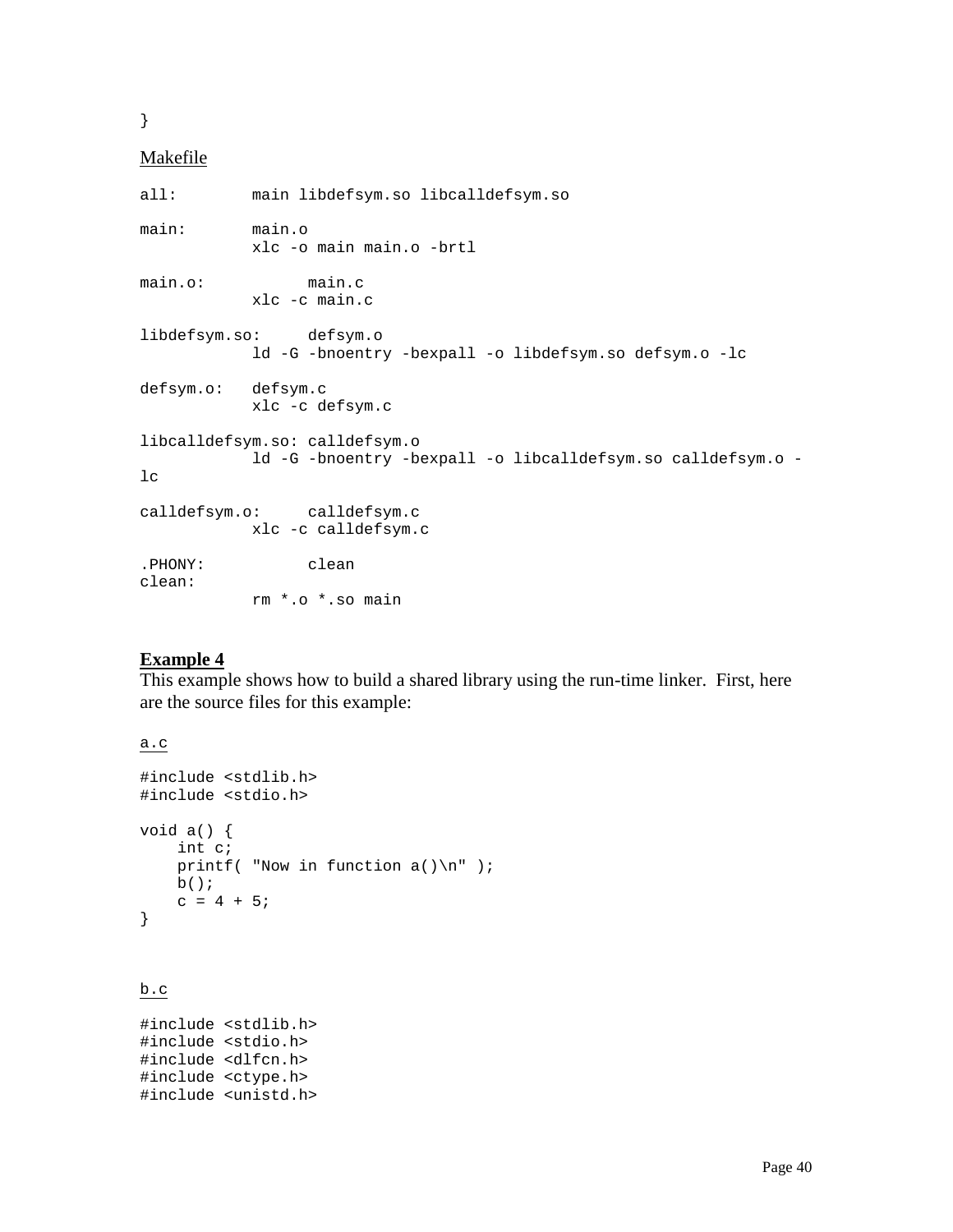```
extern void fpinit();
extern void c1();
int kk=1;
void b() {
     int c;
    printf( "Now in function b() \n\in );
    c = 4 + 5;c1();
}
c1.c
#include <stdlib.h>
#include <stdio.h>
#include <dlfcn.h>
void c1() {
     int *ptr1;
    printf( "Now in function c1() \n\pi );
}
hello.c
#include <stdlib.h>
#include <stdio.h>
#include <dlfcn.h>
int main() {
     int *ptr1;
    int ipt = 0;
     printf( "\nHello World\n" );
     a();
     return(0);
}
```
Now, let's build a shared library using the run-time linker:

```
cc -c a.c -o a.o
cc -c b.c -o b.o
cc -c c1.c -o c1.o
cc -c hello.c -o hello.o
ld -o liba.so a.o -bnoentry -G -bexpall -lc
```
This means that liba.so is: (1) being built enabled for the run-time linker (-G); (2) does not contain any entry points (-bnoentry); (3) exports all of its symbols for other shared objects to use (-bexpall); (4) uses C and  $C_{++}$  system libraries; and (5) has an error level set to 4 which is "warning" and is the default.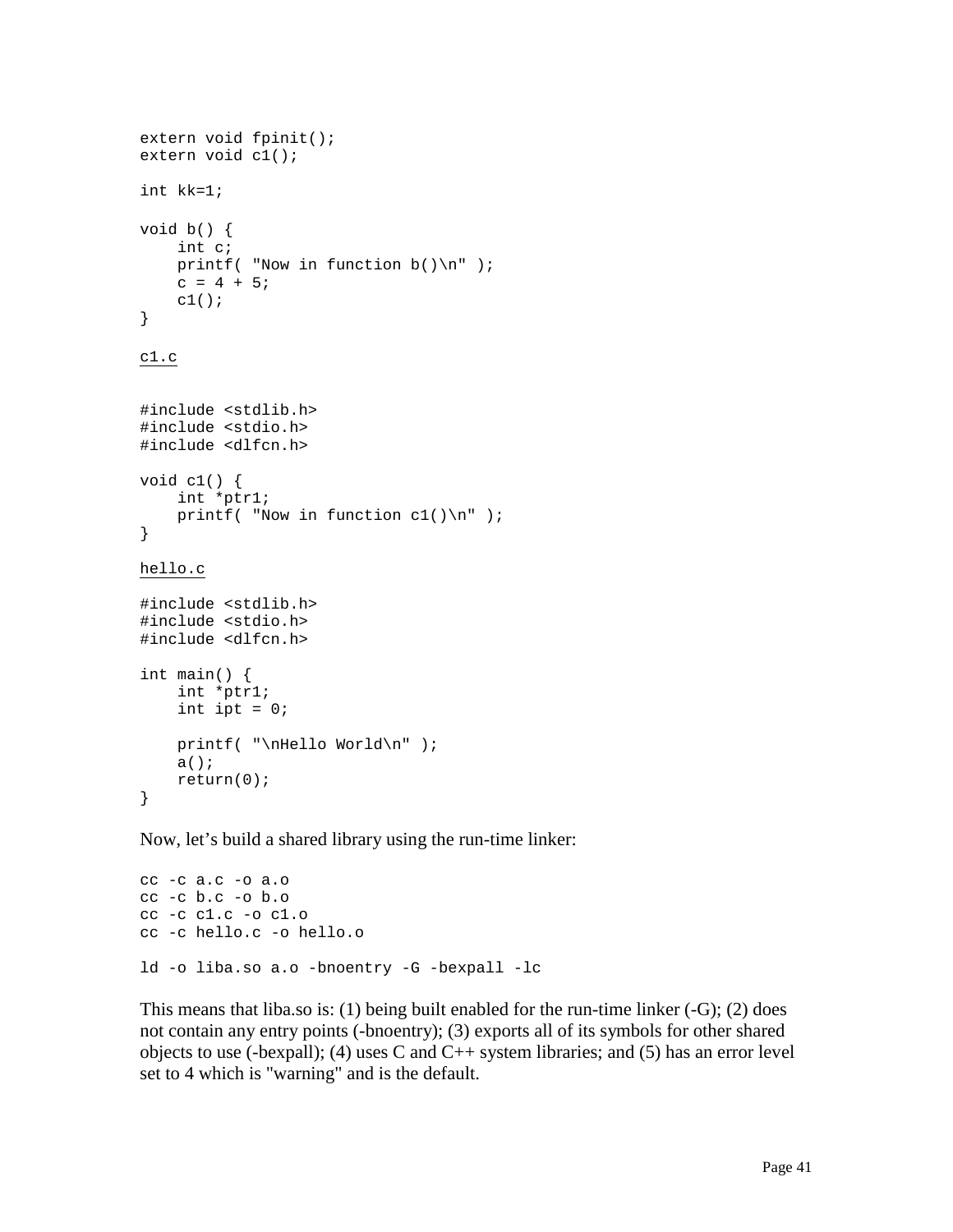Symbol table information for liba.so can be obtained by the dump -HTv liba.so command:

|                  |                      |       |            | ***Loader Section***                  |            |       |                                     |        |
|------------------|----------------------|-------|------------|---------------------------------------|------------|-------|-------------------------------------|--------|
|                  |                      |       |            | <b>Loader Header Information</b>      |            |       |                                     |        |
|                  | <b>VERSION#</b>      |       |            | #SYMtableENT                          |            |       | #RELOCent LENidSTR                  |        |
|                  | 0x00000001           |       | 0x00000003 |                                       | 0x00000006 |       | 0x00000023                          |        |
|                  | #IMPfilID            |       |            | OFFidSTR LENstrTBL                    |            |       | <b>OFFstrTBL</b>                    |        |
|                  | 0x00000003           |       | 0x000000b0 |                                       | 0x00000000 |       | 0x00000000                          |        |
|                  |                      |       |            | ***Import File Strings***             |            |       |                                     |        |
|                  | <b>INDEX PATH</b>    |       |            | <b>BASE</b>                           |            |       | <b>MEMBER</b>                       |        |
| $\boldsymbol{0}$ | $\sqrt{usr/lib}/lib$ |       |            |                                       |            |       |                                     |        |
| $\mathbf{1}$     |                      |       |            | libc.a                                |            | shr.o |                                     |        |
| $\overline{2}$   |                      |       |            |                                       |            |       |                                     |        |
|                  |                      |       |            |                                       |            |       |                                     |        |
|                  |                      |       |            | ***Loader Symbol Table Information*** |            |       |                                     |        |
| [Index]          |                      | Value |            |                                       |            |       | Scn IMEX Sclass Type IMPid          | Name   |
| [0]              | 0x00000000           |       | undef      |                                       |            |       | $IMP$ $DS$ $EXTref$ $libc.a(shr.o)$ | printf |
| $[1]$            | 0x00000018           |       | .data      | EXP                                   | DS SECdef  |       | [noMid]                             | a      |
| [2]              | 0x00000000           |       |            | undef IMP DS EXTref                   |            |       | $\cdot$ .                           | b      |

The loader symbol table output above means that the symbol printf comes from the shared object shr.o, an archive member of the system library libc.a. Symbol "b" will be searched for by the run-time library at liba.so's load or exec-time. This is indicated by the ".." in the IMPid column for symbol b in the above output (recall that run-time symbol look-up is only performed if the main application is built with run-time linking enabled).

Here is how to build the final executable hello:

```
ld -o libb.so b.o -bnoentry -G -bexpall -lc
ld -o libc1.so c1.o -bnoentry -G -bexpall -lc
xlc -o hello liba.so libb.so libc1.so hello.o -L. -brtl
```
On executing hello:

>hello

Hello World Now in function a() Now in function b() Now in function c1()

The advantage of shared libraries is that they can be modified individually, without having to re-link the executable. That way, the next time the executable is run, it picks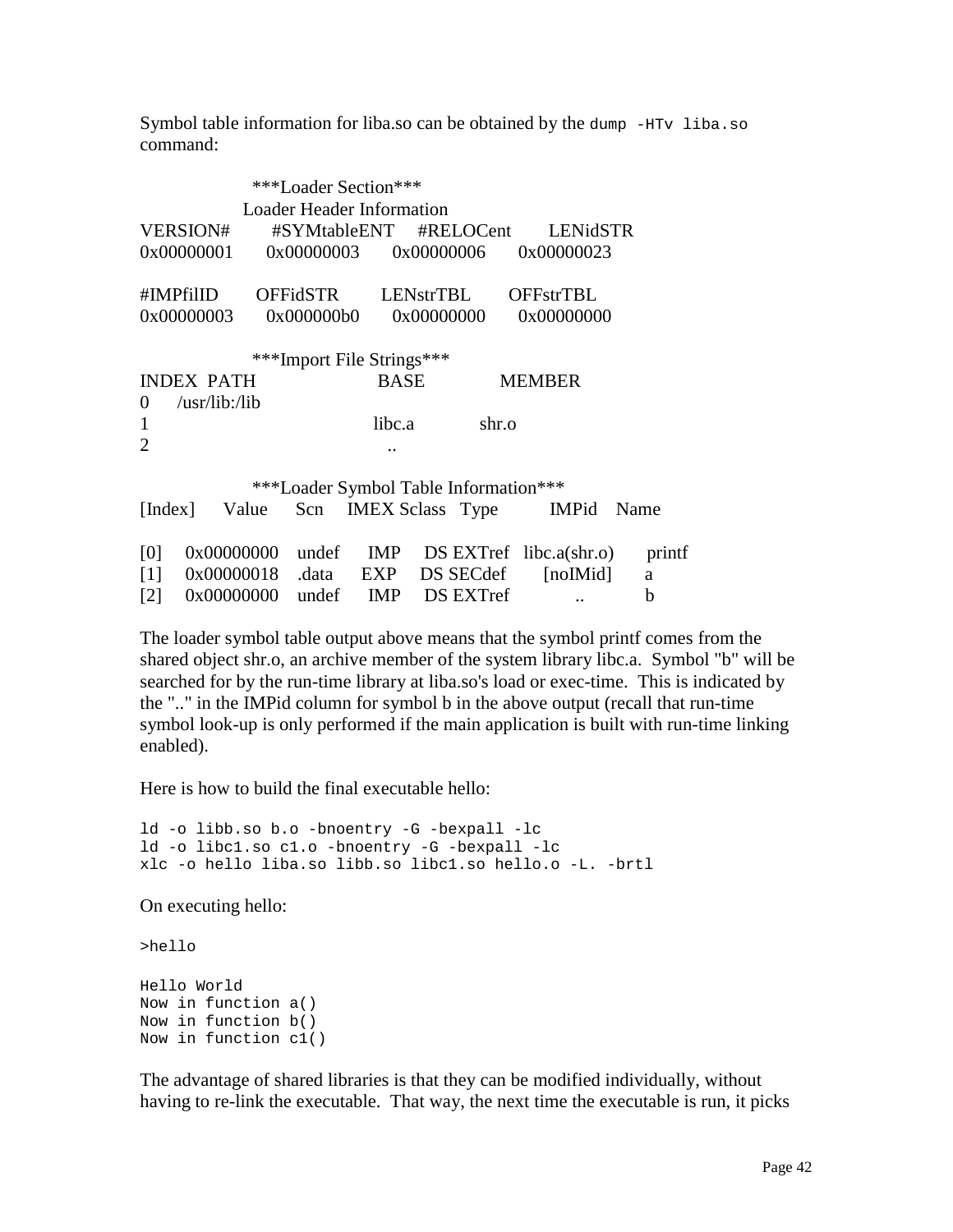up the modified shared library. With run-time linking, the export/import lists are no longer needed as long as the referenced symbol can be found in one of the linked libraries. To illustrate this point consider file b.c to have been modified to include a call to a new function c2(), and file c1.c to have been modified to include a definition for this new function:

b.c

```
#include <stdlib.h>
#include <stdio.h>
#include <dlfcn.h>
#include <ctype.h>
#include <unistd.h>
extern void fpinit();
extern void c1();
int kk=1;
void b() {
     int c;
    printf( "Now in function b() \n\in );
    c = 4 + 5;c1();
    c2(); /*** New function call! ***/
}
```
c1.c

```
#include <stdlib.h>
#include <stdio.h>
#include <dlfcn.h>
void c1() {
     int *ptr1;
    printf( "Now in function c1() \n\pi );
}
void c2() {
    printf( "Now in function c2() \n\pi" );
}
```
Rebuild *only* libb.so and libc1.so, and then run hello:

```
cc -c b.c -o b.o
cc -c c1.c -o c1.o
ld -o libb.so b.o -bnoentry -G -bexpall -lC -lc
ld -o libc1.so c1.o -bnoentry -G -bexpall -lC -lc
> hello
```

```
Hello World
Now in function a()
```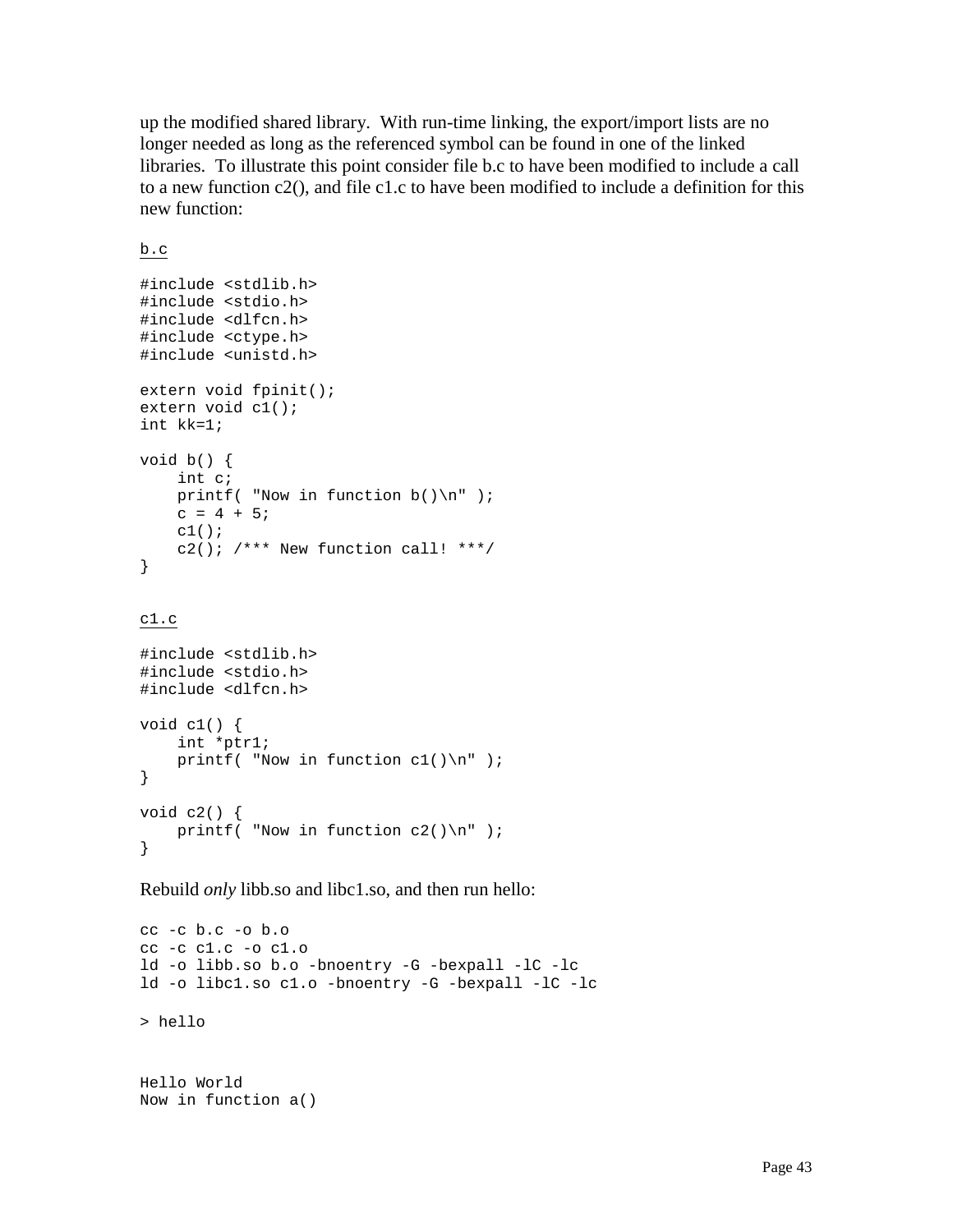```
Now in function b()
Now in function c1()
Now in function c2()
```
#### **Example 5**

This example shows the use of deferred imports, and linking without the run-time linker.

Let's use files a.c and c1.c exactly as in the beginning of the previous example; and file b.c is now:

b.c

```
#include <stdlib.h>
#include <stdio.h>
#include <dlfcn.c>
#include <ctype.h>
#include <unistd.h>
extern void fpinit();
extern void c1();
extern void cc1();
int kk=1;
void b() {
     int c;
    printf( " Now in function b() \n\| " );
    c = 4 + 5;c1();
    if (kk == 0) {
         printf( "kk is 0\n" );
         cc1(); /*** Symbol is referenced but is never actually called
***/
        exit(1); }
}
a.imp
#!libb.so
b
b.imp
#!
* The following are deferred symbols
cc1
```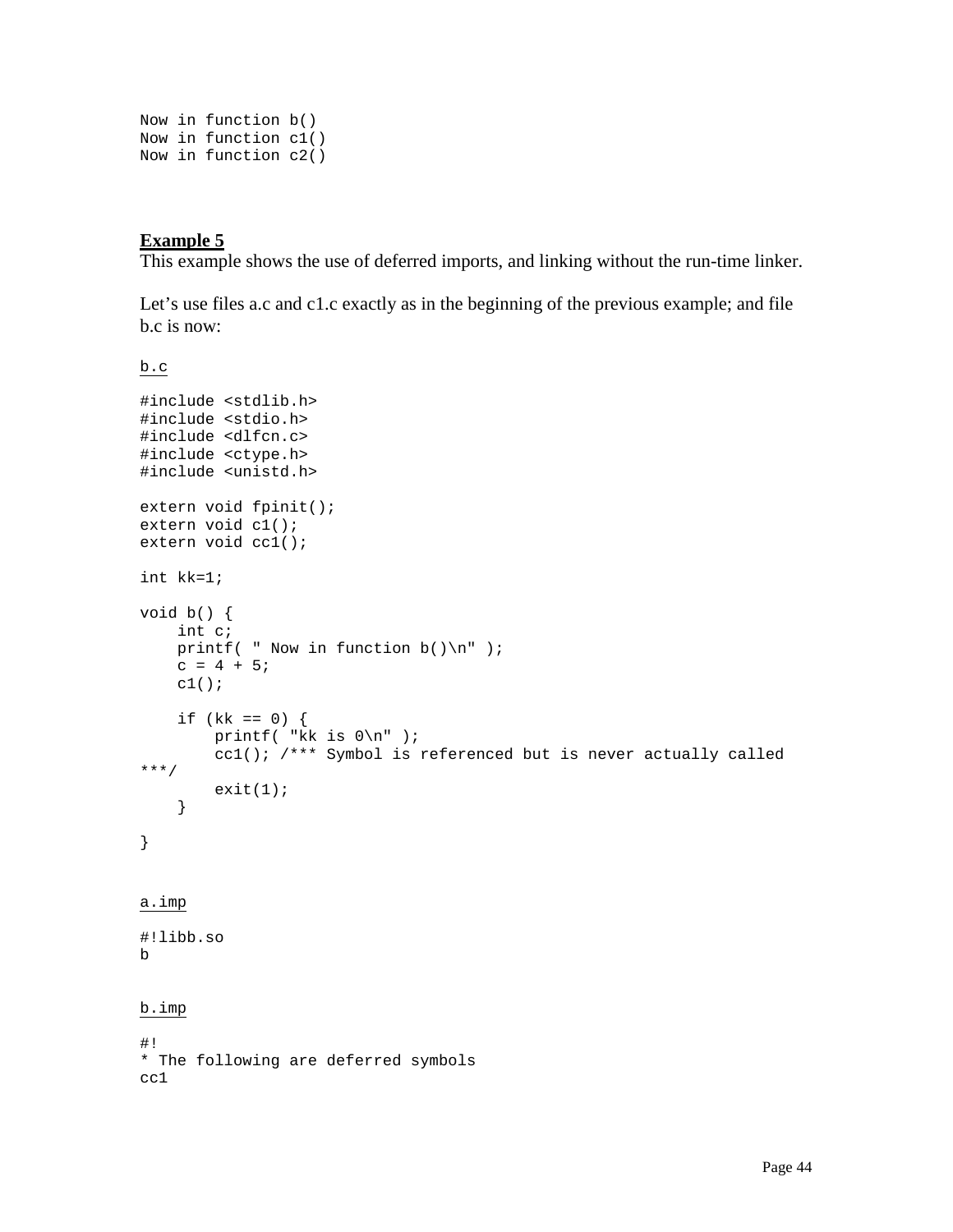#!libc1.so c1

Now if the shared libraries and the executable are built like this:

```
cc -c a.c -o a.o
cc -c b.c -o b.o
cc -c c1.c -o c1.o
cc -c hello.c -o hello.o
ld -o liba.so a.o -bI:a.imp -bnoentry -bexpall -bM:SRE -lc
ld -o libb.so b.o -bI:b.imp -bnoentry -bexpall -bM:SRE -lc
ld -o libc1.so c1.o -bnoentry -bexpall -bM:SRE -lc
```
xlc -o hello42 liba.so libb.so libc1.so hello.o -L.

Note that the run-time linker was not needed in this case since the import/export lists provide for dynamic binding at run-time.

#### **Example 6**

Rebinding example:

#### f1.c

```
#include <stdio.h>
extern void func2();
void func1()
\{printf( "\tinside of func1()/%s...\n", __FILE__ );
    printf( "Calling func2(), \ldots, n" );
     func2();
}
f2.c
#include <stdio.h>
extern void func3();
void func2()
{
    printf( "\tinside of func2()/%s...\n", _FILE );
    printf( "Calling func3()...\n \n \frac{\n \binom{n}{2}}{n^2}
```
## f3.c

}

#include <stdio.h>

func3();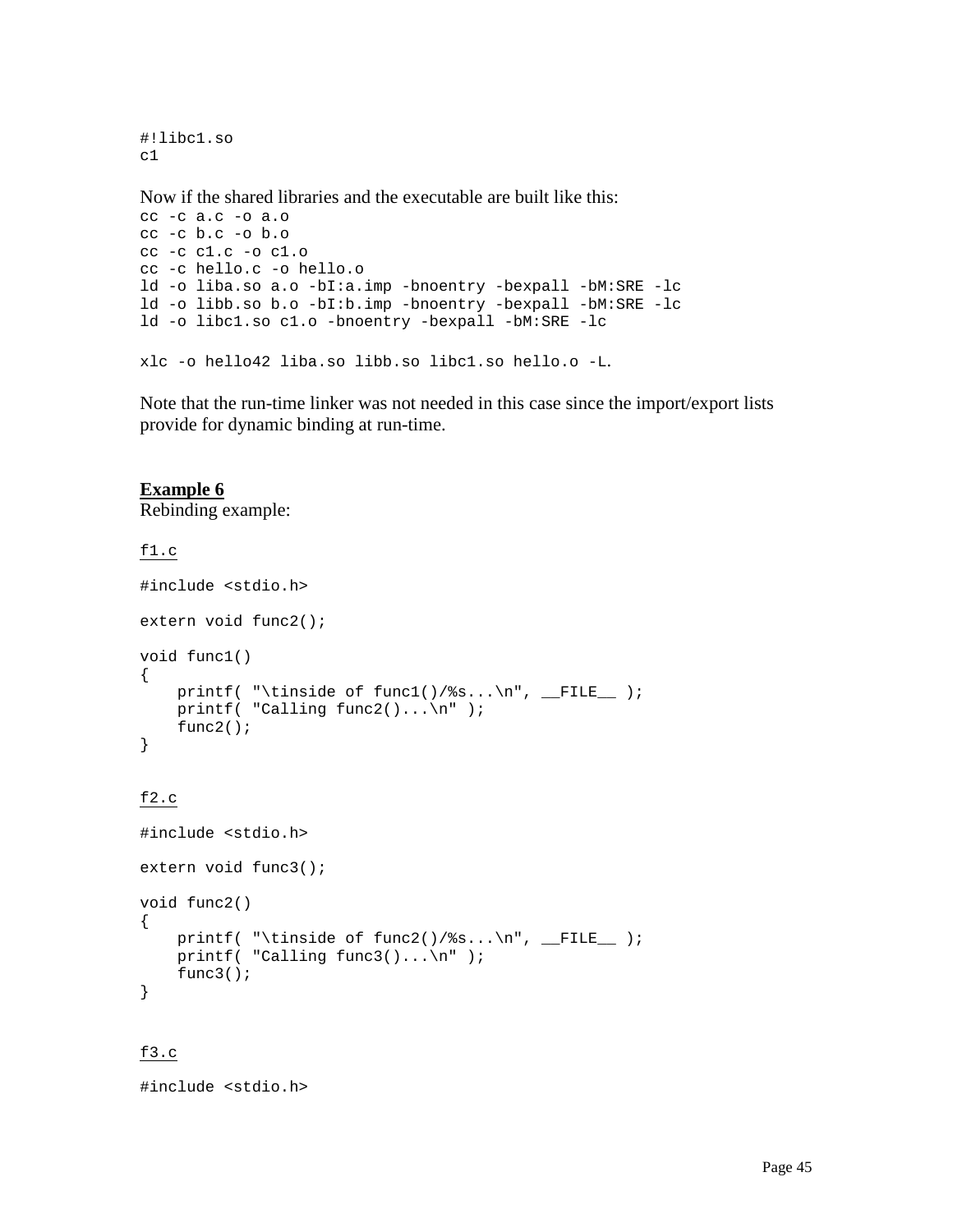```
extern void func4();
void func3()
{
    printf( "\tinside of func3()/%s...\n", __FILE__ );
   printf( "Calling func4()...\n \nu" );
   func4();
}
```
#### f4.c

```
#include <stdio.h>
void func4()
\{printf( "\tinside of func4()/%s...\n", __FILE__ );
}
```
#### main.c

```
#include <stdio.h>
void func4() /* func4 is being redefined here in main.c */
\{printf( "\tinside of func4()/%s...\n", _FILE );
}
main()
{
     void (*f1p)();
     extern void func1();
    f1p = func1;printf( "Calling func1() \ldots \n\rightharpoonup i func1();
}
```
#### When compiling and linking is done this way:

```
xlc -D_POSIX_SOURCE -D_ALL_SOURCE -g -qextchk -c main.c
xlc -D_POSIX_SOURCE -D_ALL_SOURCE -g -qextchk -c f1.c
xlc -D_POSIX_SOURCE -D_ALL_SOURCE -g -qextchk -c f2.c
xlc -D_POSIX_SOURCE -D_ALL_SOURCE -g -qextchk -c f3.c
xlc -D_POSIX_SOURCE -D_ALL_SOURCE -g -qextchk -c f4.c
ld -o libshr2.so f3.o f4.o -G -bnoentry -bexpall
ld -o libshr1.so f1.o f2.o -lshr2 -G -bnoentry -L. -bexpall
xlc -o main main.o -lshr1 -lshr2 -L. -brtl -bexpall
```

```
The following message will be emitted by the binder:
ld: 0711-224 WARNING: Duplicate symbol: .func4
ld: 0711-224 WARNING: Duplicate symbol: func4
ld: 0711-345 Use the -bloadmap or -bnoquiet option to obtain more
information.
```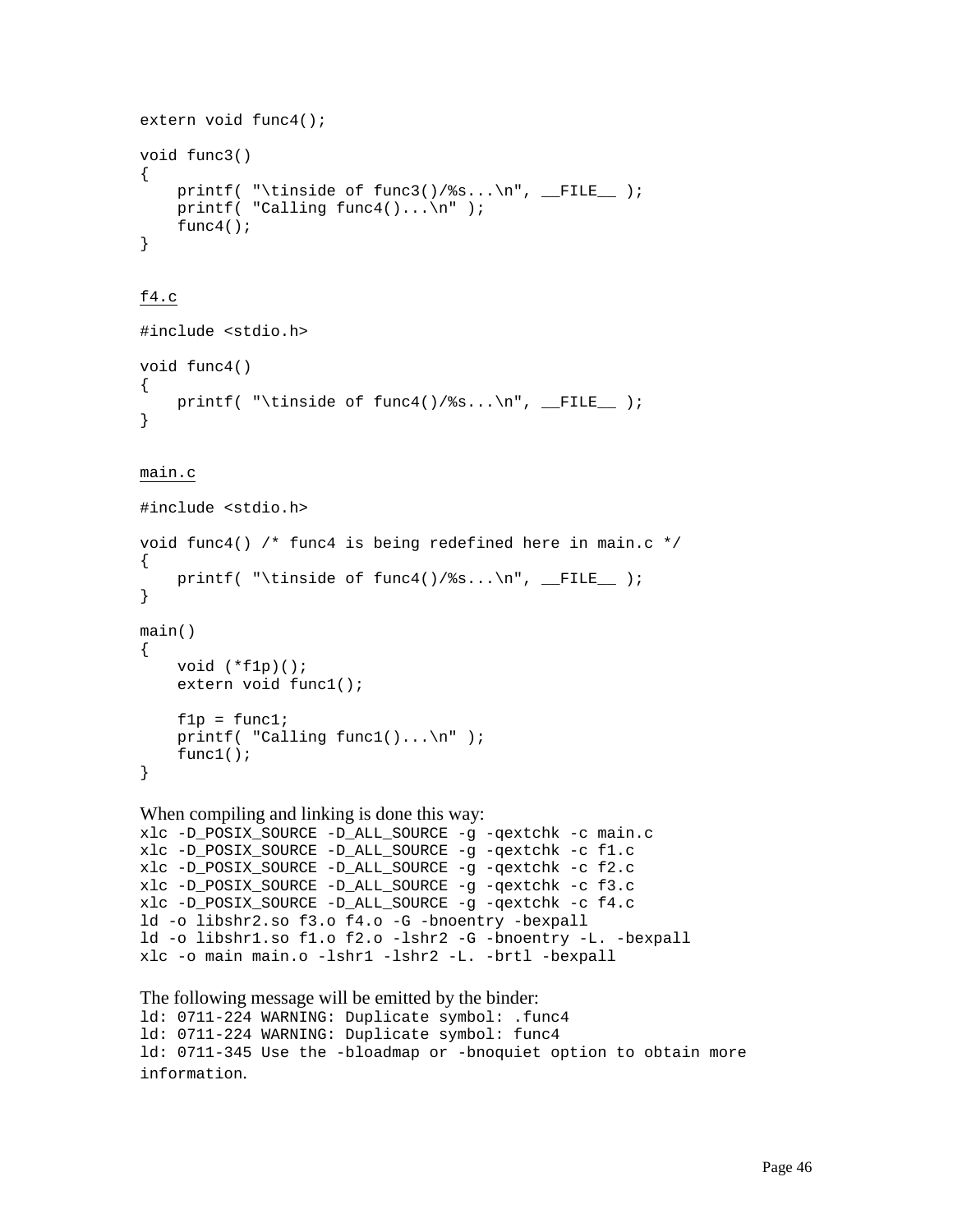Since main.o appears *before* libshr1.so and libsh2.so, and main.exp exports the symbol func4(), func4() defined by main is used.

The results of running main are:

```
Calling func1()...
         inside of func1()/f1.c...
Calling func2()...
         inside of func2()/f2.c...
Calling func3()...
         inside of func3()/f3.c...
Calling func4()...
         inside of func4()/main.c...
```
Note that symbol func4 has been rebound to the one defined in main.c

If main.o is listed *after* libshr1.so and libsh2.so on the command line, func4() defined by f4.c is used. The results of running main built in this fashion are:

```
Calling func1()...
         inside of func1()/f1.c...
Calling func2()...
         inside of func2()/f2.c...
Calling func3()...
         inside of func3()/f3.c...
Calling func4()...
         inside of func4()/f4.c...
```
This is an example of how functions' definitions can be rebound.

```
If not using run-time linking, compiling and linking is done this way:
xlc -D_POSIX_SOURCE -D_ALL_SOURCE -g -qextchk -c main.c
xlc -D_POSIX_SOURCE -D_ALL_SOURCE -g -qextchk -c f1.c
xlc -D_POSIX_SOURCE -D_ALL_SOURCE -g -qextchk -c f2.c
xlc -D_POSIX_SOURCE -D_ALL_SOURCE -g -qextchk -c f3.c
xlc -D_POSIX_SOURCE -D_ALL_SOURCE -g -qextchk -c f4.c
ld -o libshr2.so f3.o f4.o -bE:libshr2.exp -lc -bnoentry
ld -o libshr1.so f1.o f2.o libshr2.so -L. -bE:libshr1.exp -lc -bnoentry
xlc -o main libshr1.so libshr2.so main.o -L.
ld: 0711-224 WARNING: Duplicate symbol: .func3
ld: 0711-224 WARNING: Duplicate symbol: .func4
ld: 0711-345 Use the -bloadmap or -bnoquiet option to obtain more
information.
```
In this case it doesn't matter if main.exp is specified in the command line to build main, the output of main is:

```
Calling func1()...
         inside of func1()/f1.c...
Calling func2()...
         inside of func2()/f2.c...
Calling func3()...
```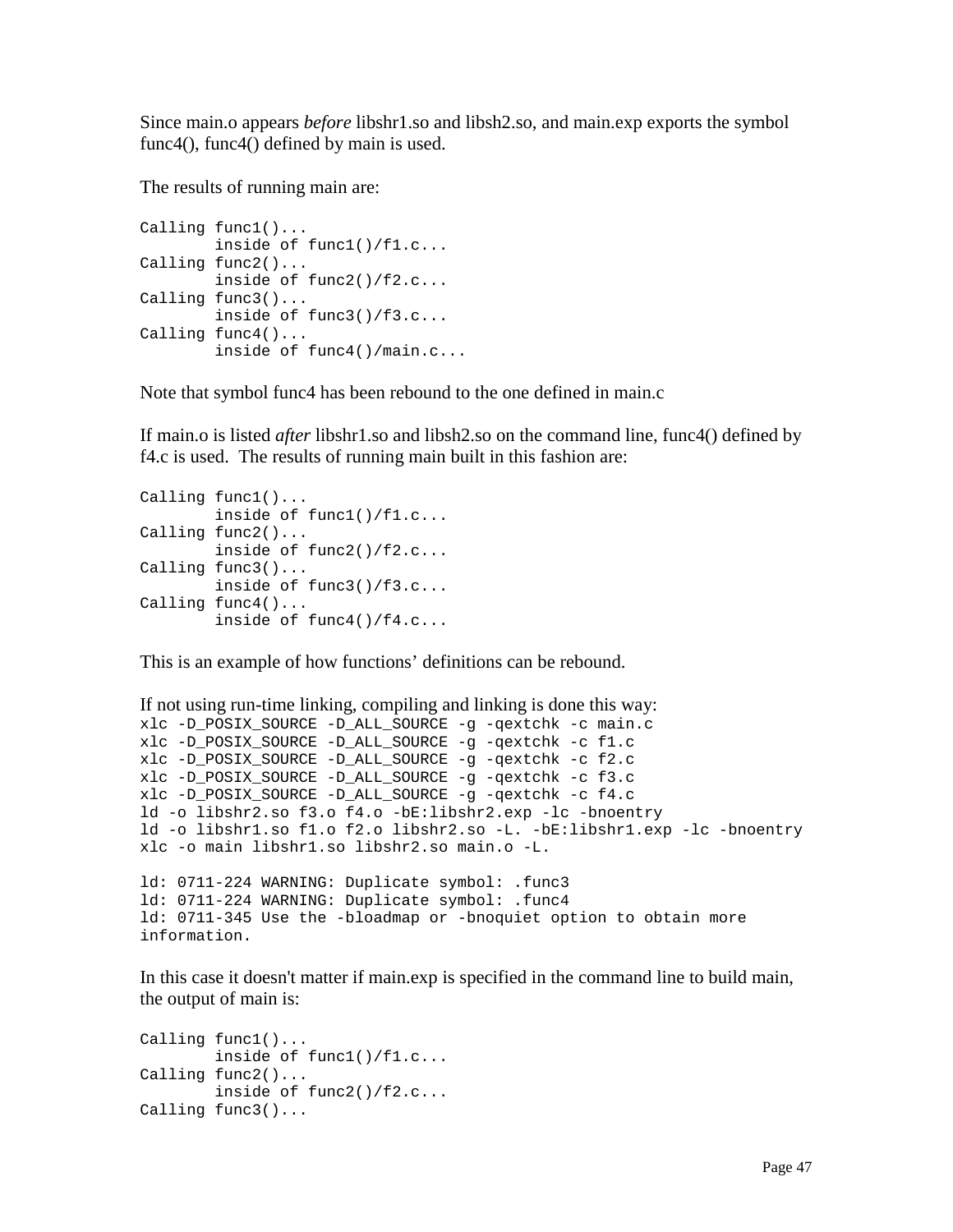```
 inside of func3()/f3.c...
Calling func4()...
         inside of func4()/f4.c...
```
Irrespective of where the main.o appears on the command line when building main.

#### **Example 7**

Run-time linking and dynamic loading of non-linked modules:

```
main.c
#include <stdio.h>
int main()
{
     vmap_routine();
     usr_preempt();
}
void main_routine()
{
    printf( "in main_routine in main.c\n" );
}
vmap.c
#include <stdio.h>
void vmap_routine()
{
     printf("in vmap_routine in vmap.c\n");
     main_routine();
    usr_routine();
}
void vmap_axs_routine()
{
     printf( "in vmap_axs_routine in vmap.c\n" );
}
void usr_preempt()
{
    printf( "in standard usr_preempt routine in vmap.c\n\alpha" );
}
```
#### usr.c

```
#include <stdio.h>
#include <dlfcn.h>
typedef void (*FP)(void);
```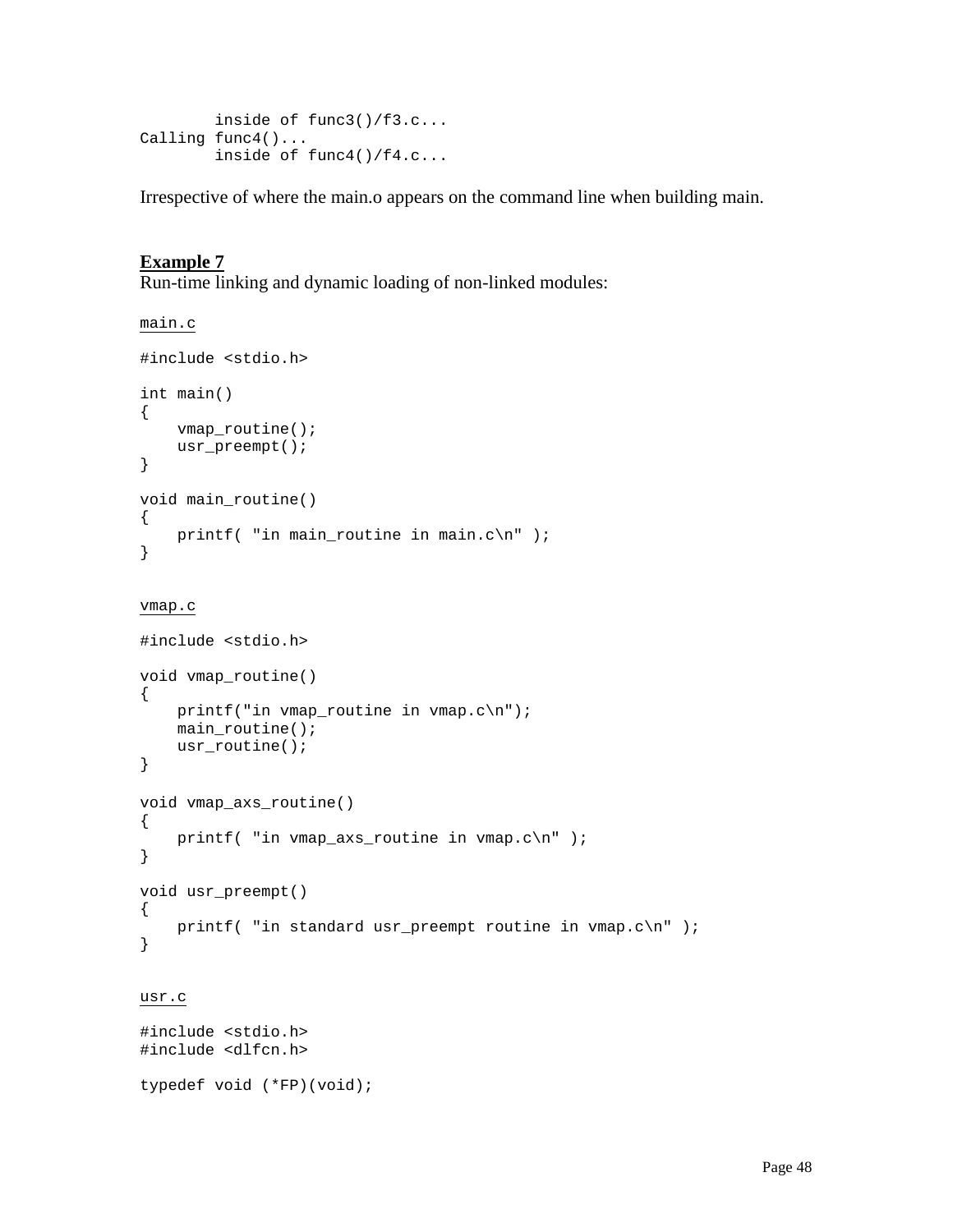```
void usr_routine()
{
   printf( "in usr_routine usr.c\n" );
   axs routine();
}
void usr_preempt()
{
    void* routine;
    FP fp;
   printf( "in correct usr_preempt routine in usr.c\n" );
    routine = dlsym( dlopen( "./libvmap.so", RTLD_NOW ), "usr_preempt"
);
     fp = (FP) routine;
    fp();
    routine = dlsym( dlopen( "./libext.so", RTLD_NOW ), "ext_routine"
);
   fp = (FP) routine;
    fp();
}
```
#### axs.c

```
#include <stdio.h>
void axs_routine()
{
    printf( "in axs_routine in axis.c\n" );
     vmap_axs_routine();
}
```
#### ext.c

#include <stdio.h> void ext\_routine() { printf( "in ext\_routine in ext.c\n" ); }

Compile the source files and then link as follows (warnings will result): ld -o libusr.so usr.o -bnoentry -G -bexpall -bM:SRE -lc -ldl ld -o libvmap.so vmap.o -bnoentry -G -bexpall -bM:SRE -lc ld -o libaxs.so axs.o -bnoentry -G -bexpall -bM:SRE -lc ld -o libext.so ext.o -bnoentry -G -bexpall -bM:SRE -lc cc -o main main.o libusr.so libvmap.so libaxs.so -brtl -L.

The output produced by this program is:

> main in vmap\_routine in vmap.c in main\_routine in main.c in usr\_routine usr.c in axs\_routine in axs.c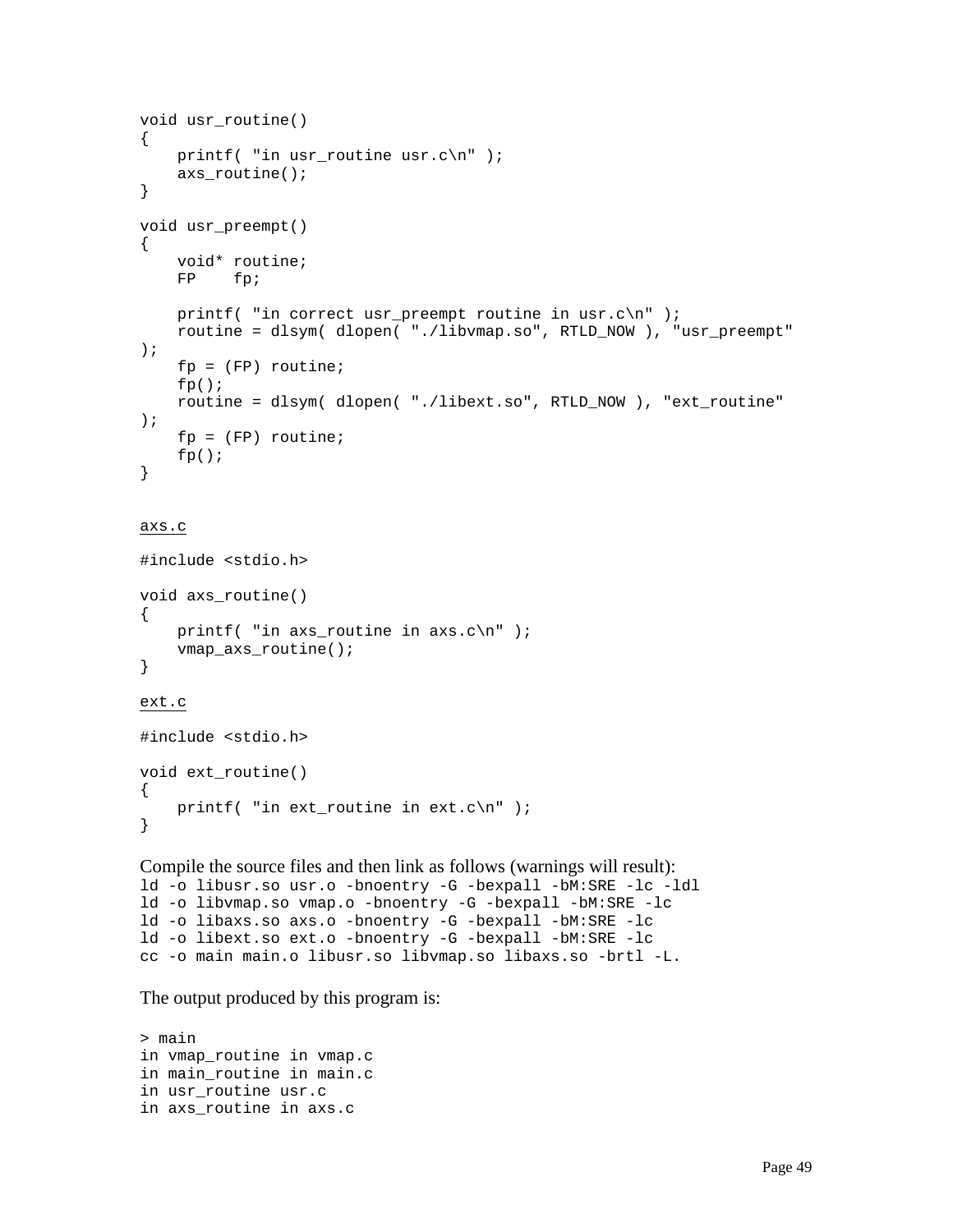```
in vmap_axs_routine in vmap.c
in correct usr_preempt routine in usr.c
in standard usr_preempt routine in vmap.c
in ext_routine in ext.c
```
This example is especially interesting because several things are going on here. First, symbol usr\_preempt() is defined in two modules: in libvmap.so and in libusr.so. Second, the symbol usr preempt() in usr.c (libusr.so) uses the same symbol as defined in vmap.c (in libvmap.so) via an explicit dlopen() of libvmap.so. Third, there is also an explicit dlopen() of module libext.so which is not linked to the main module.

Without the use of the run-time linker, additional code would have to be written to allow the program to find and access the desired symbol definitions.

## **Example 8**

Lazy loading example:

Please refer to Example 4 for the source code, and Example 5 for the b.imp import list.

```
Lazy loading can be enabled by building the shared libraries and the executable like this:
ld -o libc1.so c1.o -bnoentry -bexpall -bM:SRE -lc
ld -o libb.so b.o -bnoentry -bexpall -bM:SRE -lc -bI:b.imp -blazy
ld -o liba.so a.o -bnoentry -bexpall -bM:SRE -lc -L. libb.so -blazy
xlc -o hello hello.o liba.so libb.so libc1.so -blazy -L.
```
Note the order in which the modules are built. While we don't need libc1.so to build libb.so, we can use libb.so to build liba.so and avoid the need for the a.imp import list, where a.imp lists symbol b defined by libb.so, and b.imp lists c1 defined by libc1.so, and symbol cc1 as deferred.

To confirm that the modules are really being lazy-loaded, use the map subcommand in dbx. After building the program, start hello under dbx and then type map. This will list all the modules currently loaded in memory. In the above example the modules liba.so, libb.so and libc1.so will not show up as loaded before the program execution. However, if the program was built without the *-blazy* flag all those modules would have shown up as loaded after program initialization.

## **Example 9**

Autoloading of archive members:

```
main.c
void main()
{
     bar();
}
```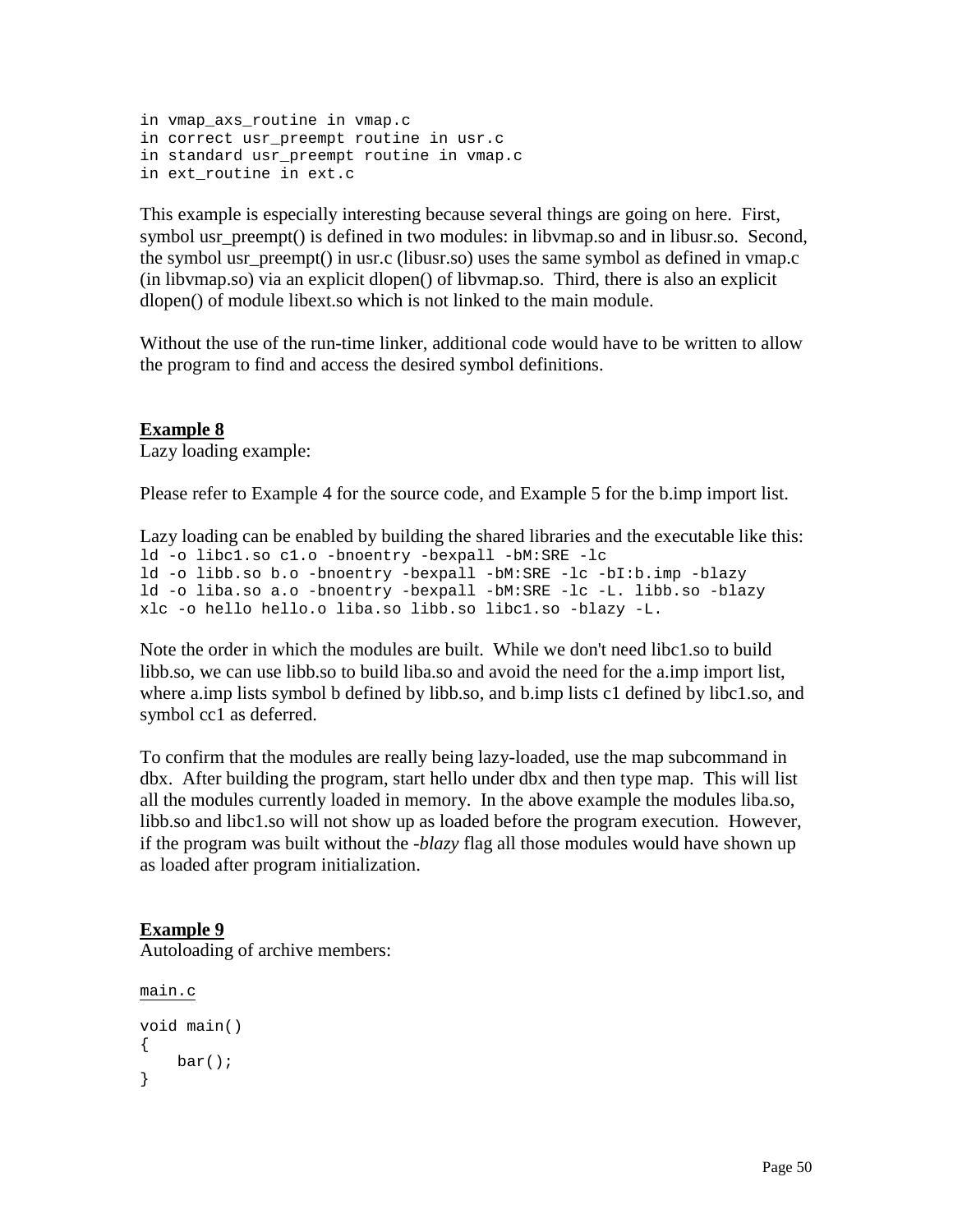```
bar.c
#include <stdio.h>
void bar()
{
    printf( "in bar() \n\in' );
     foo();
}
```

```
foo.c
```

```
#include <stdio.h>
void foo()
{
    printf( "in foo() which is correct...\n\cdot \n\cdot );
}
```

```
barfoo.c
```

```
#include <stdio.h>
void foo()
{
   printf( "in barfoo() which is wrong...\n" );
}
```
#### foo.auto

#! # autoload #! (shr.o)

#### Makefile

```
all: libbar.so libfoo.a main
main: main.o
        cc -o main main.o -L. -lfoo -lbar -brtl
libbar.so: bar.o barfoo.o
        ld -G -o libbar.so -lc -bexpall bar.o barfoo.o -bnoentry
libfoo.a: foo.o foo.auto
        ld -G -o shr.o foo.o -bexpall -lc -bnoentry
        $(AR) $(ARFLAGS) $@ shr.o foo.auto
clean:
        rm -f *.o *.a *.so core main *.lst *.map
```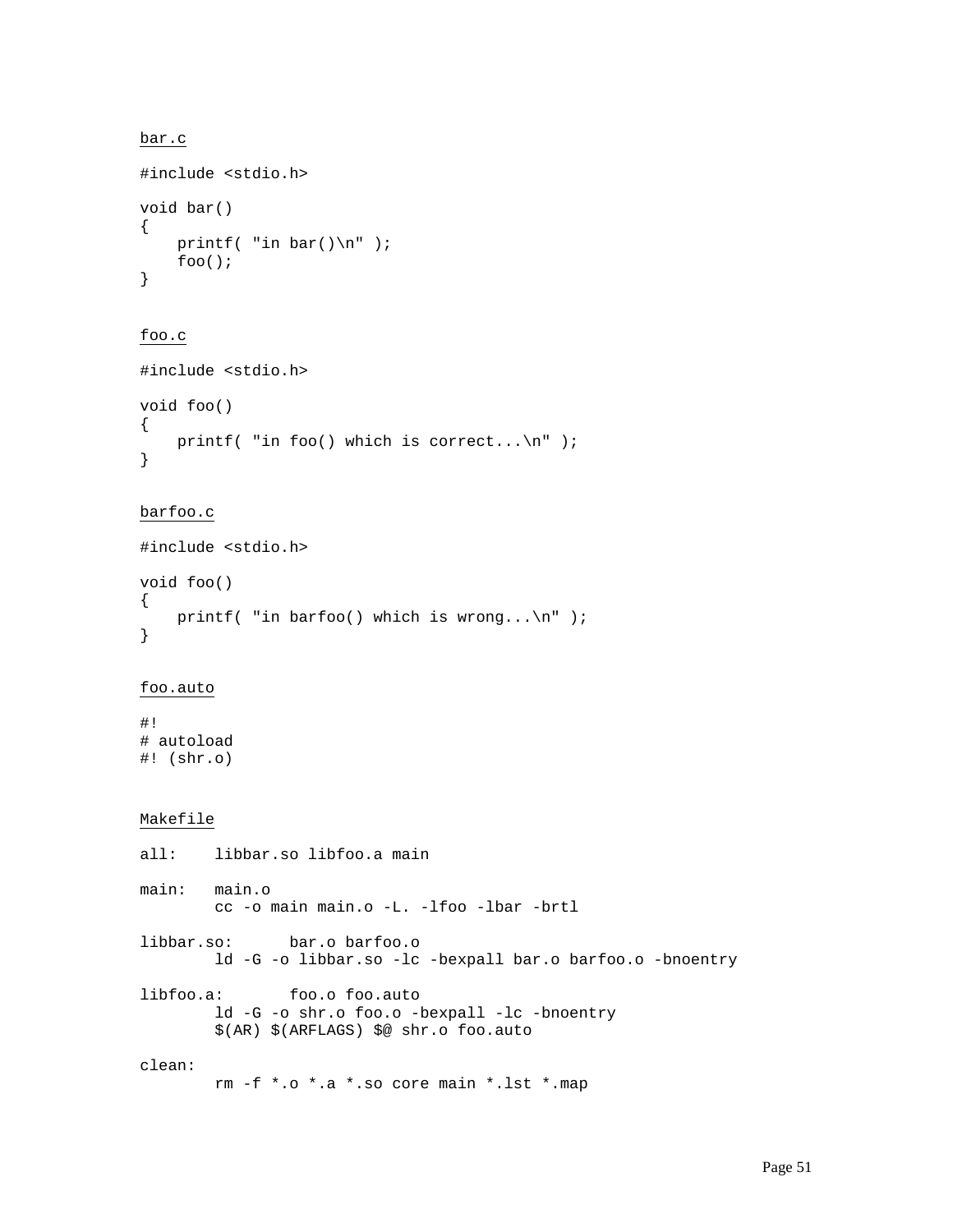The goal in this example is to provide a module that will override a definition from another module. Looking at the rules for building main, we see that libfoo.a is listed before libbar.so. This latter module contains a definition for bar() which calls foo() -- the definition for foo() is in the same module, libbar.so.

When building libfoo.a, the shared module containing an alternate definition for foo() is in another shared module, which is then placed within an archive. The linker will not (even when using run-time linking) automatically create references to shared modules within archives. To force it to accept and reference a module within an archive, an "autoload" script is used (foo.auto). This script tells the linker that the named module within the archive containing the script is to be referenced by the module being built. Therefore when linking main, the linker examines libfoo.a first, sees the autoload script, and understands that a reference to the module shr.o within libfoo.a is to be placed in the loader section. The linker then examines libbar.so, sees the definition of the referenced symbol bar(), and creates a loader section reference to that file.

Since run-time linking is enabled in this example, the loader section will list modules in the order in which they were specified on the linker's command line. At run-time, the definition for foo() is used to resolve all references from any module. This will then override the definition provided by the module libbar.so.

The output will therefore be:

> main in bar() in foo() which is correct...

## **Example 10**

This example shows how to overload the default new and delete operators for C++ by using runtime linking. The example consists of four files: main.cpp, memory.cpp, utility.cpp and Makefile. The Makefile creates two executables named: (1) works, and (2) fails. The works executable shows the proper method to overload the operators and the fails executable shows the typical mistake for overloading the operators.

```
utility.h
```

```
#ifndef _utility_h
#define _utility_h
//
// Typical boring headers
#include <iostream.h>
#include <stdio.h>
//
// Utility functions
void debugInfo( const char* string );
void debugInfo( const int num );
```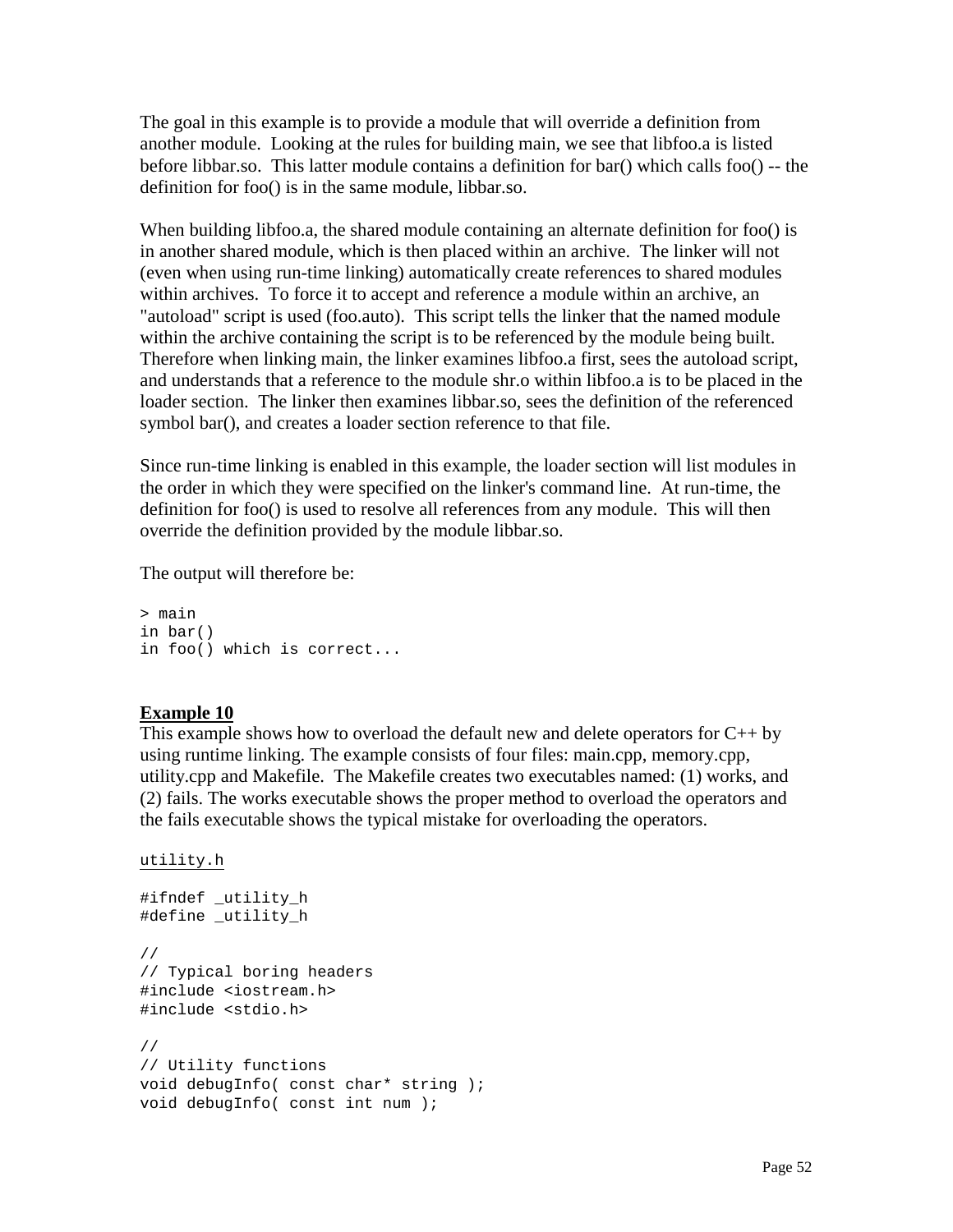```
void debugInfo( const void* ptr );
void debugInfo( const char* string, const void* ptr );
void debugInfo( const char* string, const int num, const void* ptr );
//
// Dummy class
class dummyClass {
      public:
            dummyClass( );
            ~dummyClass( );
      private:
            char *dummyInfo;
            int *dummyPtr;
      };
#endif
main.cpp
#include "utility.h"
int appStarted = 0;
int main(int argc, char *argv[]) {
      fprintf(stderr, "Application started\n");
      appStarted = 1;
      dummyClass* dP;
      int* intArray;
      dP = new dummyClass;
      intArray = new int[4];delete dP;
      delete [] intArray;
}
memory.cpp
//
// Inclusion of the header <new> is recommended by
// the compiler whenever you overload new and delete
#include <new>
//
// Typical boring headers
#include <stdlib.h>
#include "utility.h"
extern int appStarted;
//
```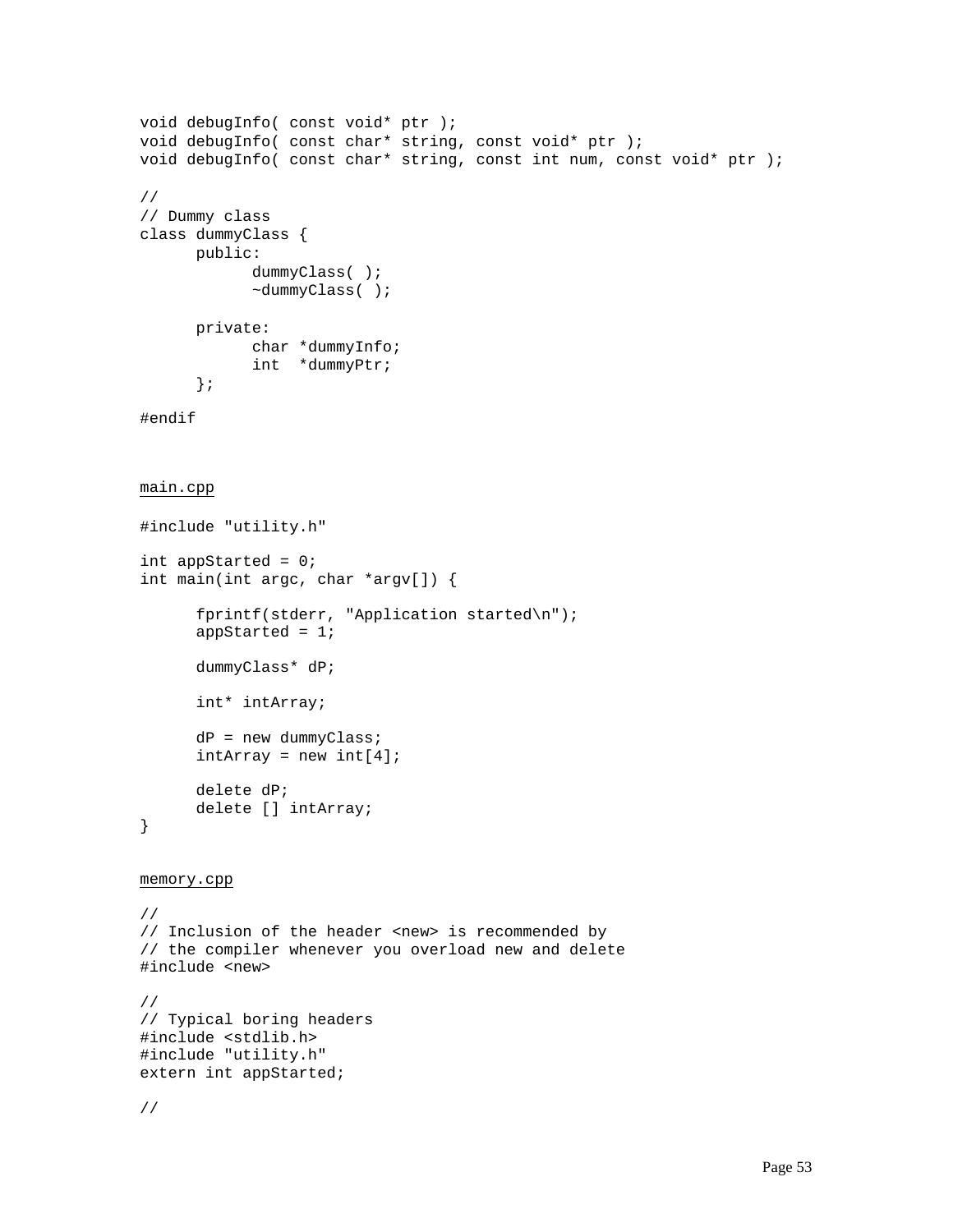```
// New operator overload
void* operator new(size_t size) {
      void* ptr = malloc(size);
      if ( appStarted )
            debugInfo( "operator new", size, ptr );
      return ptr;
}
// New [] operator overload
  void *operator new[](size_t size) {
      void* ptr = malloc(size);
      if ( appStarted )
            debugInfo( "operator new[]", size, ptr );
      return ptr;
}
//
// Delete operator overload
void operator delete(void* ptr) {
      if ( appStarted )
            debugInfo( "operator delete", ptr );
      free(ptr);
}
//
// Delete [] operator overload
void operator delete[](void *ptr) {
      if ( appStarted )
            debugInfo( "operator delete[]", ptr );
      free(ptr);
}
utility.cpp
//
// Typical boring headers
#include "utility.h"
//
// Utility functions
void debugInfo( const char* string ) {
      fprintf(stderr, "%s ", string);
      }
void debugInfo( const int num ) {
      fprintf(stderr, "%d ", num);
      }
void debugInfo( const void* ptr ) {
```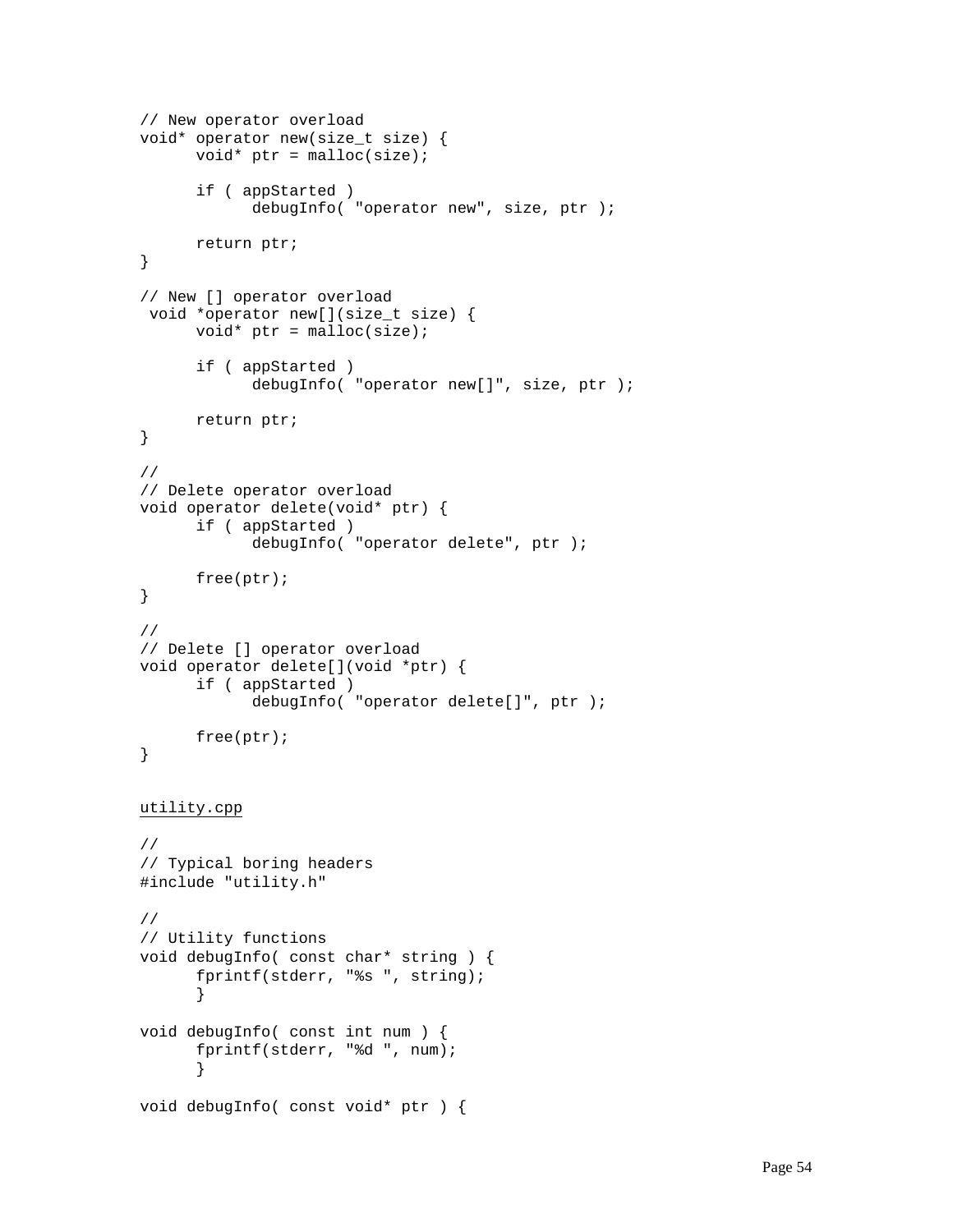```
fprintf(stderr, "%x ", ptr);
      }
void debugInfo( ) {
      fprintf(stderr, "\n");
      }
void debugInfo( const char* string, const void* ptr ) {
      debugInfo( string );
      debugInfo( ptr );
      debugInfo( );
      }
void debugInfo( const char* string, const int num, const void* ptr ) {
      debugInfo( string );
      debugInfo( num );
      debugInfo( ptr );
      debugInfo( );
      }
//
// Dummy class
dummyClass::dummyClass() {
      fprintf(stderr,"Enter dummyClass\n");
      dummyInfo = new char [80];
      *dummyInfo = NULL;
      dummyPtr = new int;
      fprintf(stderr,"Exit dummyClass\n");
      }
dummyClass::~dummyClass() {
      fprintf(stderr,"Enter ~dummyClass\n");
      delete [] dummyInfo;
      delete dummyPtr;
      fprintf(stderr,"Exit ~dummyClass\n");
      }
```

```
new_delete.exp
```
 $\_$ nw $\_$  FUl  $\_vn$ FUl  $dl$  FPv \_\_vd\_\_FPv

#### Makefile

 $CXX = x1C$ CXFLAGS =  $-g -c$  $CC = CC$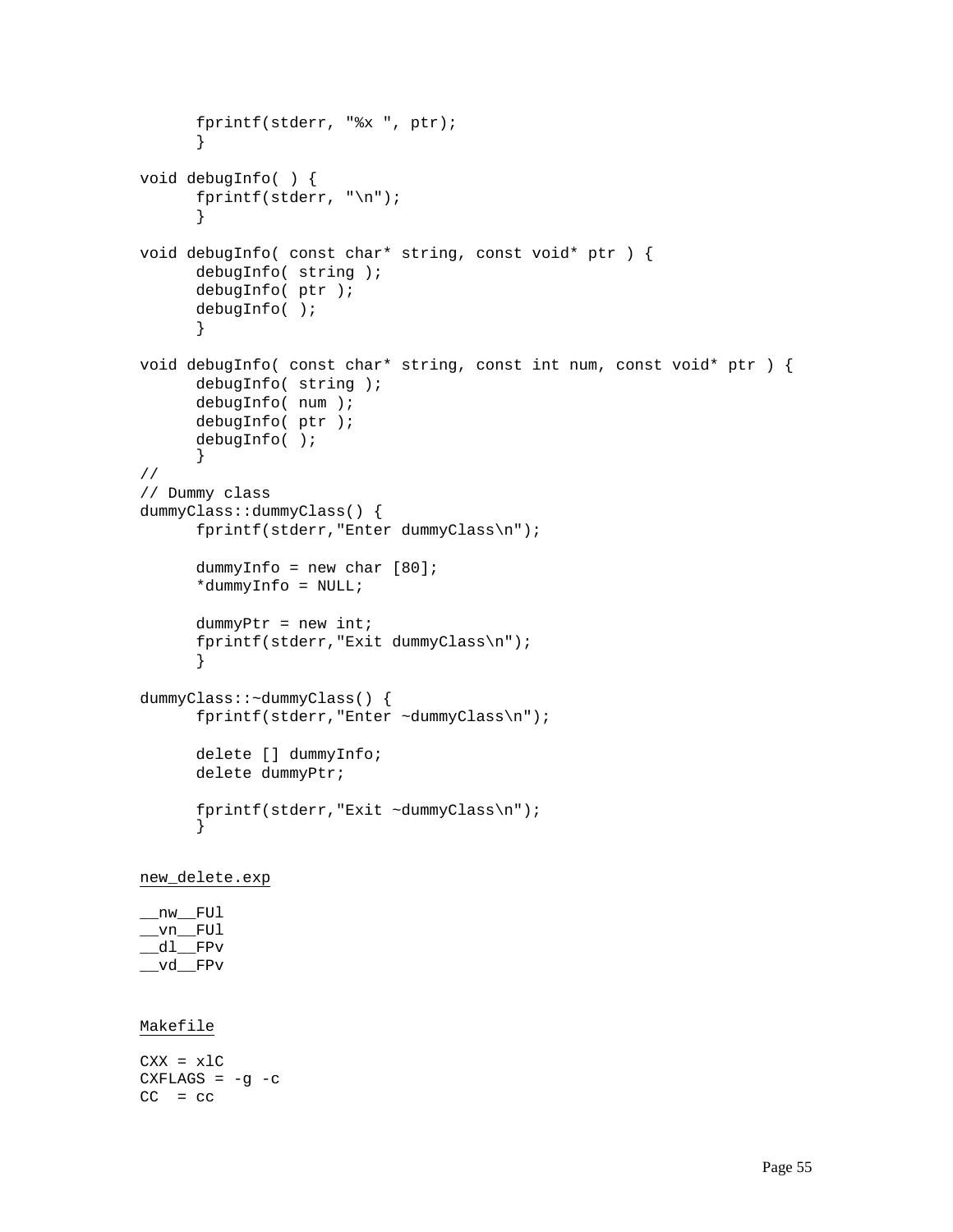```
CFLAGS = -g -cLDFLAGS = -brtl -bE:new_delete.exp
LIBFLAGS = -L./ -lutility
all: works fails
works: main.o memory.o libutility.a
      $(CXX) $(LDFLAGS) $(LIBFLAGS) -o works main.o memory.o
fails: main.o memory.o libutility.a
      $(CXX) $(LIBFLAGS) -o fails main.o memory.o
main.o: main.cpp
      $(CXX) $(CXFLAGS) -o main.o main.cpp
memory.o: memory.cpp
      $(CXX) $(CXFLAGS) -o memory.o memory.cpp
utility.o: utility.cpp
      $(CXX) $(CXFLAGS) -o utility.o utility.cpp
libutility.a: utility.o
     makeC++SharedLib -p 0 -o libutility.o utility.o
      ar rv libutility.a libutility.o
clean:
     rm -f works fails libutility.a libutility.o memory.o main.o
utility.o
```
#### **Example 11**

Examples of using the *dump* command:

dump -HTv <library name> - To view symbol table information dump  $-Hv$  <library name> - To see the dependent modules of a given module dump -ov <library name> - To test if a module was built "shared" or not. Look if "SHROBJ" is set in the 'Flags' line.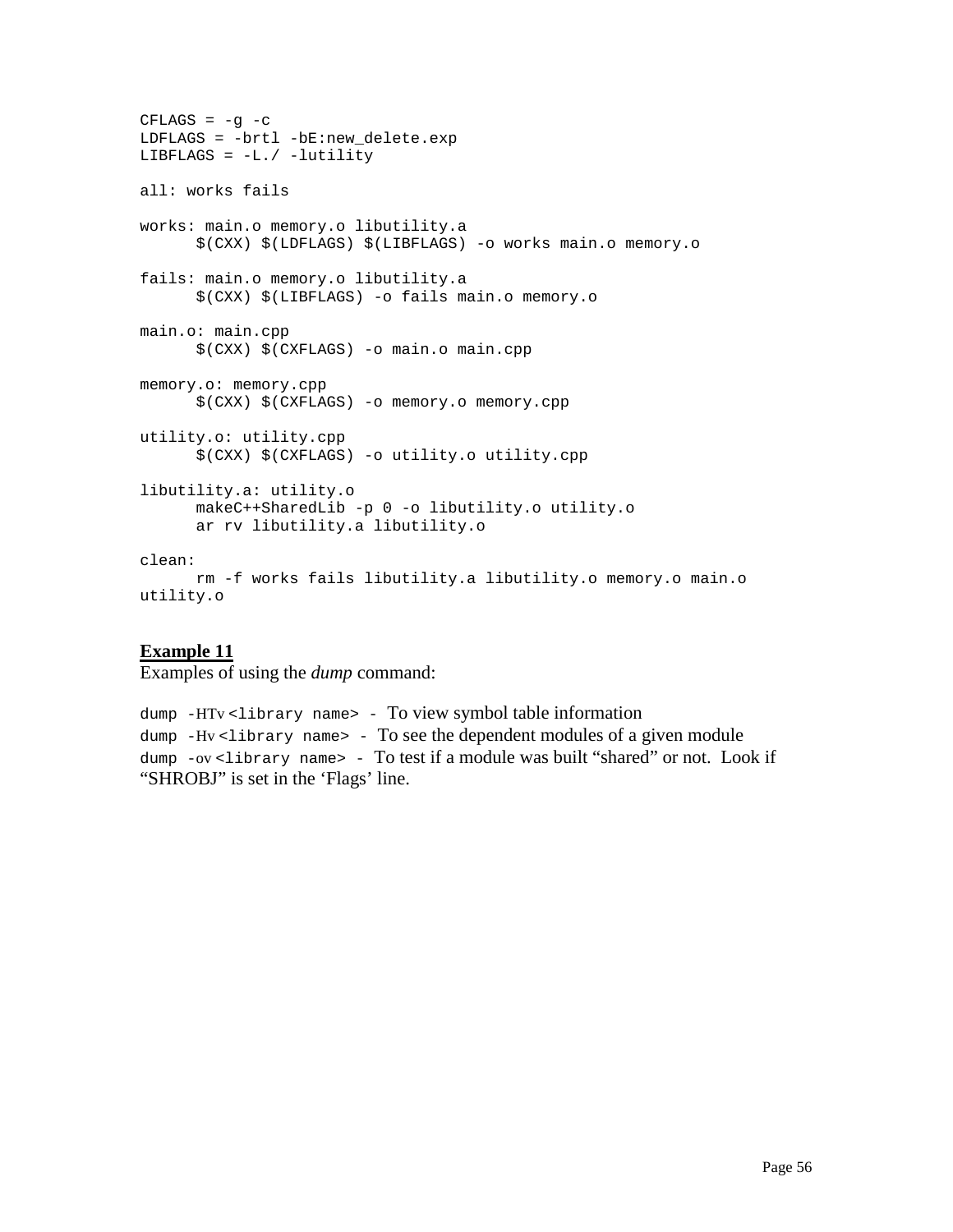## **Appendix A**

Listing of the "symsearch" script:

```
#!/bin/ksh
# Try and find all the references to $SYMBOL in any lib
#
usage()
{
printf "\nUsage: \n%s -s SYMBOL -i|-e [-v] [-o]\n" `basename $0`
printf "-i means symbol is being imported\n"
printf "-e means symbol is being exported\n"
printf "-v means verbose mode\n\n"
printf "-o means search object files not libs\n\n"
printf "%s will search the directories in \$DIR, if set, " `basename $0`
printf "otherwise it will search the current dir and those in \$LIBPATH\n"
exit 1
}
# Default the search symbol to one being IMPorted
IMPEXP=IMP
DUMPFLAGS="-Tv"
LIBPATHDIRS=`echo $LIBPATH | tr ":" " "`
PWD=`pwd`
VERBOSE="OFF"
while getopts :voies: value
do
       case $value in
       i) IMPEXP=IMP;;
       e) IMPEXP=EXP;;
       v) VERBOSE="ON";;
       s) SYMBOL="$OPTARG";;
       o) OBJECTS=1;;
       ?) usage
       esac
done
if [[ $SYMBOL = " " ]]; then
    usage
fi
# Make the necessary IA-64 conversions, if needed
#
if [ \lceil \lceil \lceil \lceil \lceil \lceil \lceil \lceil \lceil \lceil \lceil \lceil \lceil \lceil \lceil \lceil \lceil \lceil \lceil \lceil \lceil \lceil \lceil \lceil \lceil \lceil \lceil \lceil \lceil \lceil \lceil \lceil \lceil \lceil \lceil \lceilif [ \forall ERBOSE = "ON" ] ; then
        printf " Switching to IA-64 values. \n"
    fi
    if [ \exists IMPEXP = "IMP" ] ; then
        IMPEXP=GLOB
    else
```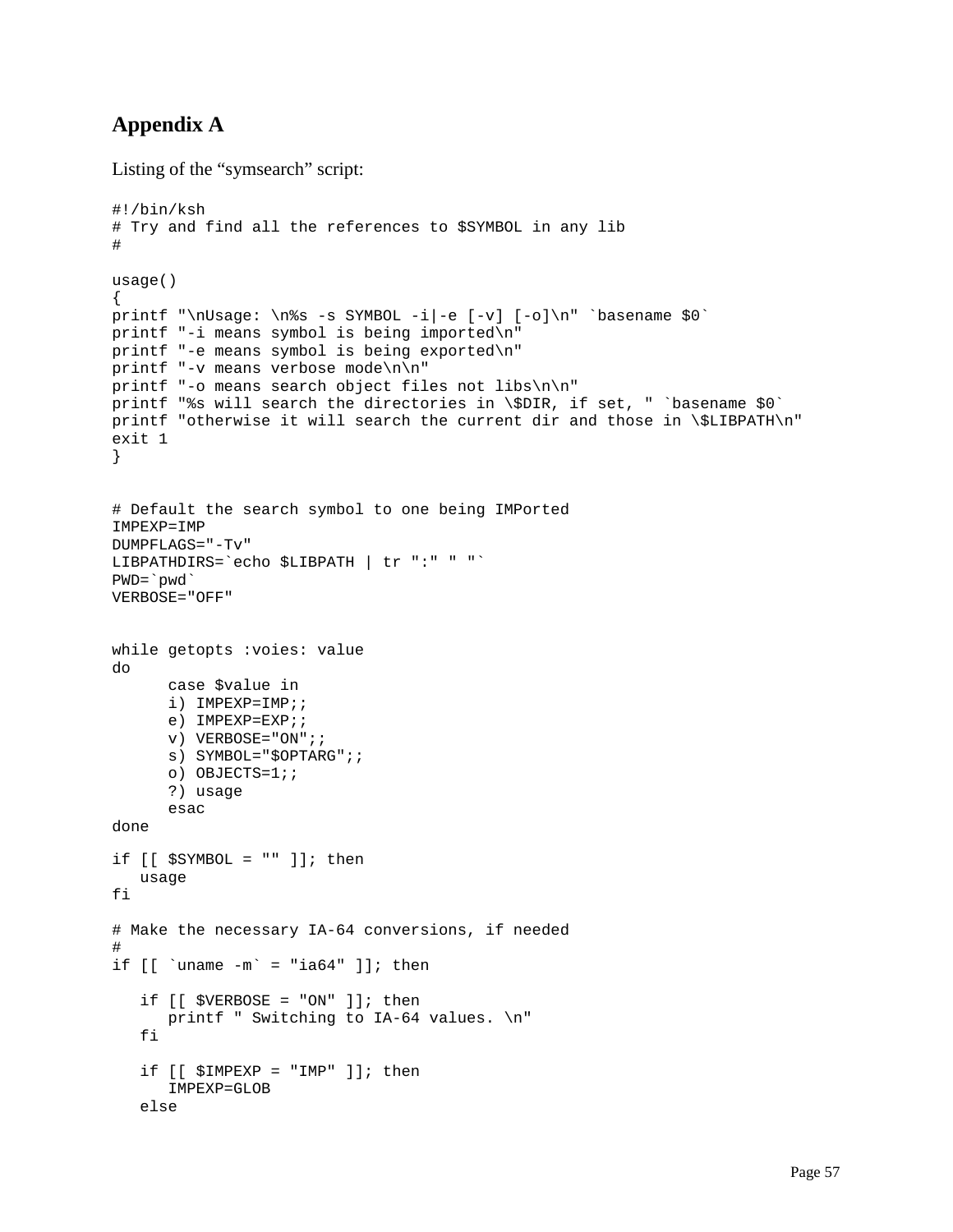```
 IMPEXP=LOCL
    fi
   DUMPFLAGS="-tv"
fi
# Set DIR to default value if it did not exist
if [ \$DIR = " " ] ; then
      if [ $VERBOSE = "ON" ]; then
            printf " Setting DIR to default value.\n"
      fi
      DIR="$PWD $PS_HOME/bin $LIBPATHDIRS"
fi
if [[ $VERBOSE = "ON" ]]; then
      printf "Checking for $SYMBOL in the .a and .so files in these
directories:.\n"
      echo $DIR | tr " " "\n"
      printf "\n\n"
fi
if [[ $OBJECTS = 1 ]]; then
for i in `find $DIR \( -name "*.o" \) -prune -print 2>/dev/null`
do
      if [ \forall ERBOSE = "ON" ]; then
            printf "Now checking $i .\n"
      fi
      nm $i | grep $SYMBOL 2>/dev/null
      if [[ $? -eq 0 ]]; then
            printf " $SYMBOL was found in $i.\n"
      fi
done
else
for i in `find $DIR \( -name "lib*.a" -o -name "lib*.so" \) -prune -print
2>/dev/null`
do
      if [[ $VERBOSE = "ON" ]]; then
            printf "Now checking $i.\n"
      fi
      dump $DUMPFLAGS $i | grep $IMPEXP | grep $SYMBOL
      if [[ $? -eq 0 ]]; then
            printf " $SYMBOL was found in $i.\n"
      fi
done
fi
```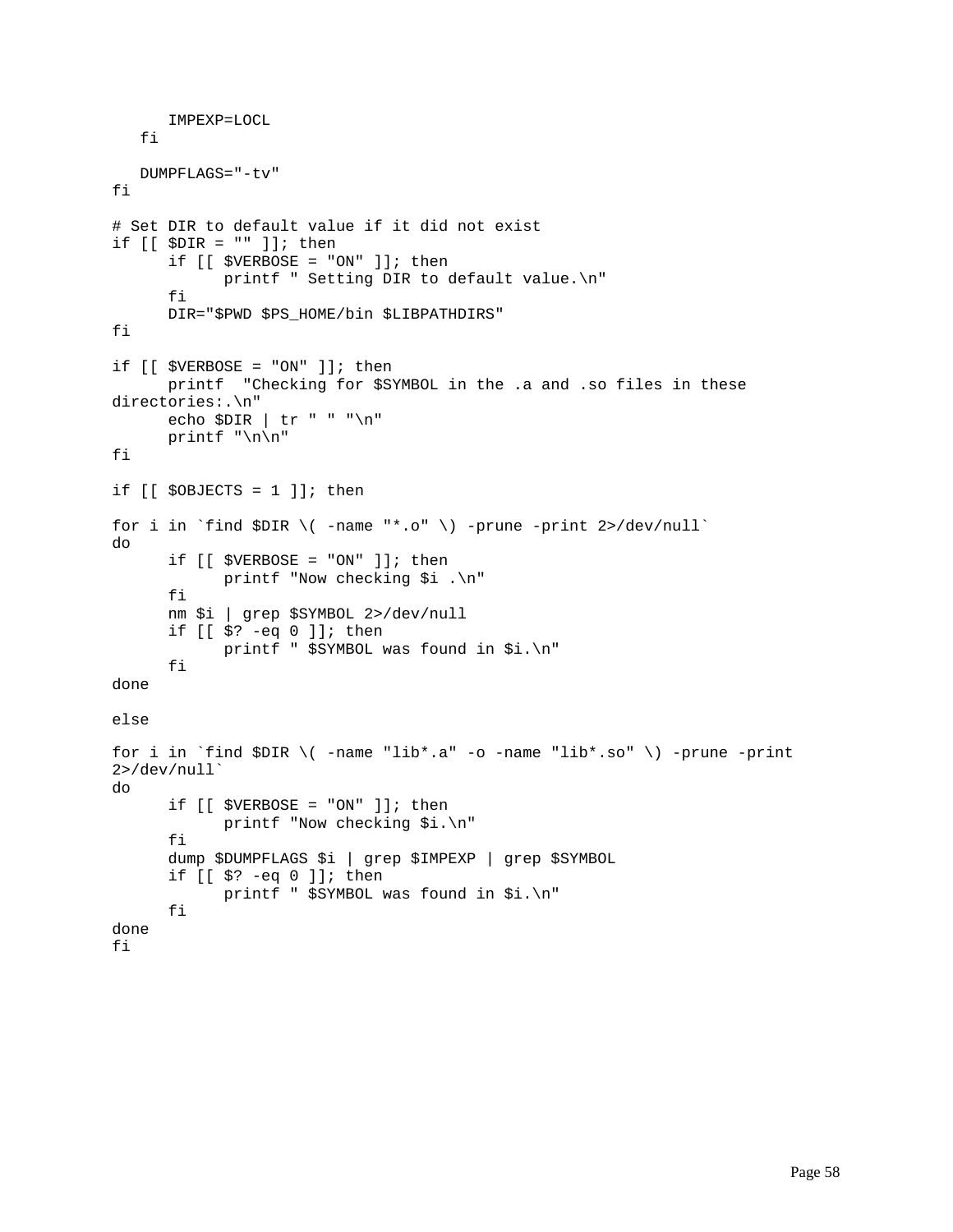## **Appendix B**

#### **The -binitfini Linker Option:**

Init/fini routines provide a generic method for module initialization and/or termination for both program exec and exit and dynamic loading and unloading. The facility allows for an arbitrary number of init or terminate functions per module, in both shared libraries and the executable. For each module, the -binitfini linker command line option specifies an optional initialization function, an optional termination function, and the priority of these functions. Multiple -binitfini options may be used. The priority value causes the linker to sort the specified functions while building the module. Lower numbers correspond to a higher priority, and certain ranges for the priority value are reserved; refer to the *ld* documentation for specifications of these reserved values.

At program exec time, the load order of the modules is determined. Initialization functions are invoked in *module load order*. This implies that init functions are called in the main executable first, and in the last loaded module last. As each module is processed, the init functions are invoked in the order specified at module construction time according to their priority values. At dynamic load time (during program execution) modules added to the address space are again processed in load order. The module loaded first will have its init functions processed first, and the last newly loaded module will be processed last.

At dynamic unload time, the set of modules to be unloaded from the process is determined. Then the module termination functions are invoked in the *last* module in this list, with the first module in the list being processed last. Note that this order is also dependent upon overall module load order, and in a casual manner can be construed as the reverse of the order in which initialization functions were processed at load time. At program exit time, since all modules will be terminated, the termination functions are processed in reverse load order, with the fini functions in the main executable being processed last.

Note that there is an interaction here with module dependencies. For example, it's possible to dynamically load several modules that all utilize a common dependent module. The loader manages dependencies between modules and will not unload a module that is still in use by the process. The termination functions within a module will not be invoked until the module is actually removed from the process address space. Furthermore, due to the behavior of deferred imports, it is possible to dynamically load a module that resolves a deferred import in some other module that is already part of the process, essentially disallowing that module to ever be unloaded until the depending module is removed from the process. Note that if the depending module was part of the process exec, then it can never be unloaded until program exit, which implies that any module upon which it depends cannot be unloaded either. Thus module dependencies and dynamic loading should be carefully considered when utilizing init/fini functions.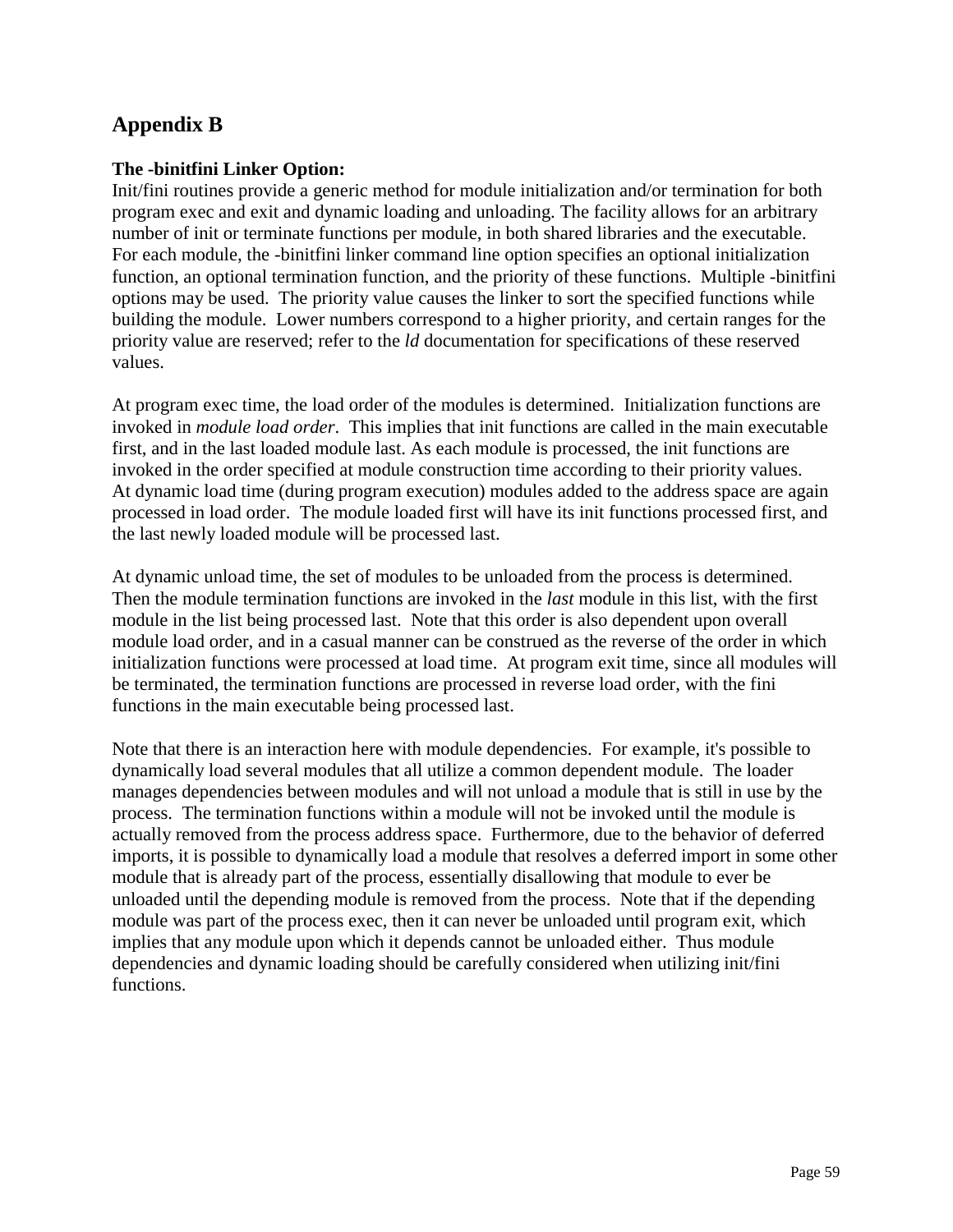## **Appendix C**

#### **32-bit versus 64-bit address space:**

To summarize the address space differences between 32-bit and 64-bit mode, consider the following table:

|                      | 32-bit Address Space   | <b>64-bit Address Space</b> |
|----------------------|------------------------|-----------------------------|
| Public module text   | Seg $13$               | Seg 0x090000000             |
| Public module data   | Seg $15$               | Seg 0x09001000A             |
| Private module text  | $\operatorname{Seg} 2$ | Seg 0x080000000             |
| Private module data  | $\text{Seg } 2$        | Seg 0x08001000A             |
| Process private data | $\operatorname{Seg} 2$ | Seg 0x11                    |
|                      | (or 3-10 for maxdata)  |                             |

As can be seen, the 64-bit address space provides much more room in which to place components of the application. In particular, consider the differences for publicly loaded shared text. In the 32-bit address space, a single segment, 13 (or 0xD), is available to contain shared modules; in the 64-bit address space, the shared text region begins at address 0x0900000000000000, *and* extends for a total of 16 segments (as of this writing). This provides for 4 GB of shared text, contrasted with a maximum of 256 MB in the 32-bit address space. The data regions for publicly loaded modules enjoy similar breathing room: an additional 16 segments are available for data regions. Again, a single segment is available in the 32-bit address space for shared module data.

Now consider privately loaded modules. In 32-bit, the modules occupy portions of the processprivate data segment. The loader maps the text and data of the module into a reserved section of the segment and keeps track of its use of that area. This behavior has the unpleasant side effects of: (a) possibly producing holes in the process heap, which also occupies segment 2, and (b) reserving that region for dynamic loading during the lifetime of the process.

| low memory                |
|---------------------------|
| initialized application   |
| data                      |
| uninitialized application |
| data                      |
| application heap          |
|                           |
| privately loaded module   |
| (reserved region)         |
| more application heap     |
|                           |

*high memory*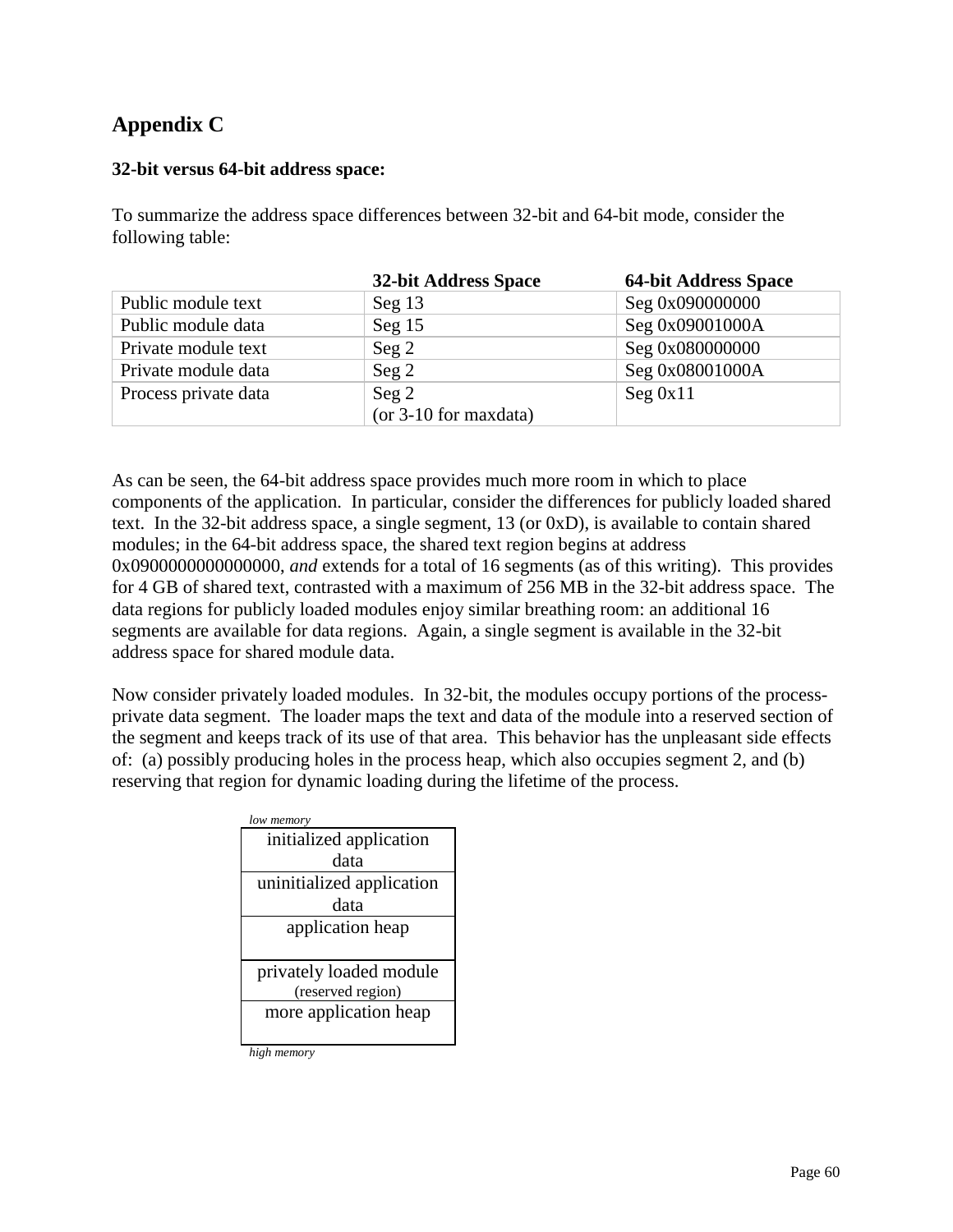This behavior results from the interaction of the loader and memory allocation in the process. If the loader moves the break value to dynamically load a module, and the process then requests more memory (thus moving the break value further) the hole created in the heap for the module will always be reserved for dynamic loads, even if the module is unloaded. This situation can be avoided if the application does not move the break value while the module is part of the process. If the module is unloaded and the break value is still immediately after the module, where the loader moved it at load time, then the loader will move the break value back to the end of the heap. The process heap may then grow into the region formerly occupied by the module. The result is some fragmentation of the heap, as well as a reduction in the total available data space available to the process.

In 64-bit mode, an additional 16 segments have been reserved for privately loaded module text, and 16 for privately loaded module data. This layout emulates the 64-bit shared library region, but modules may be loaded and unloaded into these segments without visibility to other processes. There is no impact upon the process heap because of its location in a completely different segment. There is less work for the loader to do during dynamic loading since it does not need to keep track of regions of process memory in use by the loader.

One additional point regarding the 32-bit address space: the 32-bit model allows for the process heap to occupy either segment 2, or to begin in segment 3. The latter occurs in "maxdata" programs, also called "big data" or "large address space model" programs, as explained earlier. In the case of maxdata programs, there is a slight variation on the behavior of the loader for module data layout at exec time. Shared libraries remain in segments 13/15; process private data and the heap begin in segment 3, extending as far as the maxdata value allows. However, modules that are privately loaded at *exec time* are mapped into segment 2, *not the heap segment*. Thus, maxdata programs may have privately loaded modules in either segment 2 or the private data segments (3-X). Private modules added to the address space during execution continue to occupy space in the private data segment(s), thus following the scenario outlined above.

One significant conclusion that can be drawn from all of this is that an application should not make assumptions about the location of any program or module text or data, especially with respect to dynamically loadable modules. An application that has expectations about the location of modules may have significant problems when, for example, it is converted from 32-bit to 64 bit. Also, assumptions of this type may preclude converting a common 32-bit application into a 32-bit maxdata application (a procedure that any customer can follow, as it only requires a binary edit of an executable).

Finally, a comment about the coexistence of the 32-bit and 64-bit address spaces. While the 64 bit address space has been designed to inhabit segments 16 and up, a 64-bit process does *not* have addressibility to segments 13 and 15. That is, it can't see the 32-bit shared library segments. By the same token, a 32-bit process has no method for accessing the 64-bit address space. Aside from programmatically accessing shared memory segments (via *shmat()*, for example) the two address spaces are distinct. It is not possible to combine 32-bit and 64-bit modules in a single application, either, due to these address space issues. A program may function in one environment or the other, but not both simultaneously.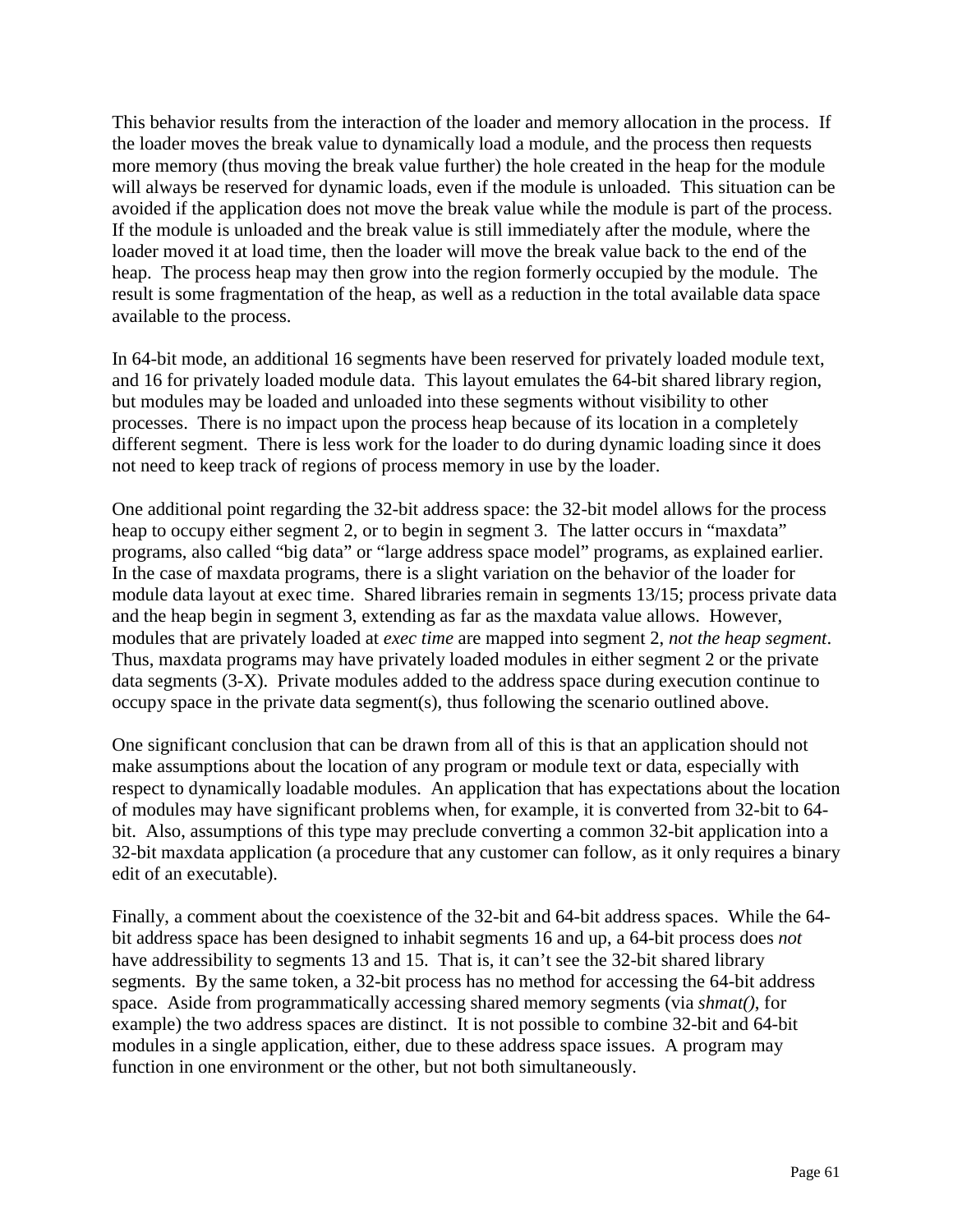## **Appendix D**

#### **Details on the linker, loader search path and LIBPATH**

The following lines are in a test script that is used in all the examples below:

```
cc -c america.c
cc -o shramerica.o -bE:america.exp -bM:SRE -bnoentry america.o
ar qv libamerica.a shramerica.o
cc -o main2 main.c -lamerica -L. -blibpath:"/myappslib:/usr/lib:/lib"
cc -o main3 main.c -lamerica -L. -blibpath:"/myappslib"
cc -o main4 main.c -bI:america.imp -L.
cc -o main5 main.c -bI:america.imp -L/fixapplib2
cc -o main6 main.c -bI:america.imp (with LIBPATH set to /tmp/home )
```
Note, that the linker handles path information in the following ways:

| $-L$      | the path used for searching the libraries specified with the $-1$ flag. The $-1$ paths                                                                                                                        |
|-----------|---------------------------------------------------------------------------------------------------------------------------------------------------------------------------------------------------------------|
| are       | recorded in the loader section as the default search path for dynamically loadable<br>modules.                                                                                                                |
| -blibpath | the path to be inserted into the default path (Index 0 path) field of the loader<br>section. When this flag is presented, the -L paths will not be stored. More<br>information on this in the examples below. |
|           | -bnolibpath will not store -L and -blibpath path names. It causes the LIBPATH information to<br>be stored.                                                                                                    |
| #!path    | the path associated with a shared library or an object in an import list. It is to be<br>recorded as a fixed path in the loader section.                                                                      |
| LIBPATH   | is not for searching libraries, but it may get recorded in the loader section if no -L<br>or -blibpath is presented. More information on this in the examples below.                                          |

Example 1, linking with an import file and -L:

```
For this example, the following lines are within a test script:
cc -c america.c
cc -o shramerica.o -bE:america.exp -bM:SRE -bnoentry america.o
ar qv libamerica.a shramerica.o
cc -o main4 main.c -bI:america.imp -L.
```
Now, let's look at the program components: america.c contains three functions: usa, canada and mexico. This program is used as the source to create a shared library libamerica.a as shown in the script file above.

The main program, main.c, has calls to usa, canada and mexico. It is compiled and linked with: cc -o main4 main.c -bI:america.imp -L. to produce the executable, main4.

The import file is called america.imp. The first line inside america.imp is:

 "#! ./libamerica(shramerica.o)". This import library information is recorded as the "Index 2" line in the loader section. (Please run *dump –HTv main4* for the listing of the loader section). The path "." indicates that the libamerica.a must be found in the local subdirectory ".". The "Index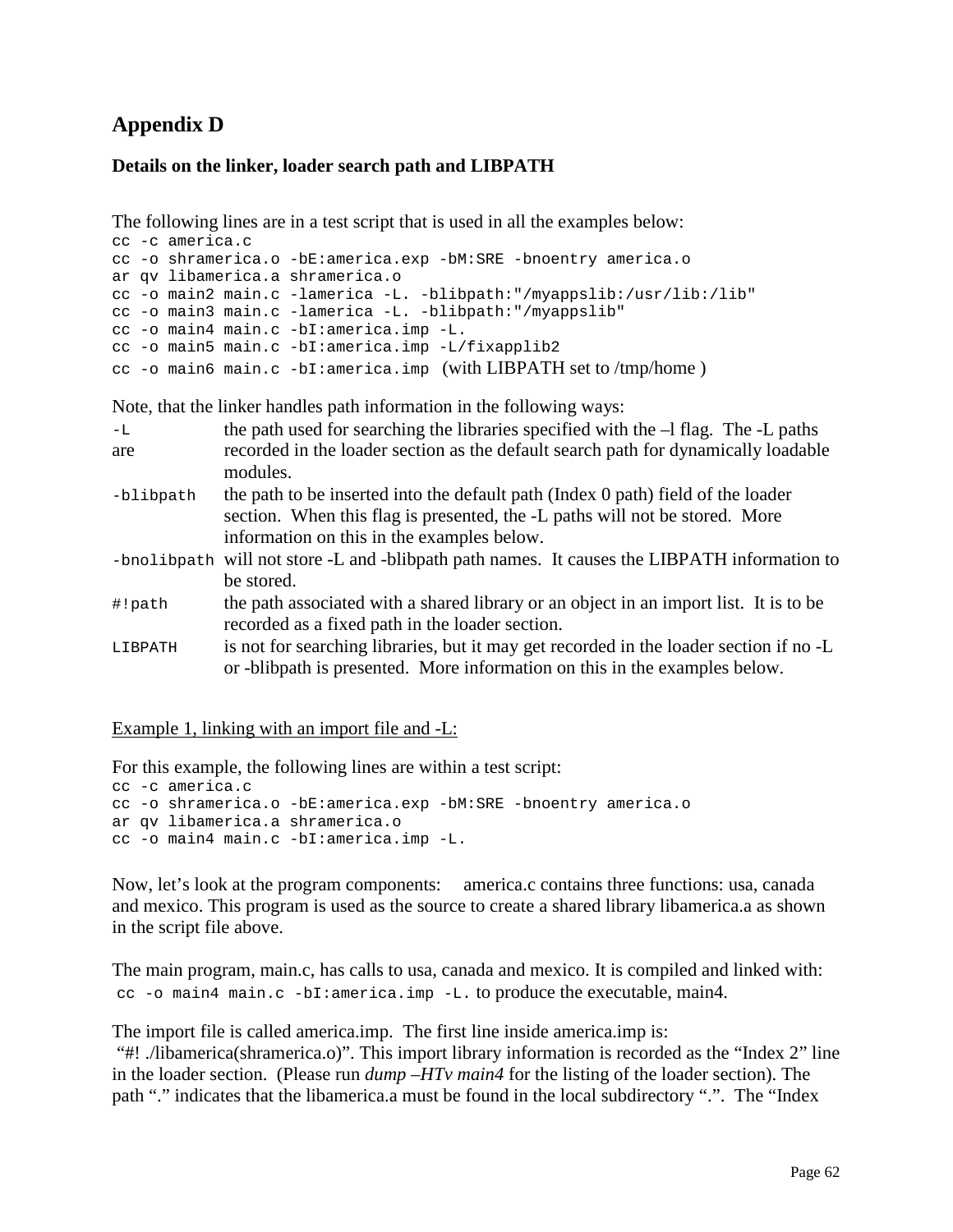0" line lists a path of ".:/usr/lib:/lib". The "." is from the "-L." in the cc command line. The /usr/lib and /lib are appended to the –L paths by the linker. The LIBPATH data is not used by the linker for this case.

What happens at exec time? The main4 program is loaded first. From the loader section of main4, the system loader knows it needs to load libamerica.a (and then shramerica.o) from the current directory, denoted by a period in Index 2 line. Since this is a fixed path associated with the library, no other path information (*ie,* Index 0 path and LIBPATH) is involved in searching the library.

```
Now, let's take a look at another, similar example.
cc -o main5 main.c -bI:america.imp -L/fixapplib2
```
Note that the /fixapplib2, from the –L flag, is now the first part of the default search path labeled by Index 0 in the loader section.

Example 2, Linking with –l, -L and -blibpath flags:

Example 2 uses the following test script:

```
cc -c america.c
cc -o shramerica.o -bE:america.exp -bM:SRE -bnoentry america.o
ar qv libamerica.a shramerica.o
cc -o main2 main.c -lamerica -L. -blibpath:"/myappslib:/usr/lib:/lib"
```
Again, as in example 1, america.c contains three functions: usa, canada and mexico. This program is used as the source to create a shared library libamerica.a as shown in the script file above. The main program main.c has calls to usa, canada and mexico. It is compiled and linked with:

```
cc -o main2 main.c -lamerica -L. -blibpath:"/myappslib:/usr/lib:/lib"
to produce the executable, main2.
```
In this example, Index 2 path is blank. This is due to the use of the  $-1$  flag for the library instead of the import file as was the case in example 1. When a library denoted by –l flag is found (-L search), it is listed in the loader section without a fixed path. We intentionally put both –L and blibpath in the command line:

```
cc -o main2 main.c -lamerica -L. -blibpath:"/myappslib:/usr/lib:/lib"
```
Note that the –blibpath causes the path associated with it to be recorded entirely, without change, in the loader section as Index 0 path data. The –L path on the same command line is not recorded this time, as opposed to what we saw in example 1. The rule says, if –blibpath is specified, the path data is the only one to be recorded, all others including –L and LIBPATH are ignored.

To run main2, it will require libamerica.a to be placed in /myappslib, /usr/lib or /lib first. If libamerica.a is not placed in any of the locations above, we may use the LIBPATH variable to go before the Index 0 path. That is, if the libamerica.a is in /tmp, then the following will resolve a potential "shared library not found" problem:

> export LIBPATH=/tmp:\$LIBPATH

This, if libamerica.a is in /tmp, and we add /tmp to LIBPATH, the shared library will be found.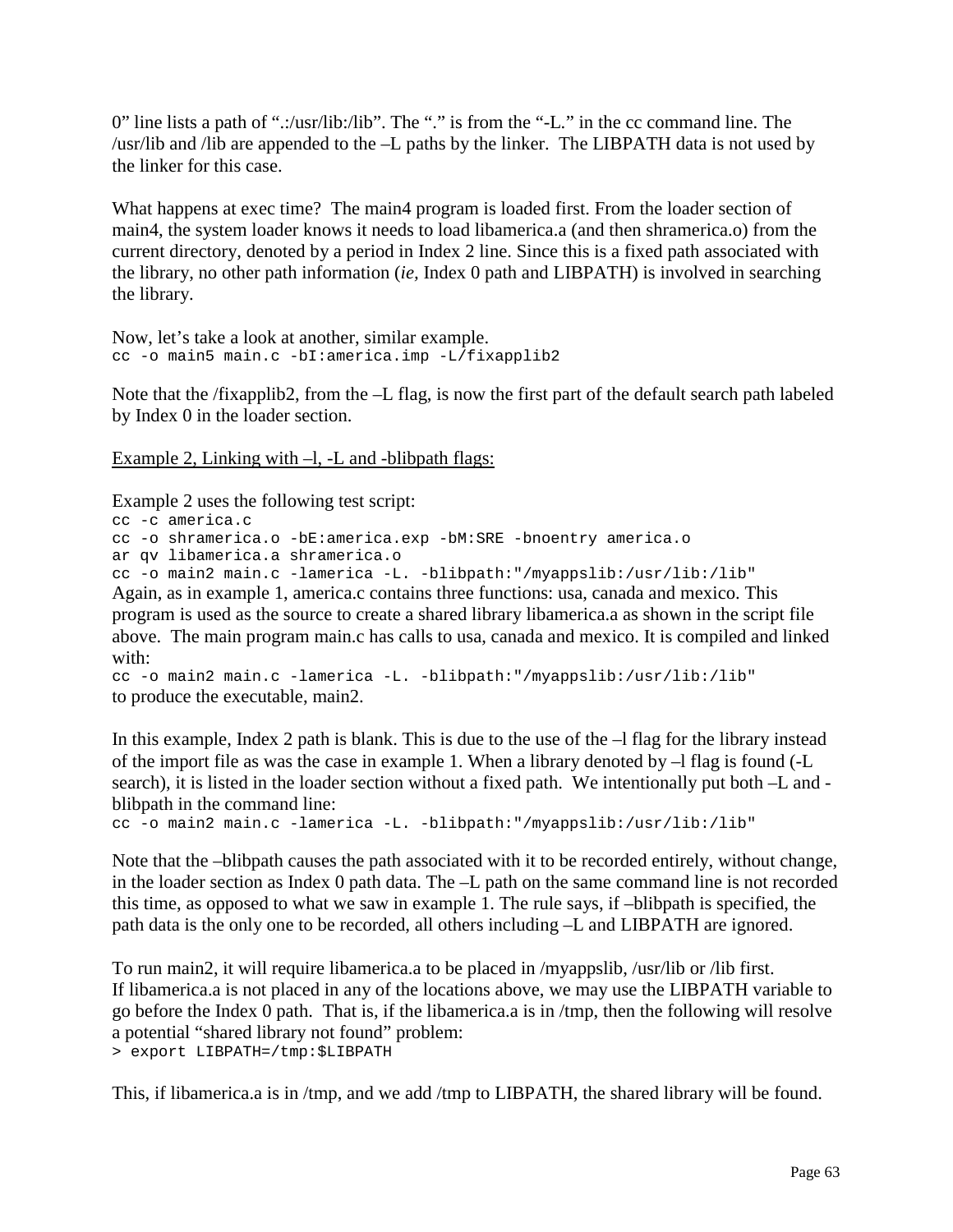Now, let's look at another example, and see what happens if we do the following command line to generate a main3:

cc -o main3 main.c -lamerica -L. -blibpath:"/myappslib"

Will main3 work? Let's display the loader section:

First, note that the libamerica.a must be placed in /myappslib for it to work. But, will it really work? If we try to run main3, we will discover that even the system library libc.a cannot be loaded. Why? We don't have /usr/lib:/lib in the Index 0 search path.

Let's take a look at using -blibpath now. Here*,* we demonstrate one design decision about using –blibpath: the path will simply be recorded as is. Not even the system search paths are appended to it. Whenever –blibpath is used, the path should be coded to include the system path information.

Example 3 - linking with an import file and no -L:

We use the following lines in a test script for this example:

```
cc -c america.c
cc -o shramerica.o -bE:america.exp -bM:SRE -bnoentry america.o
ar qv libamerica.a shramerica.o
cc -o main6 main.c -bI:america.imp (with LIBPATH set to /tmp/home )
```
And run the following command: cc -o main6 main.c -bI:america.imp

The resulting loader section, has the LIBPATH listed in Index 0 path. When –blibpath and –L paths are not specified in a link command line, the current value of LIBPATH environment variable is copied to the Index 0 path.

Summary

- In the link command line, -l library is searched through -L paths.
- ! The –L path is recorded in the Index 0 path line, appended with /usr/lib and /lib.
- If an import list is also presented: the path and library information on the #! line is recorded in the loader section, the path becomes fixed for the particular library, and this path cannot be changed during runtime.
- $\bullet$  If –blibpath is on the command line, the libpath information gets recorded, the –L path is not recorded, but it is still used in searching for  $-1$  libraries.
- If both –L and –blibpath are not used in the command line, the LIBPATH value is then recorded in the loader section as the Index 0 path.

There are still other flags such –bnolibpath which are not normally used, see *ld* man page for details.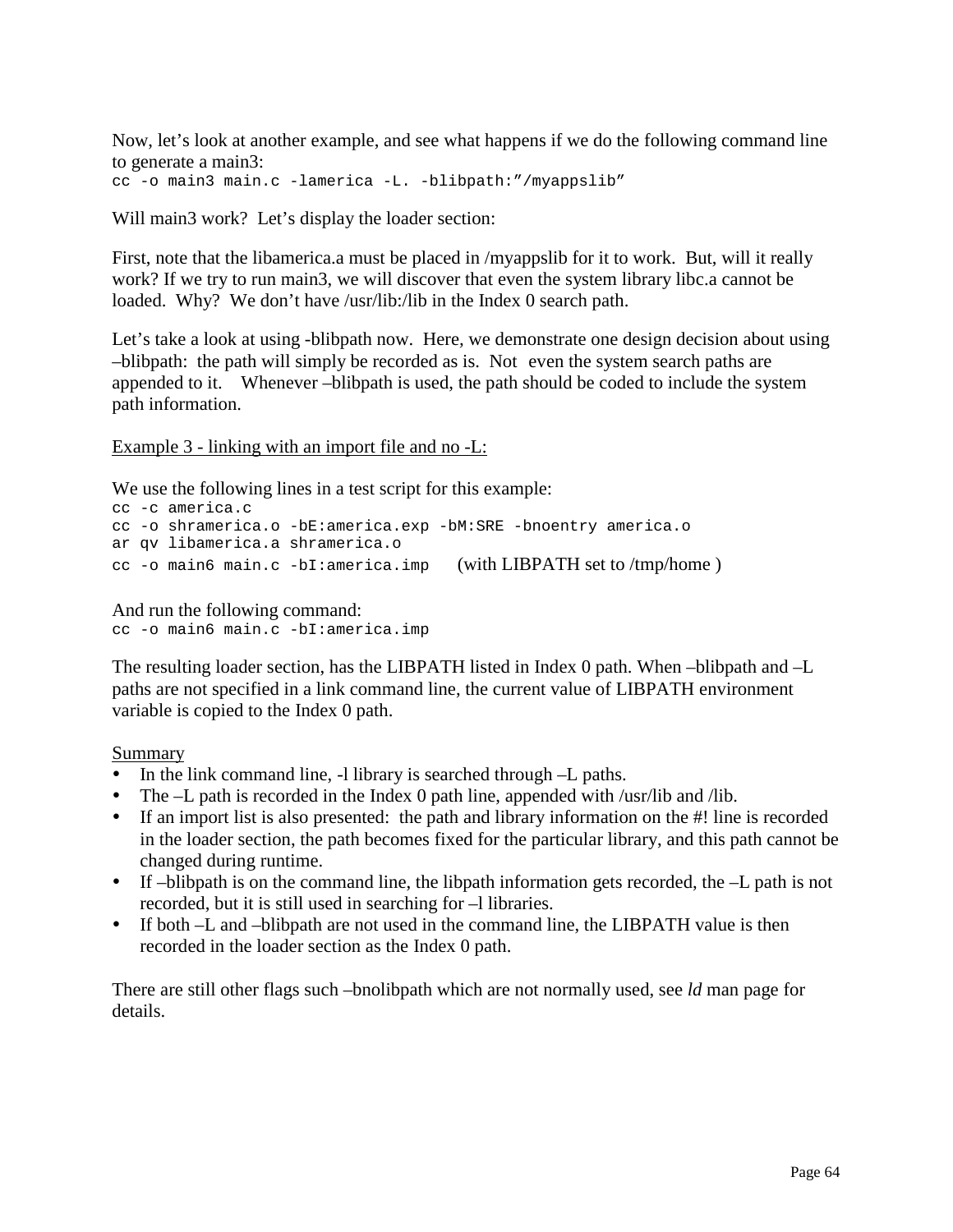## **Glossary**

The following definitions will be useful in understanding the technical details of the linking and loading mechanisms of AIX.

*Archive Files* are composite objects, which usually contain object files. On AIX, archives can contain shared objects, import files, or other kinds of members. By convention, the name of an archive usually ends with .a, but the magic number of a file (that is, the first few bytes of the file) is used to determine whether a file is an archive or not.

*Control SECTion (CSECT)* is the atomic unit of relocation as far as link-editing is concerned. A CSECT can contain code or data. One CSECT can contain references to other CSECTs. These references are described by relocation entries (RLDs) contained in a section of an object file.

*Dependent Module* is module loaded automatically as part of the process of loading another module. A module is loaded automatically if it is listed in the loader section (dependency list) of another module being loaded.

*Dynamic Binding* is the technique in which imported symbols are looked up or resolved at loadtime or run-time.

*Dynamic Loading* is a technique, which allows addition of modules to a running (executing) process. Modules can be loaded with the load(), dlopen(), or loadAndInit() functions.

*Exec-time* is load-time for the main program. A new program is loaded when the exec() function is called.

*Executable* is a module with an entry point. An executable may have exported symbols.

*Export* files are ASCII files that list global symbols to be made available for another module to import. The file formats of the import and export file are the same.

*Export/Import Lists* are ASCII files that list symbols to be resolved at load-time, and often, their defining modules. This information is saved in the loader section of the generated module, and is used by the system loader when the module is loaded. The import file can be used in place of a corresponding shared object as an input file to the ld command.

*Lazy Loading* is the ability to defer the loading of a dependent module, until the process calls a function in the dependent module.

*LIBPATH* environment variable is a colon-separated list of directory paths that can also be used to specify a different library search path. At run time the library search path is used to tell the loader where to find shared libraries. Its format is identical to that of the PATH environment variable.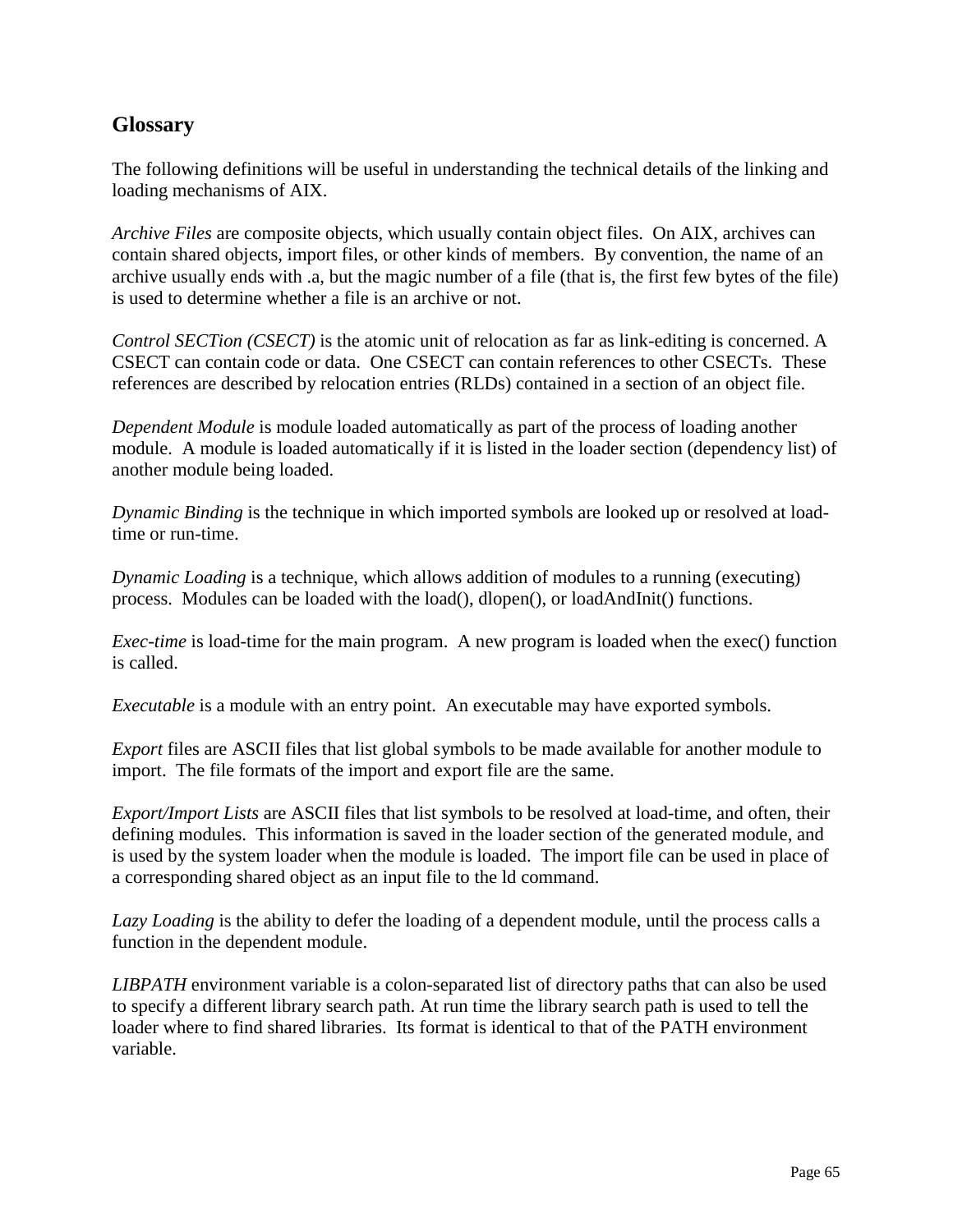The directories in the list are searched to resolve references to shared objects. The /usr/lib and /lib directories contain shared libraries and should normally be included in the library search path.

*Libraries* are files containing the definitions of multiple symbols.

*Linker* is an application program that combines multiple object modules into an executable program. On AIX, the ld command is the system linker. The ld command processes command line arguments and generates a list of commands, which are piped to another program called the binder (/usr/ccs/bin/bind). For the purpose of this document, the terms linker and binder are used interchangeably.

*load*() This call is used to add a module into a running process, allowing a program to expand its own capabilities. The unload() system call can be used to remove object modules from an executing program, which were loaded with the load() routine.

*loadbind*() This call is used to allow "deferred" references to be resolved after a module has been loaded.

*Load-time* is the time period during which the system loads a module and its dependents. This includes the processing required to resolve symbols and relocate the modules. A module can be loaded with the exec(), dlopen(), or load() system calls. (The dlopen() and loadAndInit() functions are higher level calls that ultimately call load().)

*Module* is the smallest, separately loadable and relocatable unit. A module is an object file containing a loader section. Modules are loaded implicitly when they are dependents of another loaded module. A module may have an entry point and may export a set of symbols.

*Object File* is a generic term for a file containing executable code, data, relocation information, a symbol table, and other information. Object files on AIX are in XCOFF (eXtended Common Object File Format) format.

*Rebinding* is associating an alternate definition with an imported symbol at run-time. By default, the linker identifies a specific dependent module with each imported symbol. When the run-time linker is used, the imported symbol can be associated with a symbol in a different module.

*Resolution* is the act of associating a reference to a symbol, with the definition of that symbol. Symbol resolution is performed by the linker at link-time and by the system loader at load-time. Some special kinds of symbol resolution can occur during run-time.

*Run-time* is the time interval from when the control enters main() and ends when the program exits.

*Run-time Linking* is a technique where imported symbols are resolved at load-time. When runtime linking is used, symbols may resolve to alternate definitions that were not available at linktime.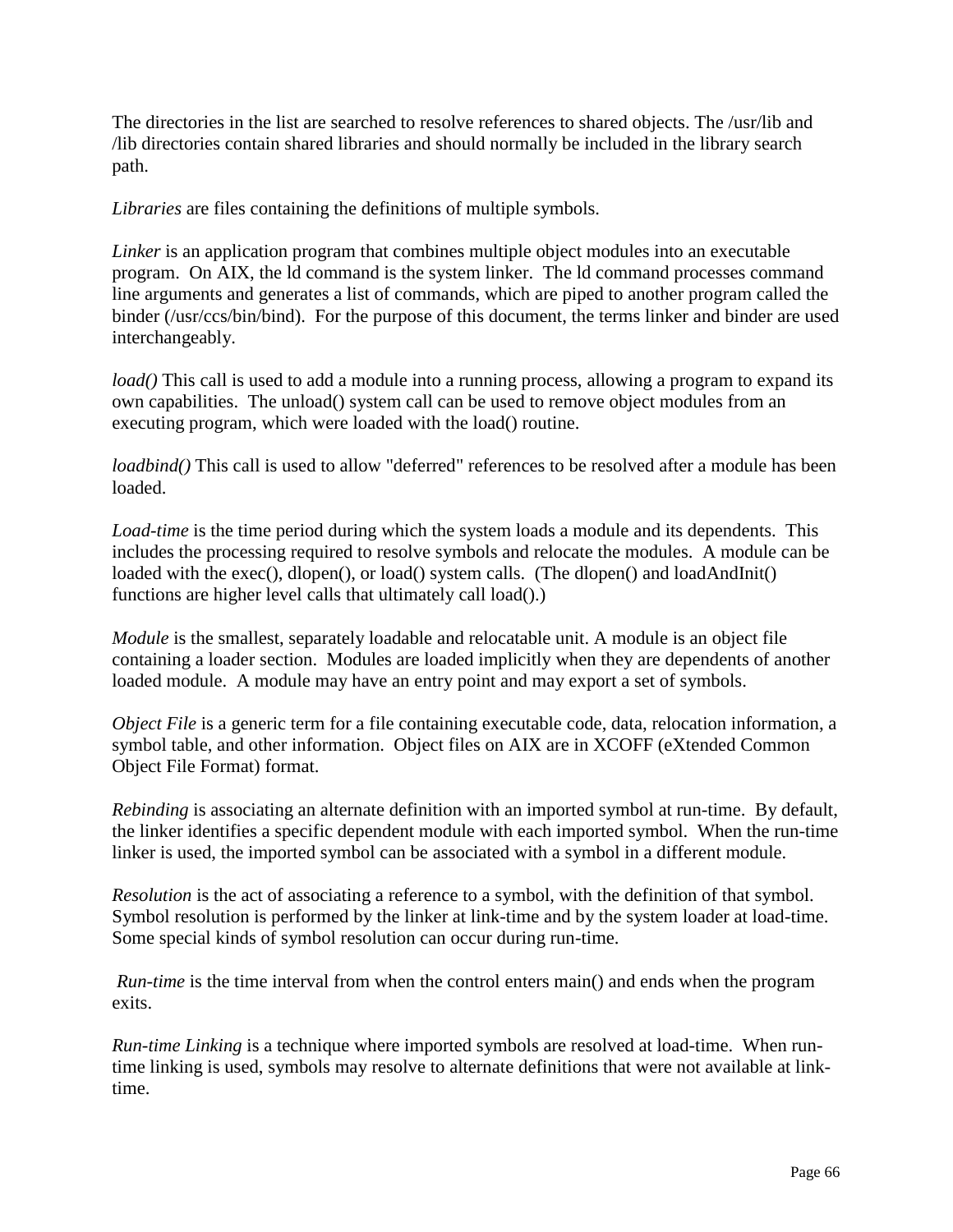*Shared Object/Shared Library/Shared Module* is a module with the F\_SHROBJ flag turned on in its XCOFF header. This flag is turned on if the object is built using the -bM:SRE or -bM:SRO linker option. A shared object defines external symbols that are available to other referencing modules at run-time. When linking with a shared object, the linker does not include code from the shared object into the program. Only the name of the shared object and symbols imported from that shared object are saved in the program.

In AIX, a shared object can be an archive member of a shared library. Conversely, a shared library on AIX can be a single shared object module, or an archive of one or more objects, of which, at least one is shared. By industry convention though, any file ending in .a is usually an archive, while a file ending in .so is a shared object. Typically, system libraries in AIX are archives consisting of some shared and some non-shared objects. AIX accepts both .a and .so as shared library suffixes, though precedence is given to .so over .a libraries.

*Static Linking* is executing the 1d command so that shared objects are treated as ordinary (non shared) object files. A shared object that has been stripped cannot be linked statically.

*Strip* is a system command that reduces the size of a XCOFF module by removing the linking and debugging information from it. Object files that have been stripped cannot be used as input to the linker. A module that has been stripped can still be loaded, since the module's loader section, contains the information needed to load the module is still intact.

*System Loader* is a kernel subsystem that creates a process image from an executable file. The loader loads the executable file into memory, loads (or finds) the program's dependent modules, looks up imported symbols and relocates references.